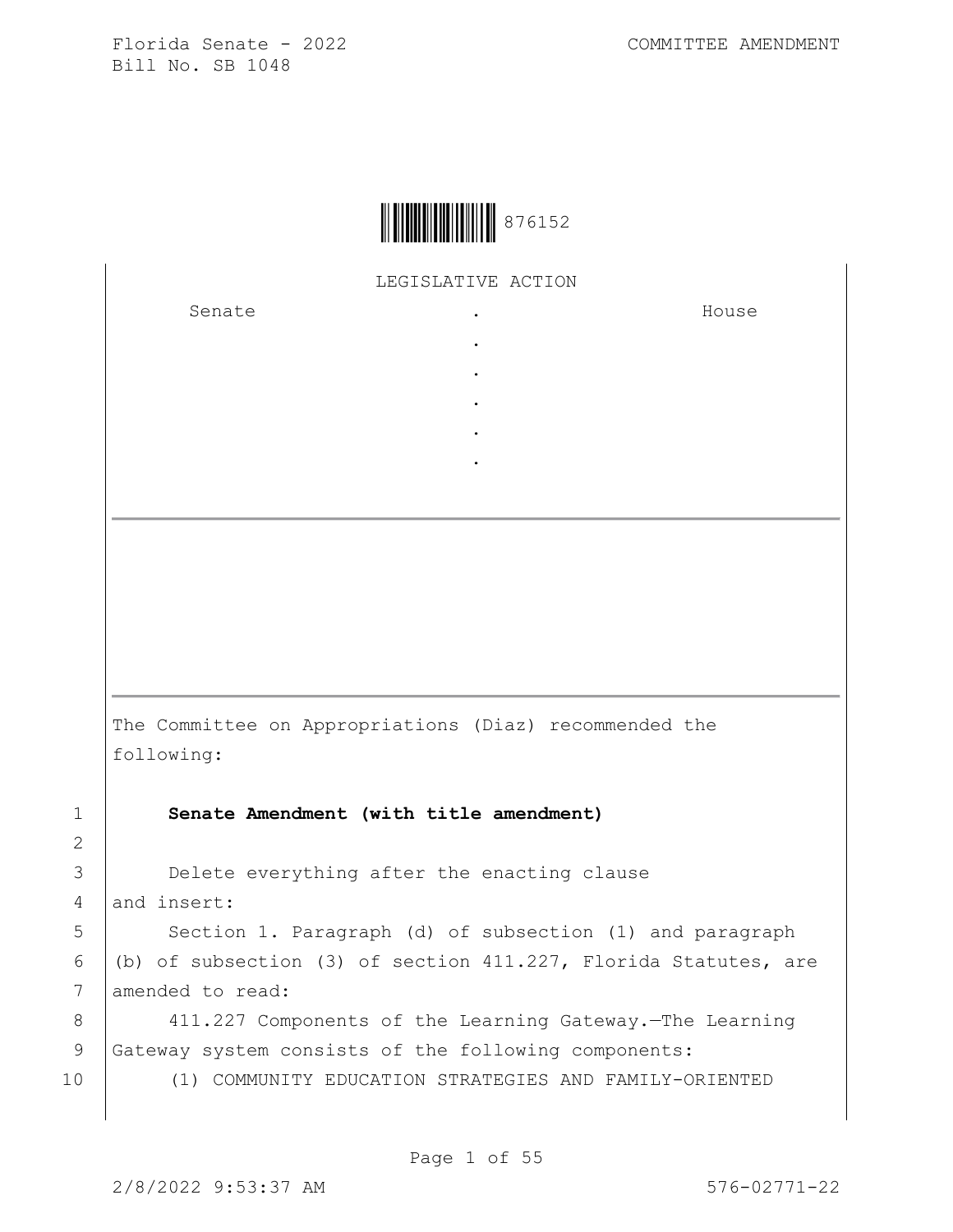

11 ACCESS.—

12 (d) In collaboration with other local resources, the 13 demonstration projects shall develop public awareness strategies 14 to disseminate information about developmental milestones, 15 precursors of learning problems and other developmental delays, 16 and the service system that is available. The information should 17 target parents of children from birth through age 9 and should 18 be distributed to parents, health care providers, and caregivers 19 of children from birth through age 9. A variety of media should 20 be used as appropriate, such as print, television, radio, and a 21 community-based Internet website, as well as opportunities such 22 as those presented by parent visits to physicians for well-child 23 checkups. The Learning Gateway Steering Committee shall provide 24 technical assistance to the local demonstration projects in 25 developing and distributing educational materials and 26 information.

27 | 1. Public awareness strategies targeting parents of 28 children from birth through age 5 shall be designed to provide 29 information to public and private preschool programs, child care 30 providers, pediatricians, parents, and local businesses and 31 organizations. These strategies should include information on 32 the school readiness performance standards adopted by the 33 Department of Education.

34 2. Public awareness strategies targeting parents of 35 children from ages 6 through 9 must be designed to disseminate 36 training materials and brochures to parents and public and 37 private school personnel, and must be coordinated with the local 38 school board and the appropriate school advisory committees in 39 the demonstration projects. The materials should contain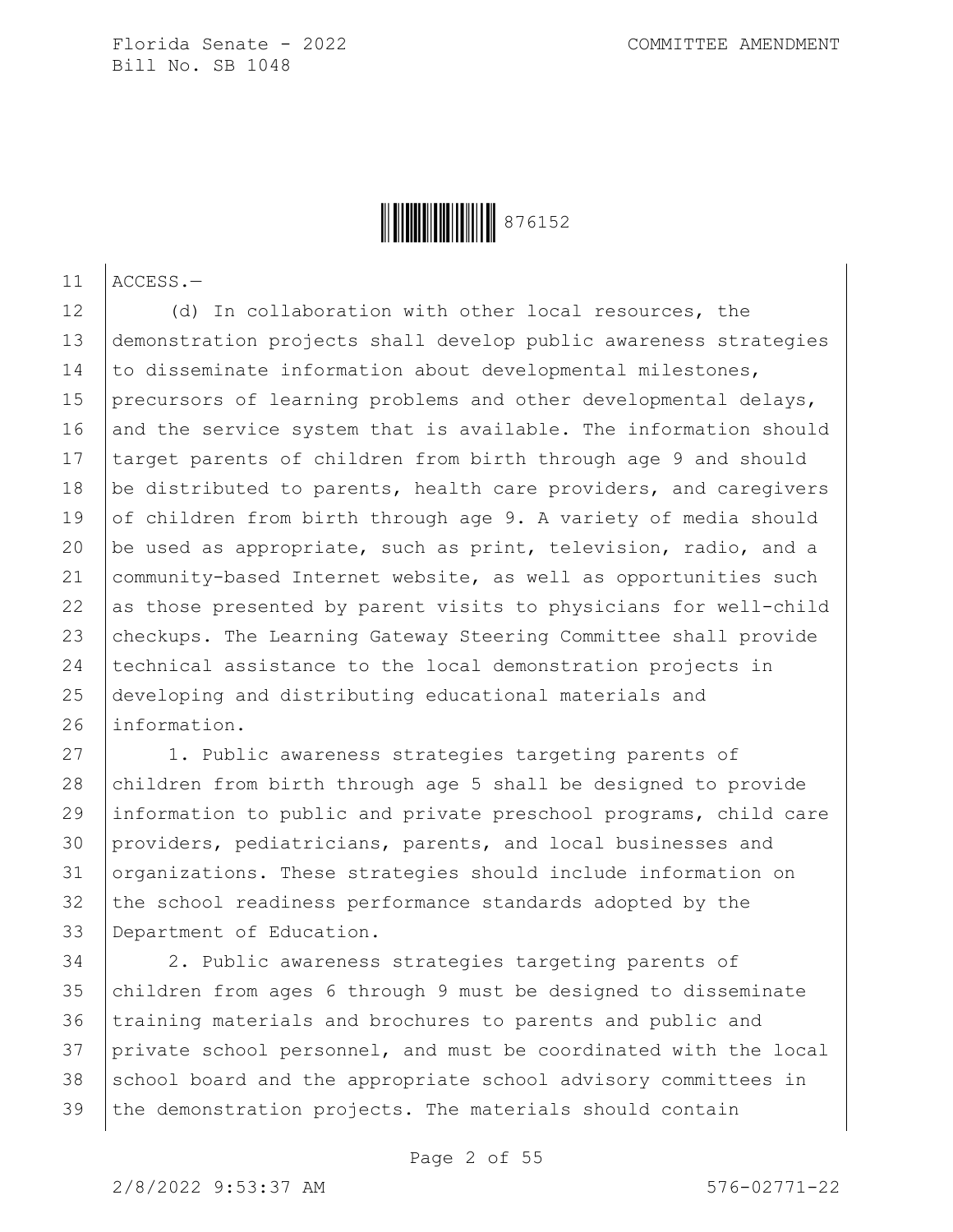

40 information on state and district achievement proficiency levels 41 for grades K-3.

42 (3) EARLY EDUCATION, SERVICES AND SUPPORTS.—

 (b) Demonstration projects shall develop strategies to increase the use of appropriate intervention practices with children who have learning problems and learning disabilities within public and private early care and education programs and K-3 public and private school settings. Strategies may include 48 | training and technical assistance teams. Intervention must be coordinated and must focus on providing effective supports to 50 children and their families within their regular education and 51 community environment. These strategies must incorporate, as appropriate, school and district activities related to the 53 student's progress monitoring plan and must provide parents with greater access to community-based services that should be 55 available beyond the traditional school day. Academic expectations for public school students in grades K-3 must be based upon the local school board's adopted achievement 58 proficiency levels. When appropriate, school personnel shall consult with the local Learning Gateway to identify other 60 community resources for supporting the child and the family.

61 Section 2. Subsection (7) of section 1000.21, Florida 62 Statutes, is amended to read:

63 1000.21 Systemwide definitions.—As used in the Florida 64 Early Learning-20 Education Code:

65 (7) "Next Generation Sunshine State academic standards" 66 means the state's public K-12 curricular standards adopted under  $67$  s.  $1003.41$ .

68 | Section 3. Paragraph (f) of subsection (3) and paragraphs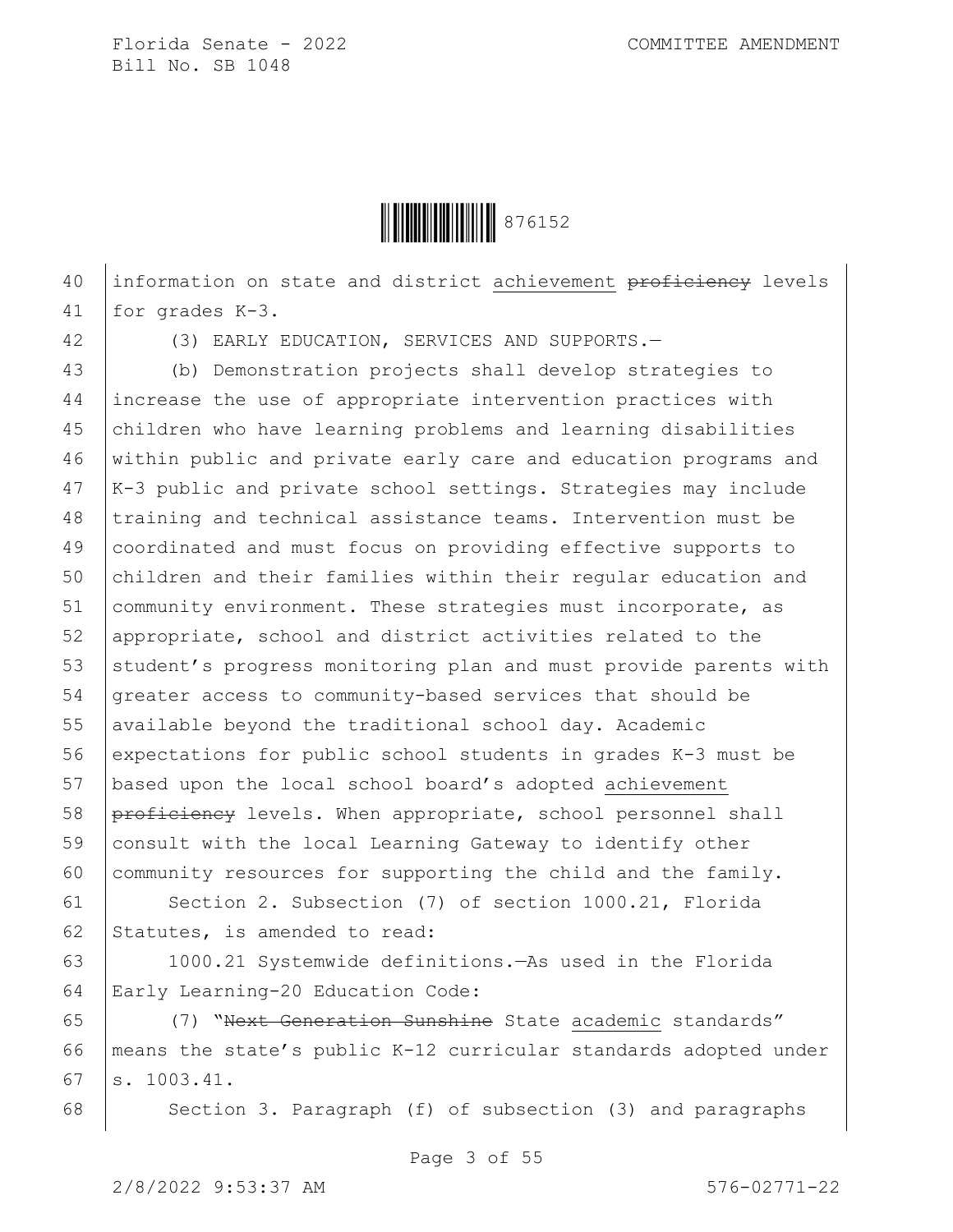

69  $($ a) and (d) of subsection (10) of section 1002.37, Florida 70 Statutes, are amended to read:

71 | 1002.37 The Florida Virtual School.-

72 (3) Funding for the Florida Virtual School shall be 73 provided as follows:

74 (f) The Florida Virtual School shall receive state funds 75 for operating purposes as provided in the General Appropriations 76 Act. The calculation to determine the amount of state funds 77 includes: the sum of the base Florida Education Finance Program 78 funding, the state-funded discretionary contribution and a per-79 full-time equivalent share of the discretionary millage 80 compression supplement, the exceptional student education 81 quaranteed allocation, the instructional materials allocation, 82 the evidence-based research-based reading instruction 83 allocation, the mental health assistance allocation, and the 84 teacher salary increase allocation. For the purpose of 85 calculating the state-funded discretionary contribution, 86 multiply the maximum allowable nonvoted discretionary millage 87 | for operations pursuant to s. 1011.71(1) and (3) by the value of 88 96 percent of the current year's taxable value for school 89 purposes for the state; divide the result by the total full-time 90 equivalent membership of the state; and multiply the result by 91 the full-time equivalent membership of the school. Funds may not 92 be provided for the purpose of fulfilling the class size 93 | requirements in ss. 1003.03 and 1011.685.

 (10)(a) Public school students receiving full-time instruction in kindergarten through grade 12 by the Florida Virtual School must take all statewide assessments required 97 pursuant to s. 1008.22 and participate in the coordinated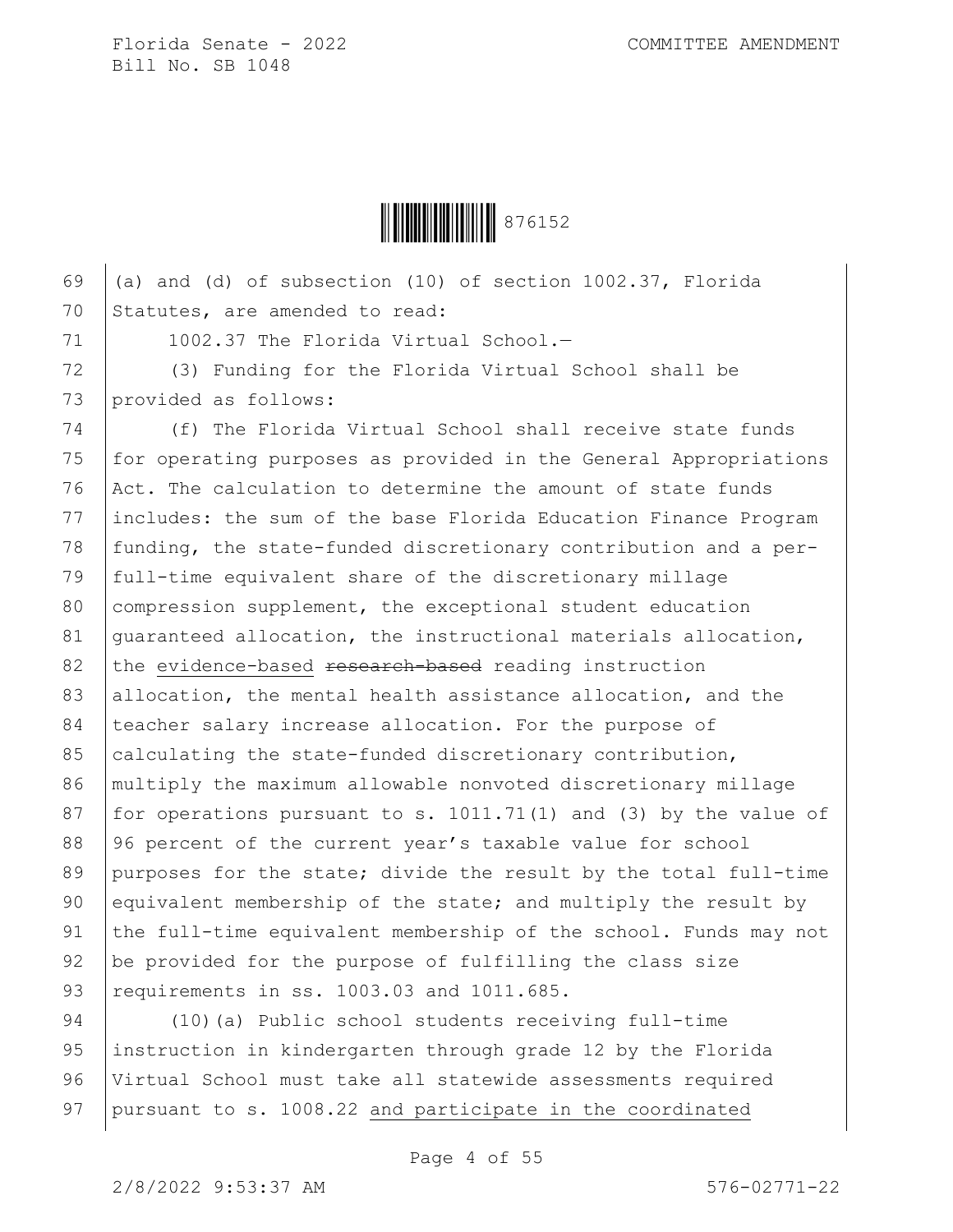

98 screening and progress monitoring system under s. 1008.25(8).

99 (d) Unless an alternative testing site is mutually agreed 100 to by the Florida Virtual School and the school district or as 101 contracted under s. 1008.24, all industry certification 102 examinations, national assessments, progress monitoring under s. 103 1008.25(8), and statewide assessments must be taken at the 104 school to which the student would be assigned according to 105 district school board attendance areas. A school district must 106 provide the student with access to the school's testing 107 facilities and the date and time of the administration of 108 progress monitoring and each examination or assessment.

109 Section 4. Paragraph (b) of subsection (6) of section 110 1002.45, Florida Statutes, is amended to read:

111 | 1002.45 Virtual instruction programs.-

112 (6) STUDENT PARTICIPATION REQUIREMENTS.—Each student 113 enrolled in a virtual instruction program or virtual charter 114 school must:

115 (b) Take statewide assessments pursuant to s. 1008.22 and 116 participate in the coordinated screening and progress monitoring 117 | system under s. 1008.25(8). Statewide assessments and progress 118 monitoring may be administered within the school district in 119 which such student resides, or as specified in the contract in 120 accordance with s. 1008.24(3). If requested by the approved 121 provider or virtual charter school, the district of residence 122 must provide the student with access to the district's testing 123 | facilities.

124 Section 5. Paragraph (d) of subsection (6) of section 125 1002.53, Florida Statutes, is amended to read:

126 1002.53 Voluntary Prekindergarten Education Program;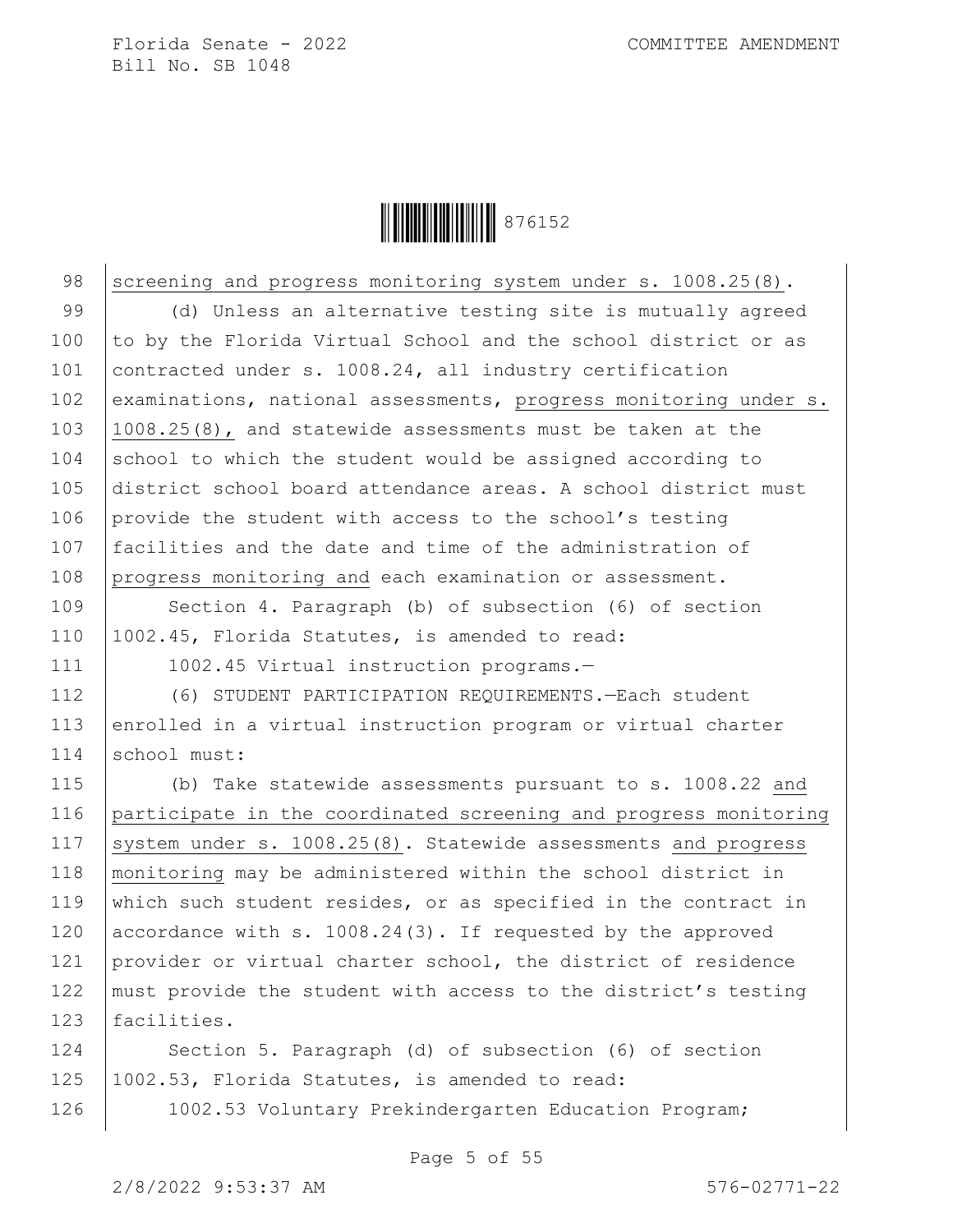**││││││││││││││** 876152

127 eligibility and enrollment.-128 (6) 129 (d) Each parent who enrolls his or her child in the 130 Voluntary Prekindergarten Education Program must allow his or 131 her child to participate in the coordinated screening and 132 progress monitoring program under s. 1008.25(8) s. 1008.2125. 133 Section 6. Paragraph (b) of subsection (2) of section 134 1002.67, Florida Statutes, is amended to read: 135 1002.67 Performance standards and curricula.-136 (2) 137 (b) Each private prekindergarten provider's and public 138  $|$  school's curriculum must be developmentally appropriate and 139 must: 140 | 1. Be designed to prepare a student for early literacy and 141 provide for instruction in early math skills; 142 2. Enhance the age-appropriate progress of students in 143 attaining the performance standards adopted by the department 144 under subsection (1); and 145 3. Support student learning gains through differentiated 146 instruction that shall be measured by the coordinated screening 147 and progress monitoring program under s. 1008.25(8)  $\epsilon$ . 148 1008.2125. 149 Section 7. Paragraphs (a) and (b) of subsection (1), 150 paragraphs (b) and (e) of subsection  $(4)$ , and paragraph (c) of 151 subsection (6) of section 1002.68, Florida Statutes, are amended 152  $\vert$  to read: 153 1002.68 Voluntary Prekindergarten Education Program 154 accountability.— 155 (1)(a) Beginning with the 2022-2023 program year, each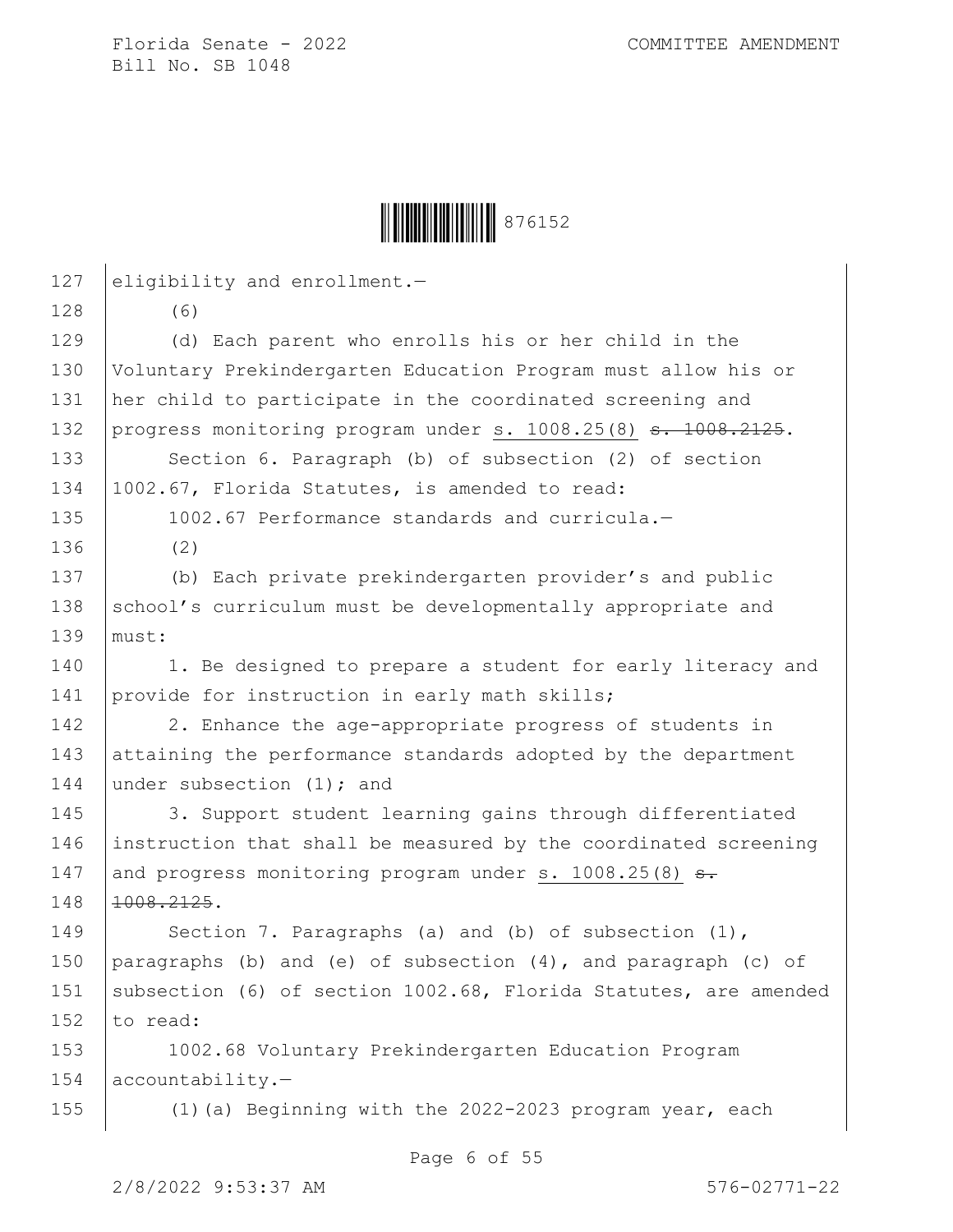

156 private prekindergarten provider and public school participating 157 in the Voluntary Prekindergarten Education Program must 158 participate in the coordinated screening and progress monitoring 159 program in accordance with s.  $1008.25(8)$   $\overline{s}$ .  $1008.2125$ . The 160 coordinated screening and progress monitoring program results 161 shall be used by the department to identify student learning 162 gains, index development learning outcomes upon program 163 completion relative to the performance standards established 164 under s. 1002.67 and representative norms, and inform a private 165 prekindergarten provider's and public school's performance 166 metric.

 (b) At a minimum, the initial and final progress monitoring or screening must be administered by individuals meeting 169 | requirements adopted by the department under s. 1008.25(8)  $s$ .  $1008.2125$ .

171 (4)

172 (b) The methodology for calculating a provider's 173 performance metric may not include students who are not 174 administered the coordinated screening and progress monitoring 175 | program under s. 1008.25(8) <del>s. 1008.2125</del>.

176 (e) Subject to an appropriation, the department shall 177 provide for a differential payment to a private prekindergarten 178 provider and public school based on the provider's designation. 179 The maximum differential payment may not exceed a total of 15 180 percent of the base student allocation per full-time equivalent 181 student under s. 1002.71 attending in the consecutive program 182 year for that program. A private prekindergarten provider or 183 public school may not receive a differential payment if it 184 | receives a designation of "proficient" or lower. Before the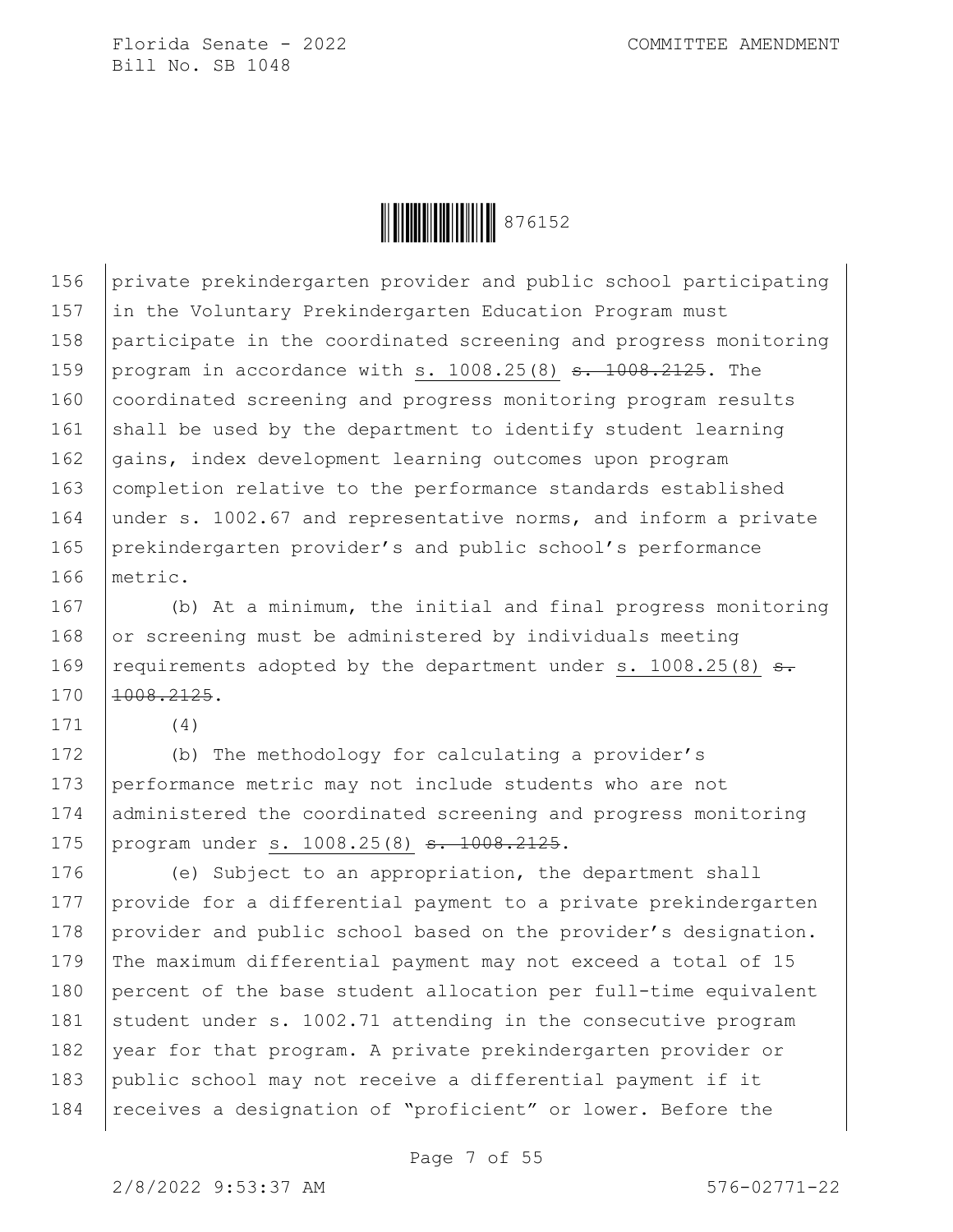Ì876152&Î876152

185 adoption of the methodology, the department shall confer with 186 the Council for Early Grade Success under s. 1008.2125 before 187 receiving approval from the State Board of Education for the 188 final recommendations on the designation system and differential 189 payments.

190 (6)

191 (c) The department shall adopt criteria for granting good 192 cause exemptions. Such criteria must include, but are not 193 limited to, all of the following:

194 1. Child demographic data that evidences a private 195 prekindergarten provider or public school serves a statistically 196 significant population of children with special needs who have 197 individual education plans and can demonstrate progress toward 198 meeting the goals outlined in the students' individual education 199 plans.

 2. Learning gains of children served in the Voluntary Prekindergarten Education Program by the private prekindergarten provider or public school on an alternative measure that has 203 comparable validity and reliability of the coordinated screening and progress monitoring program in accordance with s. 1008.25(8)  $s. 1008.2125.$ 

206 3. Program assessment data under subsection (2) which 207 demonstrates effective teaching practices as recognized by the 208 tool developer.

209 4. Verification that local and state health and safety 210 requirements are met.

211 | Section 8. Section 1003.41, Florida Statutes, is amended to 212  $real:$ 

213 | 1003.41 Next Generation Sunshine State academic standards.-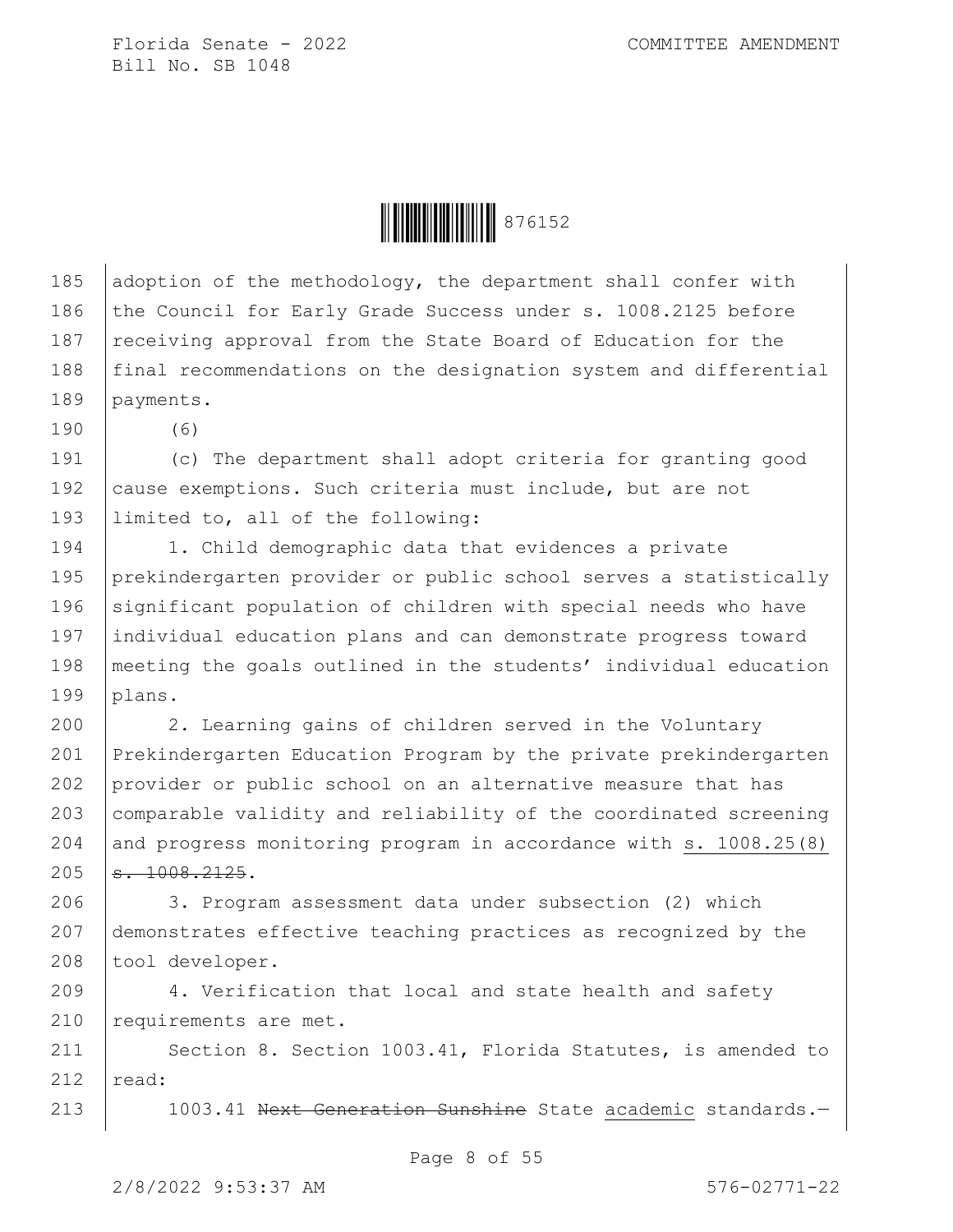

214 (1) The Next Generation Sunshine state academic standards 215 establish the core content of the curricula to be taught in the 216 state and specify the core content knowledge and skills that  $K 217$  | 12 public school students are expected to acquire. Standards 218 | must be rigorous and relevant and provide for the logical, 219 sequential progression of core curricular content that 220 incrementally increases a student's core content knowledge and 221 skills over time. Curricular content for all subjects must 222 integrate critical-thinking, problem-solving, and workforce-223 literacy skills; communication, reading, and writing skills; 224 mathematics skills; collaboration skills; contextual and 225 | applied-learning skills; technology-literacy skills; information  $226$  and media-literacy skills; and civic-engagement skills. The  $227$  standards must include distinct grade-level expectations for the 228  $\vert$  core content knowledge and skills that a student is expected to 229 have acquired by each individual grade level from kindergarten 230 through grade 8. The standards for grades 9 through 12 may be 231 organized by grade clusters of more than one grade level except 232 as otherwise provided for visual and performing arts, physical 233 education, health, and foreign language standards.

234 (2) The Next Generation Sunshine state academic standards 235 must meet the following requirements:

236 (a) English Language Arts standards must establish specific 237 curricular content for, at a minimum, reading, writing, speaking 238 and listening, and language.

239 (b) Science standards must establish specific curricular 240 content for, at a minimum, the nature of science, earth and 241 space science, physical science, and life science.

242 (c) Mathematics standards must establish specific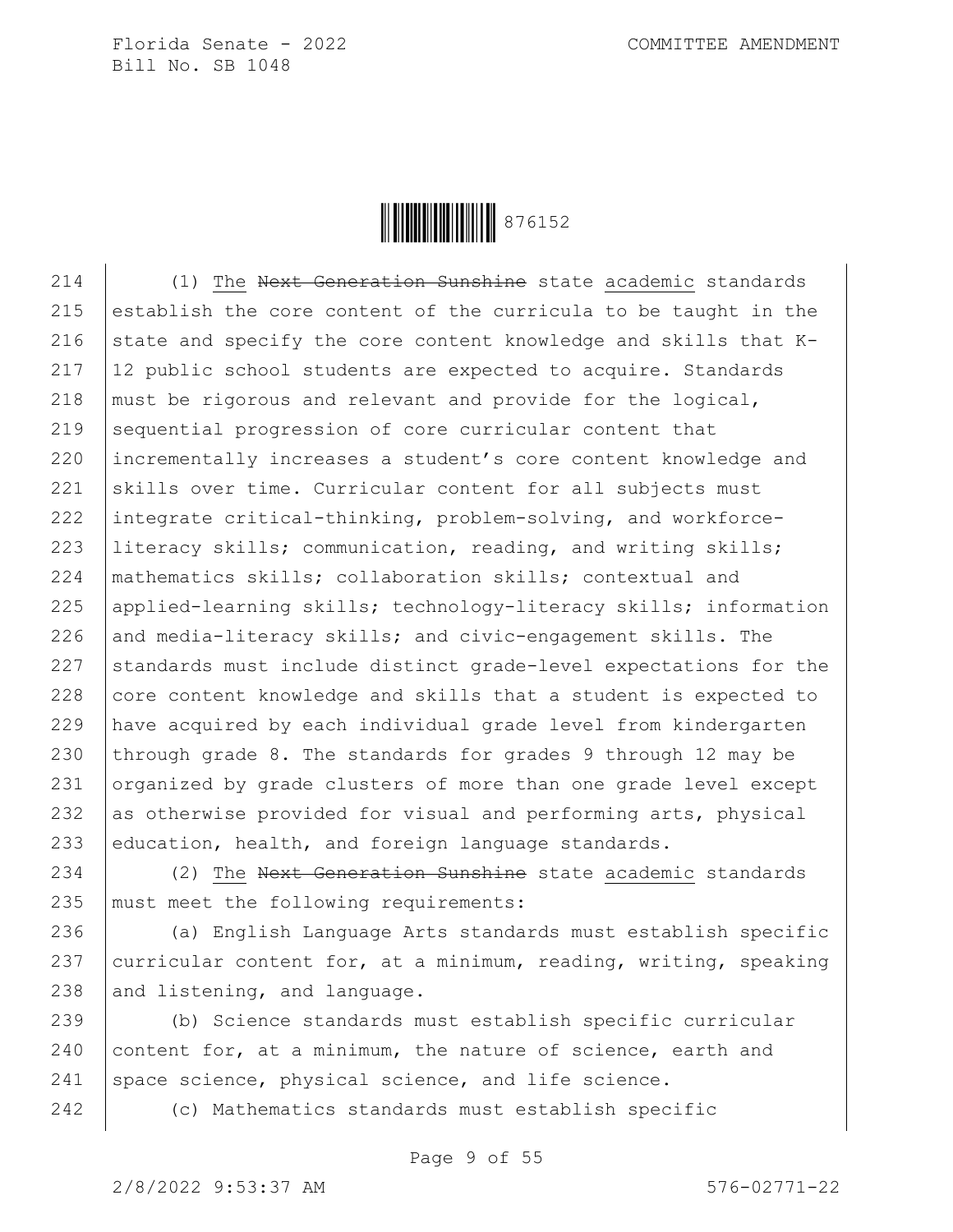**ÖEBEN 1976152** 

243 curricular content for, at a minimum, algebra, geometry, 244 statistics and probability, number and quantity, functions, and 245 modeling.

246 (d) Social Studies standards must establish specific 247 | curricular content for, at a minimum, geography, United States 248 and world history, government, civics, humanities, economics, 249 and financial literacy.

250 (e) Visual and performing arts, physical education, health, 251 and foreign language standards must establish specific 252 curricular content and include distinct grade level expectations 253 for the core content knowledge and skills that a student is 254 expected to have acquired by each individual grade level from 255 kindergarten through grade 5. The standards for grades 6 through 256 12 may be organized by grade clusters of more than one grade 257 level.

258 (3) The Commissioner of Education, as needed, shall develop 259 and submit proposed revisions to the standards for review and 260 comment by Florida educators, school administrators, 261 | representatives of the Florida College System institutions and  $262$  state universities who have expertise in the content knowledge  $263$  and skills necessary to prepare a student for postsecondary 264 education and careers, business and industry leaders, and the 265 public. The commissioner, after considering reviews and 266 comments, shall submit the proposed revisions to the State Board 267 of Education for adoption.

268 (4) The State Board of Education shall adopt rules to 269 administer this section.

270 Section 9. Paragraph (c) of subsection (1) of section 271 1003.53, Florida Statutes, is amended to read:

Page 10 of 55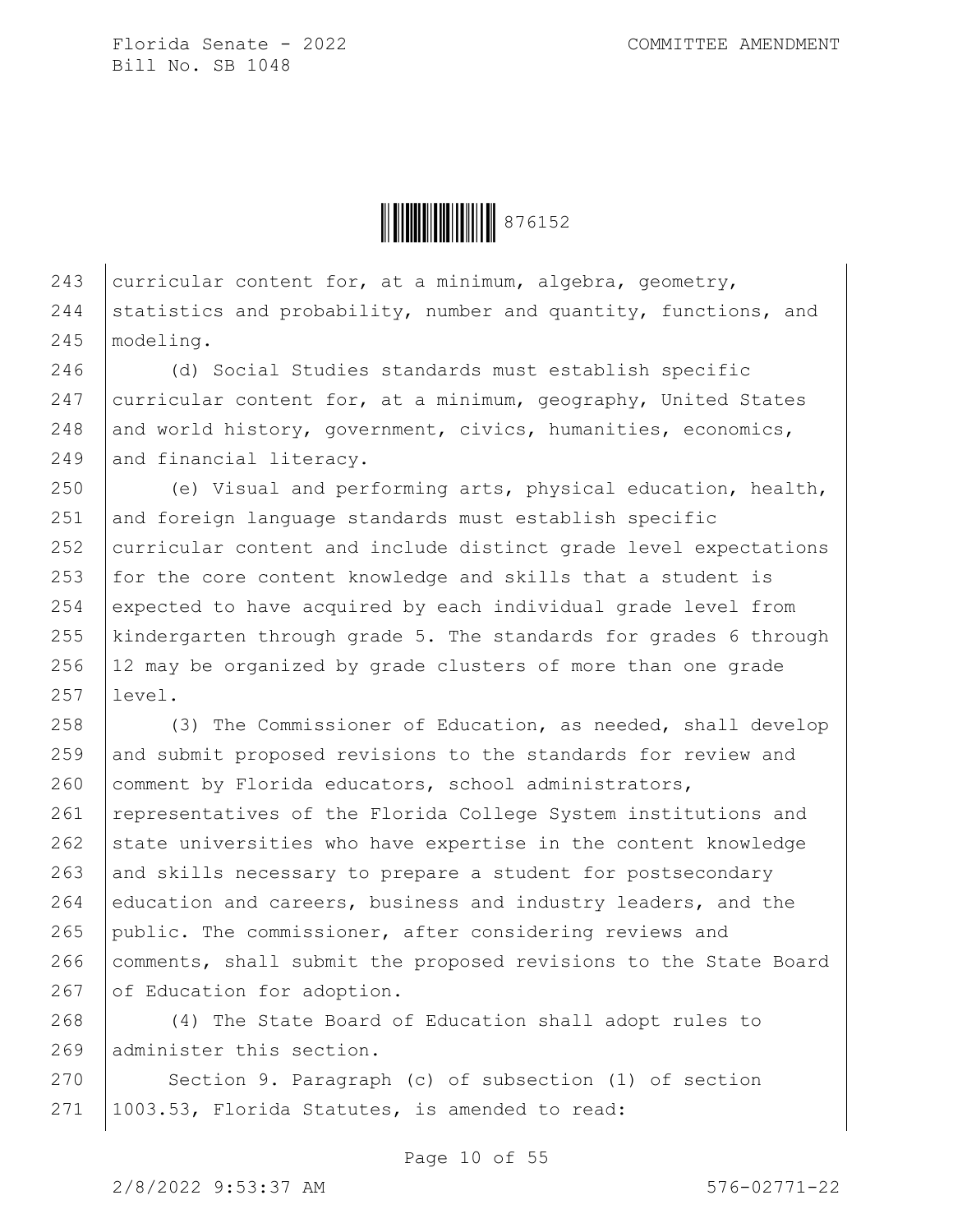**ÖEBEN 1976152** 

272 | 1003.53 Dropout prevention and academic intervention. 273 (1)

274 (c) A student shall be identified as being eligible to  $275$  receive services funded through the dropout prevention and 276 academic intervention program based upon one of the following 277 criteria:

278 1. The student is academically unsuccessful as evidenced by 279 low test scores, retention, failing grades, low grade point 280 average, falling behind in earning credits, or not meeting the 281 state or district achievement  $\overline{preficiency}$  levels in reading, 282 mathematics, or writing.

283 2. The student has a pattern of excessive absenteeism or 284 has been identified as a habitual truant.

285 | 3. The student has a history of disruptive behavior in 286 school or has committed an offense that warrants out-of-school 287 suspension or expulsion from school according to the district 288 school board's code of student conduct. For the purposes of this 289 program, "disruptive behavior" is behavior that:

290 a. Interferes with the student's own learning or the 291 educational process of others and requires attention and 292 assistance beyond that which the traditional program can provide 293  $\sigma$  or results in frequent conflicts of a disruptive nature while 294 the student is under the jurisdiction of the school either in or 295  $\vert$  out of the classroom; or

296 b. Severely threatens the general welfare of students or 297 others with whom the student comes into contact.

298 4. The student is identified by a school's early warning 299 system pursuant to s.  $1001.42(18)(b)$ .

300 Section 10. The Division of Law Revision is directed to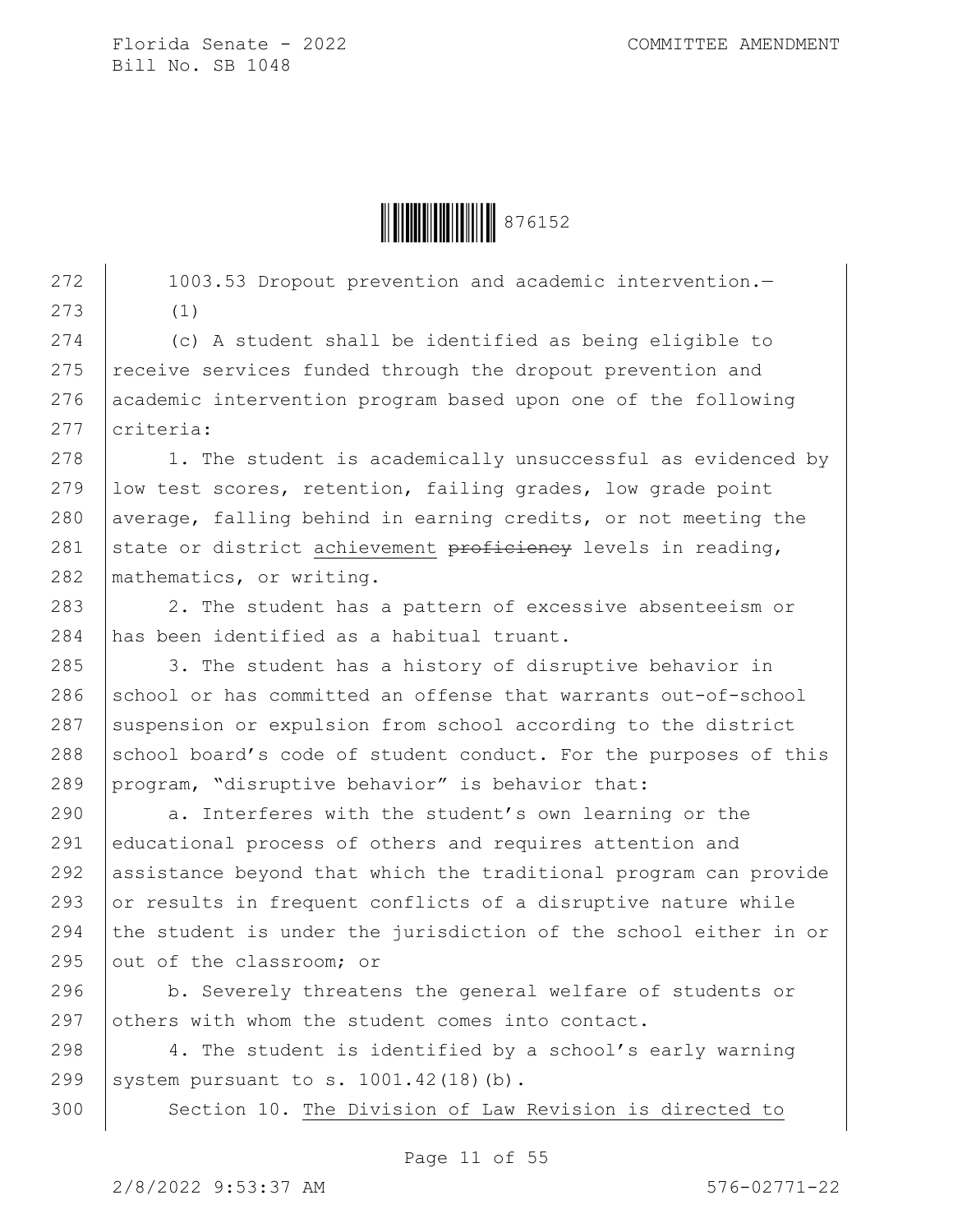Ì876152&Î876152

301 prepare a reviser's bill for the 2023 Regular Session of the 302 Legislature to change the term "Next Generation Sunshine State 303 Standards" to "state academic standards" wherever the term 304 appears in the Florida Statutes. 305 | Section 11. Section 1008.2125, Florida Statutes, is amended  $306$  to read: 307 1008.2125 The Council for Early Grade Success Coordinated 308 screening and progress monitoring program for students in the 309 Voluntary Prekindergarten Education Program through grade 3.— 310 (4) The primary purpose of the coordinated screening and 311 progress monitoring program for students in the Voluntary 312 Prekindergarten Education Program through grade 3 is to provide 313 information on students' progress in mastering the appropriate 314 grade-level standards and to provide information on their  $315$  progress to parents, teachers, and school and program 316 administrators. Data shall be used by Voluntary Prekindergarten 317 Education Program providers and school districts to improve  $318$  |instruction, by parents and teachers to guide learning 319 objectives and provide timely and appropriate supports and  $320$  |interventions to students not meeting grade-level expectations,  $321$  and by the public to assess the cost benefit of the expenditure  $322$  of taxpayer dollars. The coordinated screening and progress 323 | monitoring program must:  $324$   $(4)$  Measure student progress in the Voluntary 325 Prekindergarten Education Program through grade 3 in meeting the

326 appropriate expectations in early literacy and math skills and  $327$   $\pm$ n English Language Arts and mathematics, as required by ss.  $328$   $1002.67(1)(a)$  and  $1003.41$ .

329 (b) Provide data for accountability of the Voluntary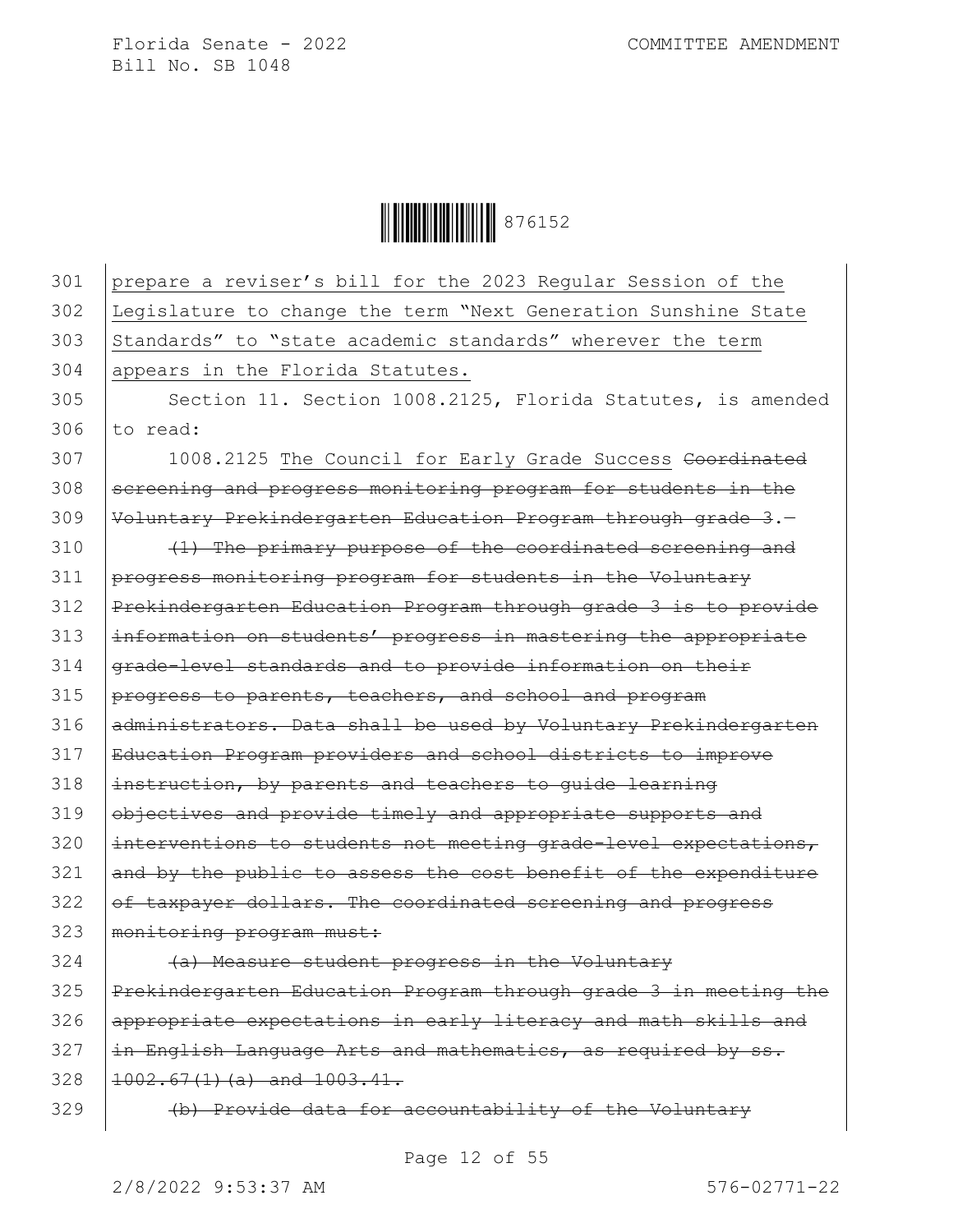

| 330 | Prekindergarten Education Program, as required by s. 1002.68.    |
|-----|------------------------------------------------------------------|
| 331 | (c) Provide baseline data to the department of each              |
| 332 | student's readiness for kindergarten, which must be based on     |
| 333 | each kindergarten student's progress monitoring results that was |
| 334 | administered no later than the first 30 instructional days in    |
| 335 | accordance with paragraph (2) (a). The methodology for           |
| 336 | determining a student's readiness for kindergarten shall be      |
| 337 | developed by the department and aligned to the methodology       |
| 338 | adopted pursuant to s. 1002.68(4).                               |
| 339 | (d) Identify the educational strengths and needs of              |
| 340 | students in the Voluntary Prekindergarten Education Program      |
| 341 | through grade 3.                                                 |
| 342 | (e) Provide teachers with progress monitoring data to            |
| 343 | provide timely interventions and supports pursuant to s.         |
| 344 | $1008.25(4)$ .                                                   |
| 345 | (f) Assess how well educational goals and curricular             |
| 346 | standards are met at the provider, school, district, and state   |
| 347 | <del>levels.</del>                                               |
| 348 | (g) Provide information to aid in the evaluation and             |
| 349 | development of educational programs and policies.                |
| 350 | (2) The Commissioner of Education shall design a statewide,      |
| 351 | standardized coordinated screening and progress monitoring       |
| 352 | program to assess early literacy and mathematics skills and the  |
| 353 | English Language Arts and mathematics standards established in   |
| 354 | ss. 1002.67(1)(a) and 1003.41, respectively. The coordinated     |
| 355 | screening and progress monitoring program must provide interval  |
| 356 | level and norm-referenced data that measures equivalent levels   |
| 357 | of growth; be a developmentally appropriate, valid, and reliable |
| 358 | direct assessment; be able to capture data on students who may   |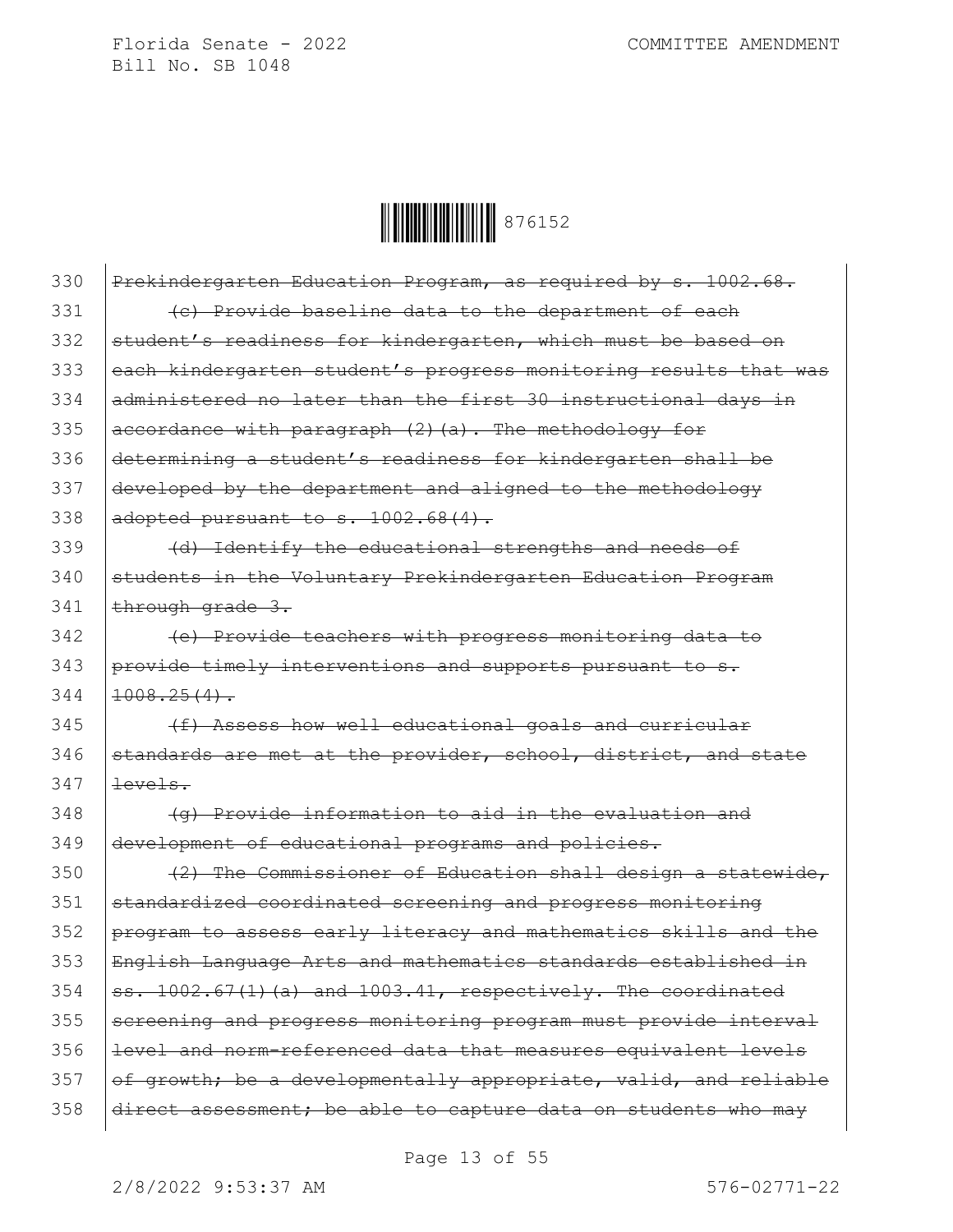

359 be performing below grade or developmental level and which may 360 enable the identification of early indicators of dyslexia or 361 other developmental delays; accurately measure the core content 362 in the applicable grade level standards; document learning gains 363 | for the achievement of these standards; and provide teachers 364 with progress monitoring supports and materials that enhance 365 differentiated instruction and parent communication. 366 Participation in the coordinated screening and progress 367 monitoring program is mandatory for all students in the 368 Voluntary Prekindergarten Education Program and enrolled in a 369 public school in kindergarten through grade 3. The coordinated 370 Sereening and progress monitoring program shall be implemented 371 beginning in the 2022-2023 school year for students in the 372 Voluntary Prekindergarten Education Program and kindergarten 373 Students, as follows:

374 (a) The coordinated screening and progress monitoring 375 program shall be administered within the first 30 days after 376 enrollment, midyear, and within the last 30 days of the program  $377$  or school year, in accordance with the rules adopted by the 378 State Board of Education. The state board may adopt alternate 379 | timeframes to address nontraditional school year calendars or 380 summer programs to ensure the coordinated screening and progress 381 monitoring program is administered a minimum of three times  $382$  within a year or program.

383 (b) The results of the coordinated screening and progress 384 | monitoring program shall be reported to the department, in 385  $|$  accordance with the rules adopted by the state board, and 386 | maintained in the department's educational data warehouse. 387 (3) The Commissioner of Education shall:

Page 14 of 55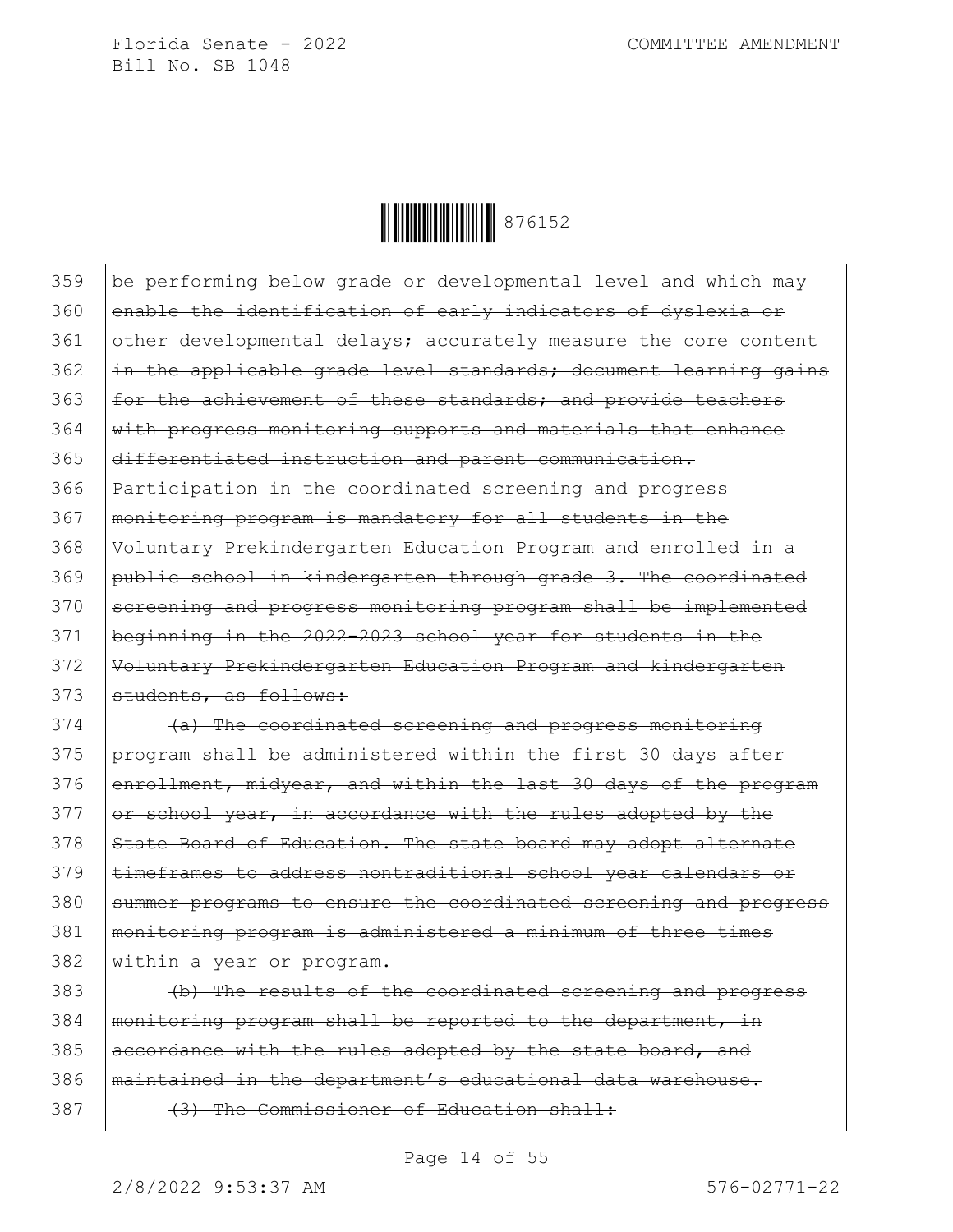**ÖEBEN 1976152** 

 $388$  (a) Develop a plan, in coordination with the Council for 389 | Early Grade Success, for implementing the coordinated screening 390 and progress monitoring program in consideration of timelines 391 | for implementing new early literacy and mathematics skills and 392 the English Language Arts and mathematics standards established 393  $\int$ in ss. 1002.67(1)(a) and 1003.41, as appropriate.

394 (b) Provide data, reports, and information as requested to 395 the Council for Early Grade Success.

396  $(1)$   $(4)$  The Council for Early Grade Success, a council as 397 defined in s. 20.03(7), is created within the Department of 398 Education to oversee the coordinated screening and progress 399 monitoring program under s. 1008.25(8) for students in the 400 Voluntary Prekindergarten Education Program through grade 3 and, 401 except as otherwise provided in this section, shall operate 402 consistent with s. 20.052.

403 (a) The council shall be responsible for reviewing the 404 implementation of, training for, and outcomes from the 405 coordinated screening and progress monitoring program to provide  $406$  recommendations to the department that support grade 3 students 407 | reading at or above grade level. The council, at a minimum,  $408$  shall:

 1. Provide recommendations on the implementation of the coordinated screening and progress monitoring program, including 411 | reviewing any procurement solicitation documents and criteria before being published.

413 | 2. Develop training plans and timelines for such training.

414 3. Identify appropriate personnel, processes, and 415 procedures required for the administration of the coordinated 416 Screening and progress monitoring program.

Page 15 of 55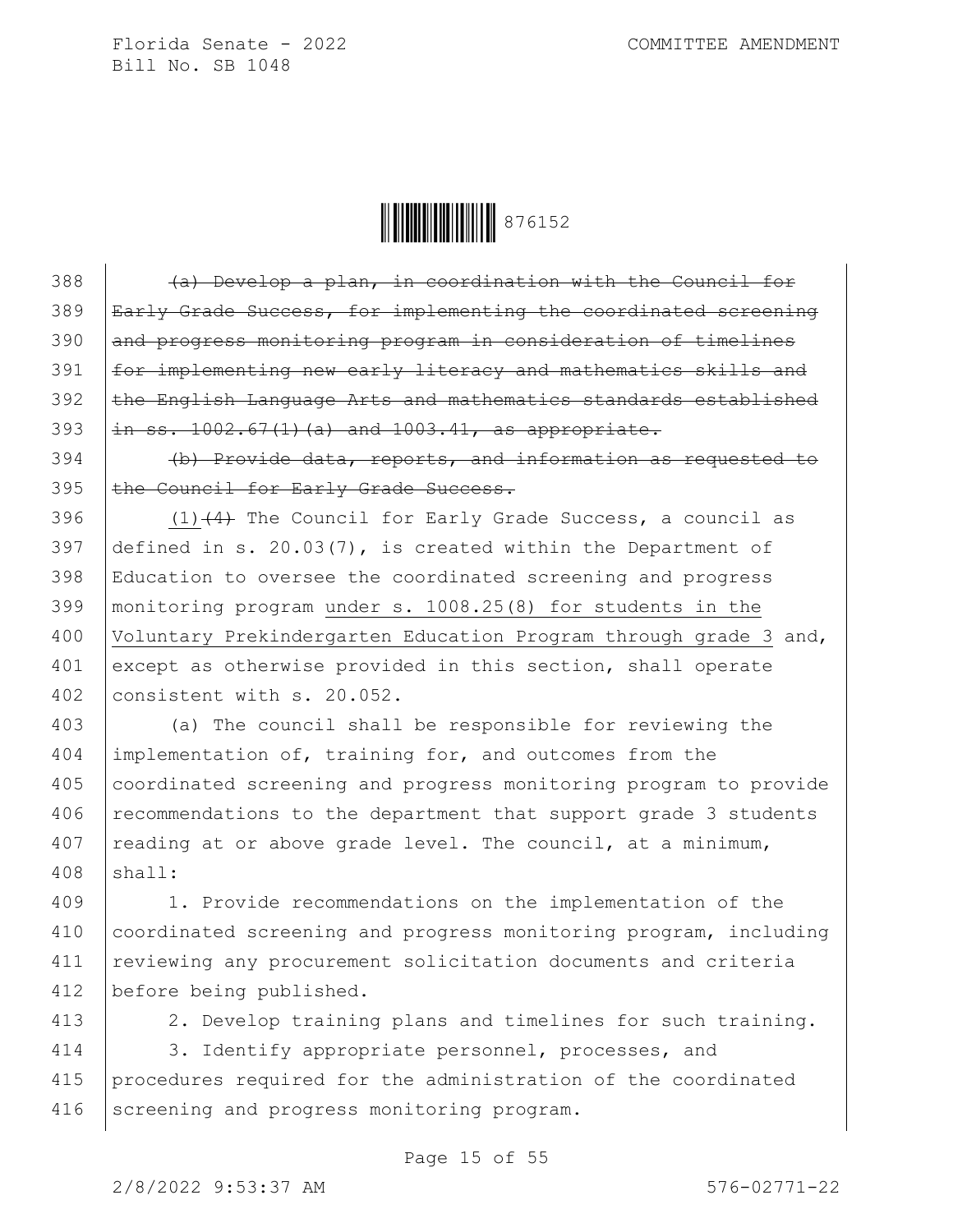**ÖEBEN 1976152** 

417 4. Provide input on the methodology for calculating a 418 provider's or school's performance metric and designations under 419 s. 1002.68(4). 420 | 5. Work with the department to review the methodology for 421 determining a child's kindergarten readiness. 422 | 6. Review data on age-appropriate learning gains by grade 423 level that a student would need to attain in order to 424 demonstrate proficiency in reading by grade 3. 425 | 7. Continually review anonymized data from the results of 426 the coordinated screening and progress monitoring program for 427 Students in the Voluntary Prekindergarten Education Program 428 through grade 3 to help inform recommendations to the department 429 that support practices that will enable grade 3 students to read 430 at or above grade level. 431 (b) The council shall be composed of 17 members who are 432 residents of this  $the$  state and appointed as follows: 433 | 1. Three members appointed by the Governor, as follows: 434 a. One representative from the Department of Education. 435 b. One parent of a child who is 4 to 9 years of age. 436 c. One representative that is an elementary school 437 administrator. 438 2. Seven members appointed by the President of the Senate, 439 as follows: 440 a. One senator who serves at the pleasure of the President 441 of the Senate. 442 b. One representative of an urban school district. 443 c. One representative of a rural early learning coalition. 444 d. One representative of a faith-based early learning 445 provider who offers the Voluntary Prekindergarten Education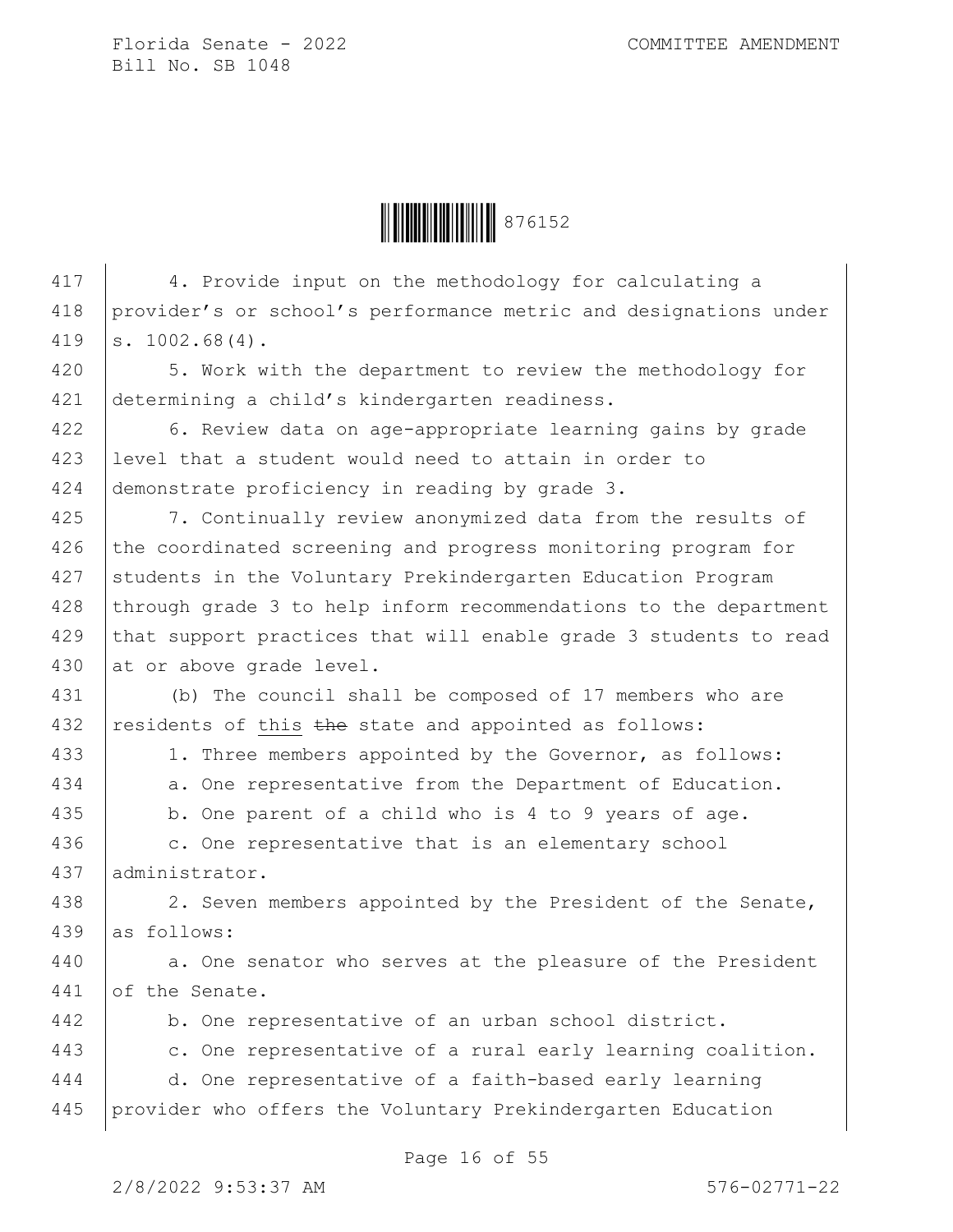

| 446 | Program.                                                         |
|-----|------------------------------------------------------------------|
| 447 | e. One representative who is a second grade teacher who has      |
| 448 | at least 5 years of teaching experience.                         |
| 449 | f. Two representatives with subject matter expertise in          |
| 450 | early learning, early grade success, or child assessments.       |
| 451 | 3. Seven members appointed by the Speaker of the House of        |
| 452 | Representatives, as follows:                                     |
| 453 | a. One member of the House of Representatives who serves at      |
| 454 | the pleasure of the Speaker of the House.                        |
| 455 | b. One representative of a rural school district.                |
| 456 | c. One representative of an urban early learning coalition.      |
| 457 | d. One representative of an early learning provider who          |
| 458 | offers the Voluntary Prekindergarten Education Program.          |
| 459 | e. One member who is a kindergarten teacher who has at           |
| 460 | least 5 years of teaching experience.                            |
| 461 | f. Two representatives with subject matter expertise in          |
| 462 | early learning, early grade success, or child assessment.        |
| 463 | 4. The four representatives with subject matter expertise        |
| 464 | in sub-subparagraphs 2.f. and 3.f. may not be direct             |
| 465 | stakeholders within the early learning or public school systems. |
| 466 | (2) The Commissioner of Education shall:                         |
| 467 | (a) Develop a plan, in coordination with the Council for         |
| 468 | Early Grade Success, for implementing the coordinated screening  |
| 469 | and progress monitoring program in consideration of timelines    |
| 470 | for implementing new early literacy and mathematics skills and   |
| 471 | the English Language Arts and mathematics standards established  |
| 472 | in ss. 1002.67(1)(a) and 1003.41, as appropriate.                |
| 473 | (b) Provide data, reports, and information as requested to       |
| 474 | the Council for Early Grade Success.                             |

Page 17 of 55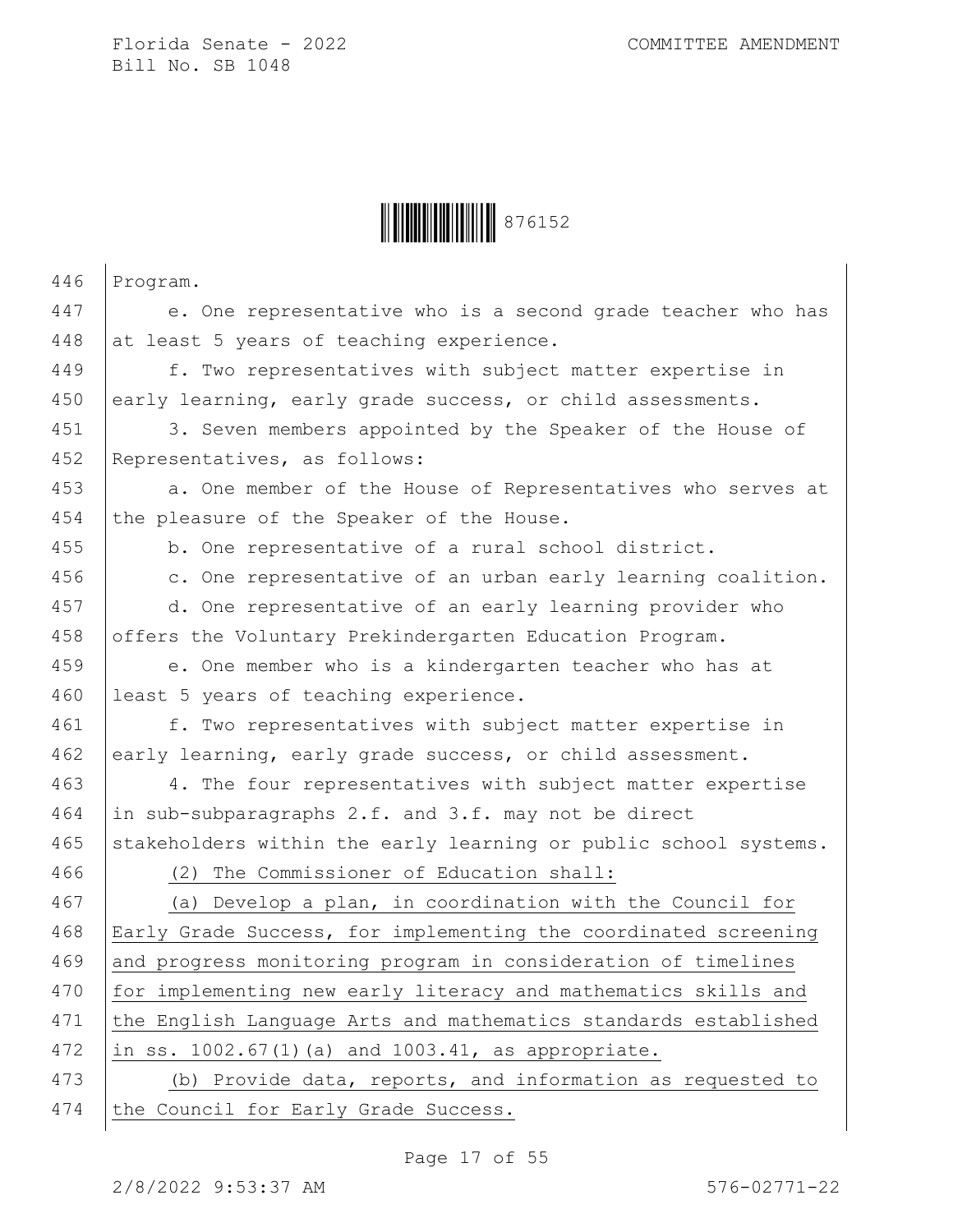

475  $(3)$   $(5)$  The council shall elect a chair and vice chair, one 476 of whom must be a member who has subject matter expertise in 477 early learning, early grade success, or child assessments. The 478 vice chair must be a member appointed by the President of the 479 Senate or the Speaker of the House of Representatives who is not  $480$  one of the four members with subject matter expertise in early 481 learning, early grade success, or child assessments appointed 482 pursuant to sub-subparagraphs (1)(b)2.f. and 3.f.  $(4)$  (b)2.f. and 483  $\sqrt{3.f.}$  Members of the council shall serve without compensation but 484 are entitled to reimbursement for per diem and travel expenses 485 pursuant to s. 112.061.

486 | Section 12. Present subsection (13) of section 1008.22, 487 Florida Statutes, is redesignated as subsection (14), a new 488 subsection (13) is added to that section, and subsections (3) 489 and (6) and paragraphs (a), (b), (c), (e), (g), (h), and (i) of 490 subsection (7) of that section are amended, to read:

491 1008.22 Student assessment program for public schools.—

492 (3) STATEWIDE, STANDARDIZED ASSESSMENT PROGRAM.—The 493 Commissioner of Education shall design and implement a 494 statewide, standardized assessment program aligned to the core 495 curricular content established in the Next Generation Sunshine 496 state academic standards. The commissioner also must develop or 497 select and implement a common battery of assessment tools that 498 will be used in all juvenile justice education programs in the 499 state. These tools must accurately measure the core curricular 500 content established in the Next Generation Sunshine state 501 academic standards. Participation in the assessment program is 502 mandatory for all school districts and all students attending 503 public schools, including adult students seeking a standard high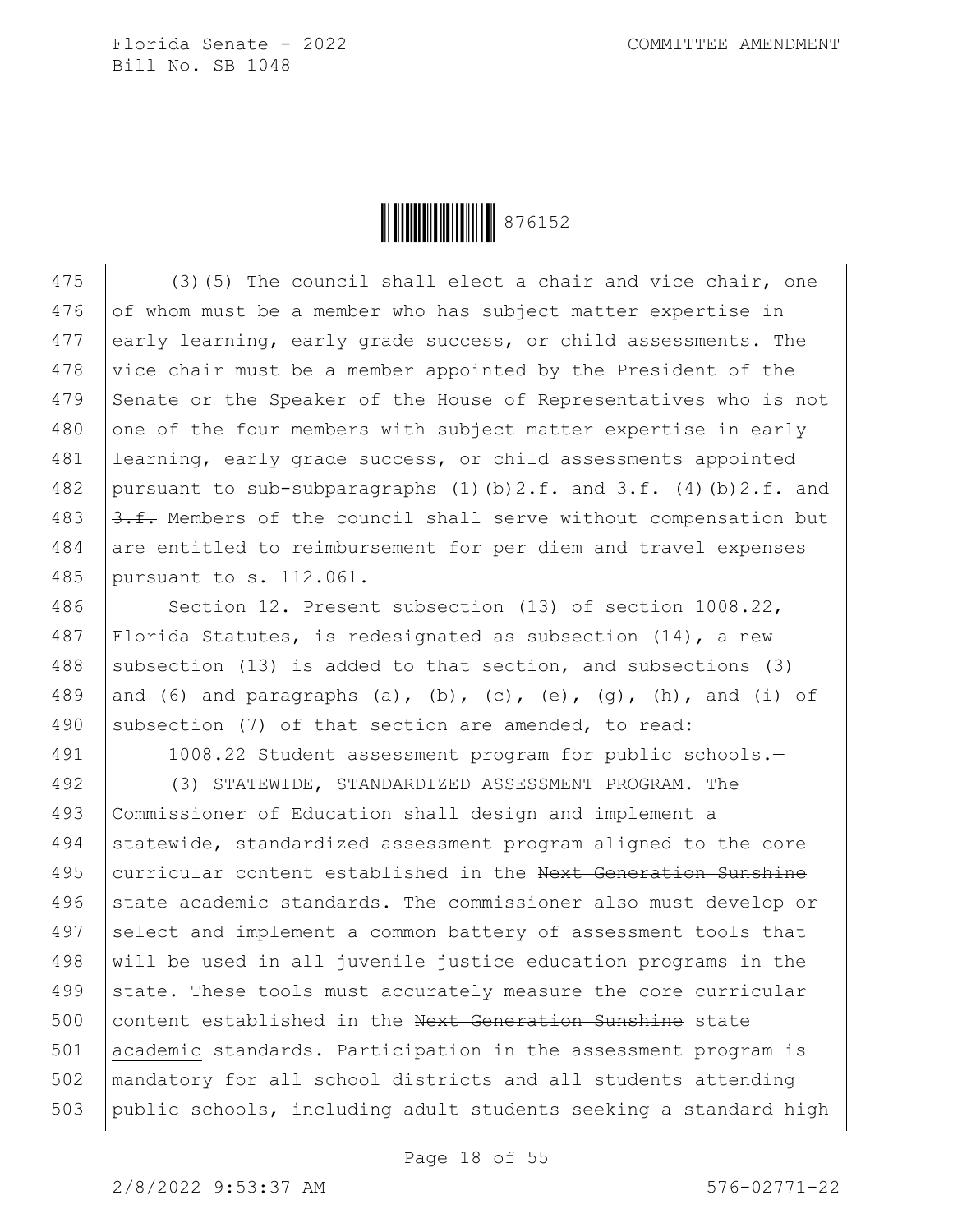

504 school diploma under s. 1003.4282 and students in Department of 505 Juvenile Justice education programs, except as otherwise 506 provided by law. If a student does not participate in the 507 assessment program, the school district must notify the  $508$  student's parent and provide the parent with information 509 regarding the implications of such nonparticipation. The 510 statewide, standardized assessment program shall be designed and 511 implemented as follows:

512 (a) *Statewide, standardized comprehensive assessments.*—

513 | 1. The statewide, standardized English Language Arts (ELA) 514 assessments shall be administered to students in grades 3 515 through 10. Retake opportunities for the grade 10 ELA assessment 516 must be provided. Reading passages and writing prompts for ELA 517 assessments shall incorporate grade-level core curricula content 518 from social studies. The statewide, standardized Mathematics 519 assessments shall be administered annually in grades 3 through  $520$   $8.$  The statewide, standardized Science assessment shall be 521 administered annually at least once at the elementary and middle 522  $q$  arades levels. In order to earn a standard high school diploma,  $523$  a student who has not earned a passing score on the grade 10 ELA 524 assessment must earn a passing score on the assessment retake or 525 earn a concordant score as authorized under subsection  $(9)$ . 526 Statewide, standardized ELA and Mathematics assessments in 527 grades 3 through 6 must be delivered in a paper-based format.

528 2. Beginning with the 2022-2023 school year, the end-of-529 year comprehensive progress monitoring assessment administered 530 pursuant to s. 1008.25(8)(b)2. is the statewide, standardized 531 ELA assessment for students in grades 3 through 10 and the 532 Statewide, standardized Mathematics assessment for students in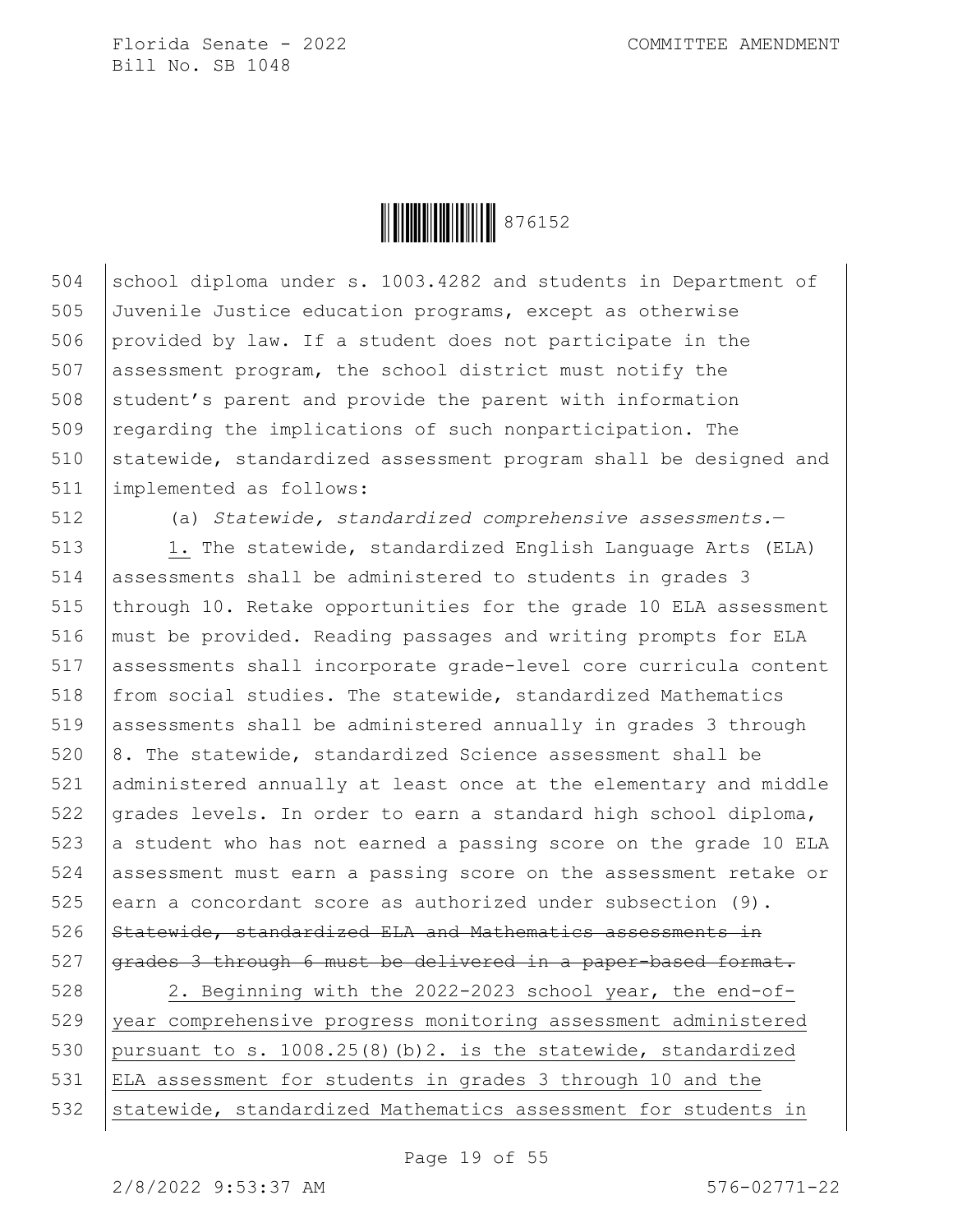

533 grades 3 through 8.

534 (b) *End-of-course (EOC) assessments.*—EOC assessments must 535 be statewide, standardized, and developed or approved by the 536 Department of Education as follows:

537 | 1. EOC assessments for Algebra I, Geometry, Biology I, 538 United States History, and Civics shall be administered to 539 students enrolled in such courses as specified in the course 540 code directory.

541 2. Students enrolled in a course, as specified in the 542 course code directory, with an associated statewide, 543 standardized EOC assessment must take the EOC assessment for 544 such course and may not take the corresponding subject or grade-545 level statewide, standardized assessment pursuant to paragraph 546 (a). Sections 1003.4156 and 1003.4282 govern the use of 547 statewide, standardized EOC assessment results for students.

548 3. The commissioner may select one or more nationally 549 developed comprehensive examinations, which may include 550 examinations for a College Board Advanced Placement course, 551 International Baccalaureate course, or Advanced International 552 Certificate of Education course, or industry-approved 553 examinations to earn national industry certifications identified 554 in the CAPE Industry Certification Funding List, for use as EOC 555 assessments under this paragraph if the commissioner determines 556 that the content knowledge and skills assessed by the 557 examinations meet or exceed the grade-level expectations for the 558 core curricular content established for the course in the Next 559 Generation Sunshine state academic standards. Use of any such 560 examination as an EOC assessment must be approved by the state 561 board in rule.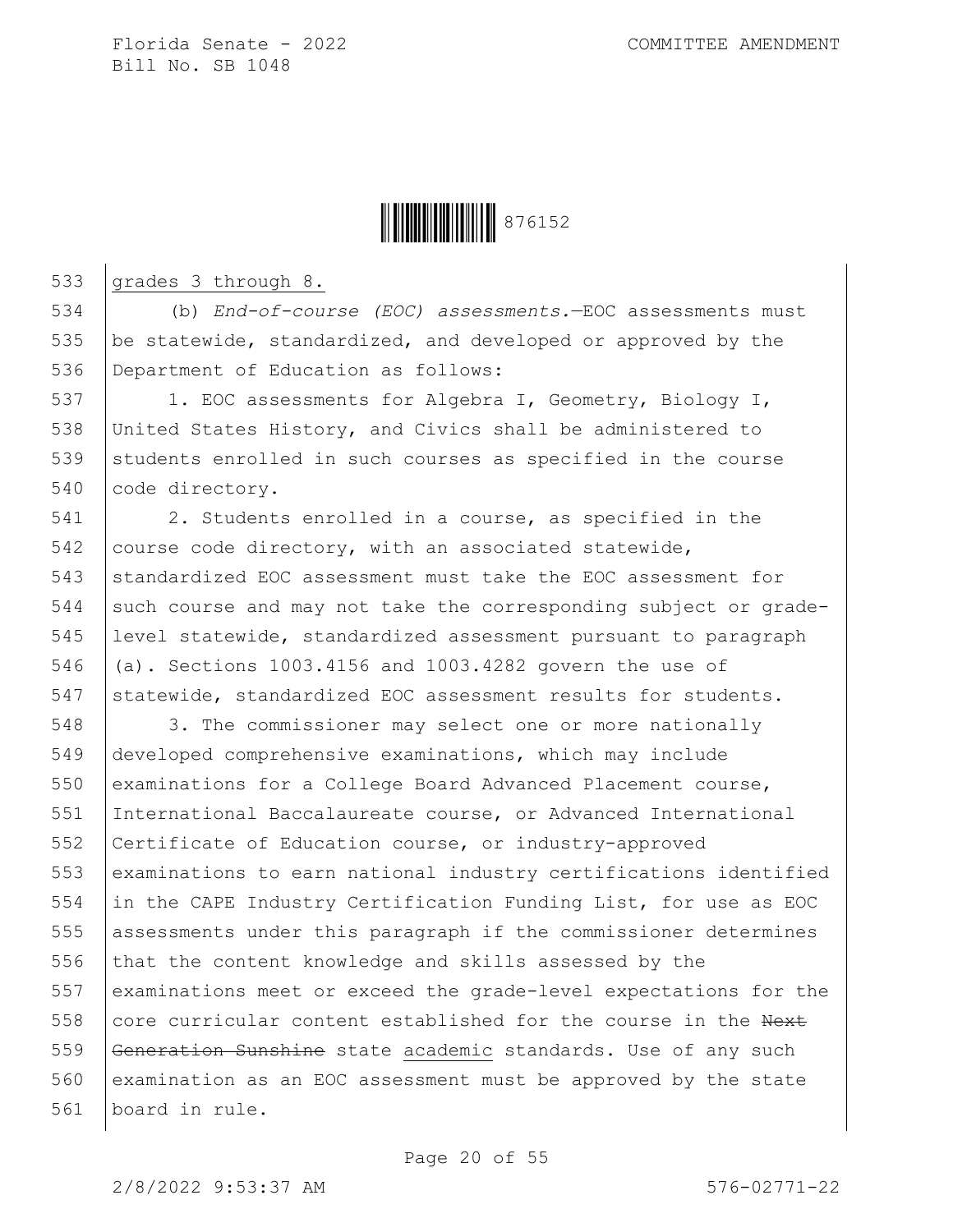

562 4. Contingent upon funding provided in the General 563 Appropriations Act, including the appropriation of funds 564 received through federal grants, the commissioner may establish 565 an implementation schedule for the development and 566 administration of additional statewide, standardized EOC 567 assessments that must be approved by the state board in rule. If 568 approved by the state board, student performance on such 569 assessments constitutes 30 percent of a student's final course  $570$  grade.

571 | 5. All statewide, standardized EOC assessments must be 572 administered online except as otherwise provided in paragraph  $573$  (d).

 6. A student enrolled in an Advanced Placement (AP), International Baccalaureate (IB), or Advanced International Certificate of Education (AICE) course who takes the respective AP, IB, or AICE assessment and earns the minimum score necessary 578 to earn college credit, as identified in s.  $1007.27(2)$ , meets the requirements of this paragraph and does not have to take the EOC assessment for the corresponding course.

581 (c) *Nationally recognized high school assessments.*—Each 582 school district shall, by the 2021-2022 school year and subject 583 to appropriation, select either the SAT or ACT for districtwide 584 administration to each public school student in grade 11, 585 including students attending public high schools, alternative 586 schools, and Department of Juvenile Justice education programs.

587 (d) *Students with disabilities; Florida Alternate*  588 *Assessment.*—

589 1. Each district school board must provide instruction to 590 prepare students with disabilities in the core content knowledge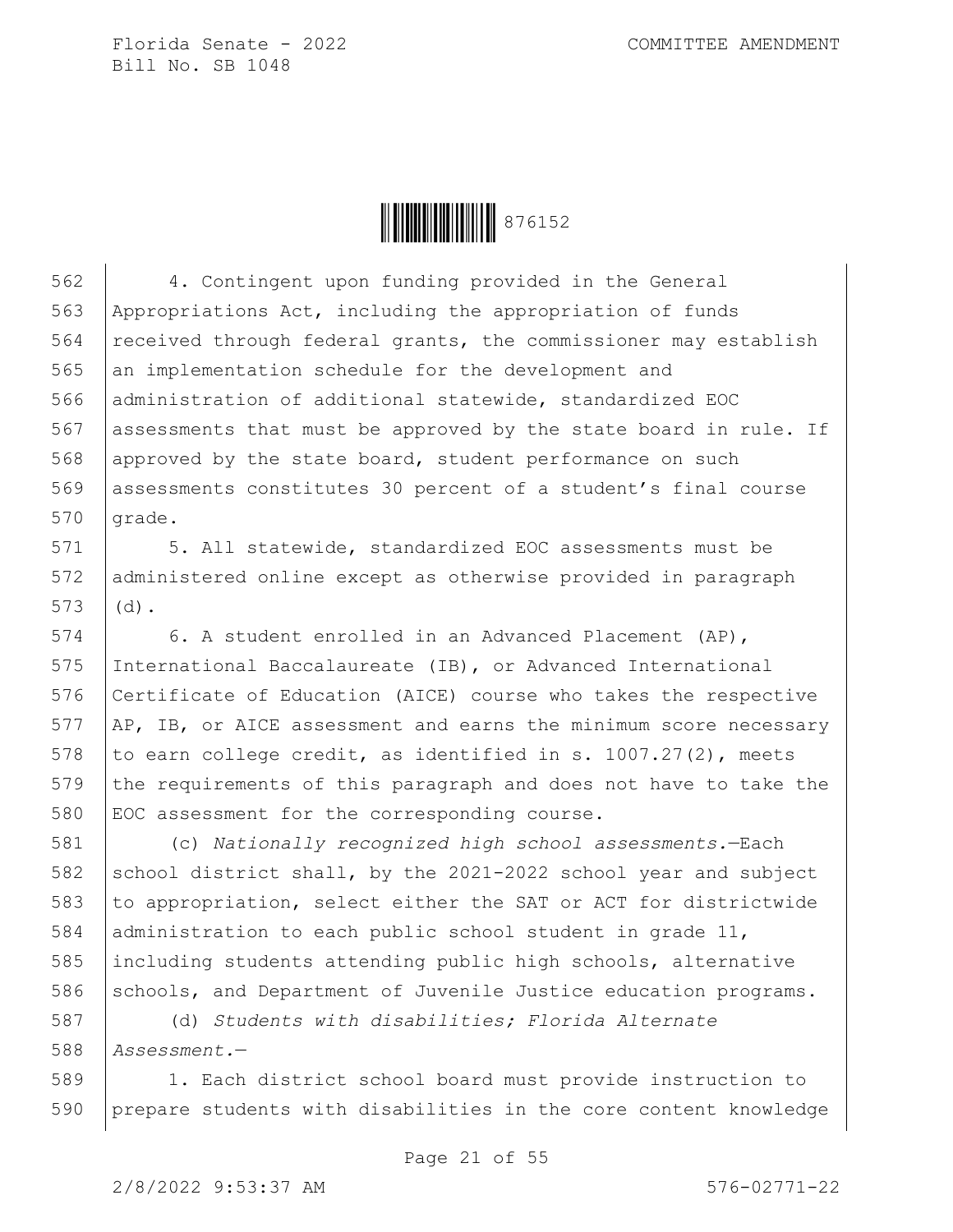

591 and skills necessary for successful grade-to-grade progression 592 and high school graduation.

 $\vert$  2. A student with a disability, as defined in s. 1007.02, for whom the individual education plan (IEP) team determines 595 that the statewide, standardized assessments under this section  $\vert$  cannot accurately measure the student's abilities, taking into consideration all allowable accommodations, shall have 598 assessment results waived for the purpose of receiving a course grade and a standard high school diploma. Such waiver shall be designated on the student's transcript. The statement of waiver 601 shall be limited to a statement that performance on an assessment was waived for the purpose of receiving a course 603 grade or a standard high school diploma, as applicable.

 3. The State Board of Education shall adopt rules, based upon recommendations of the commissioner, for the provision of assessment accommodations for students with disabilities and for 607 students who have limited English proficiency.

 $\vert$  a. Accommodations that negate the validity of a statewide, standardized assessment are not allowed during the administration of the assessment. However, instructional accommodations are allowed in the classroom if identified in a student's IEP. Students using instructional accommodations in  $\vert$  the classroom that are not allowed on a statewide, standardized assessment may have assessment results waived if the IEP team determines that the assessment cannot accurately measure the 616 student's abilities.

617 b. If a student is provided with instructional  $618$  accommodations in the classroom that are not allowed as 619 accommodations for statewide, standardized assessments, the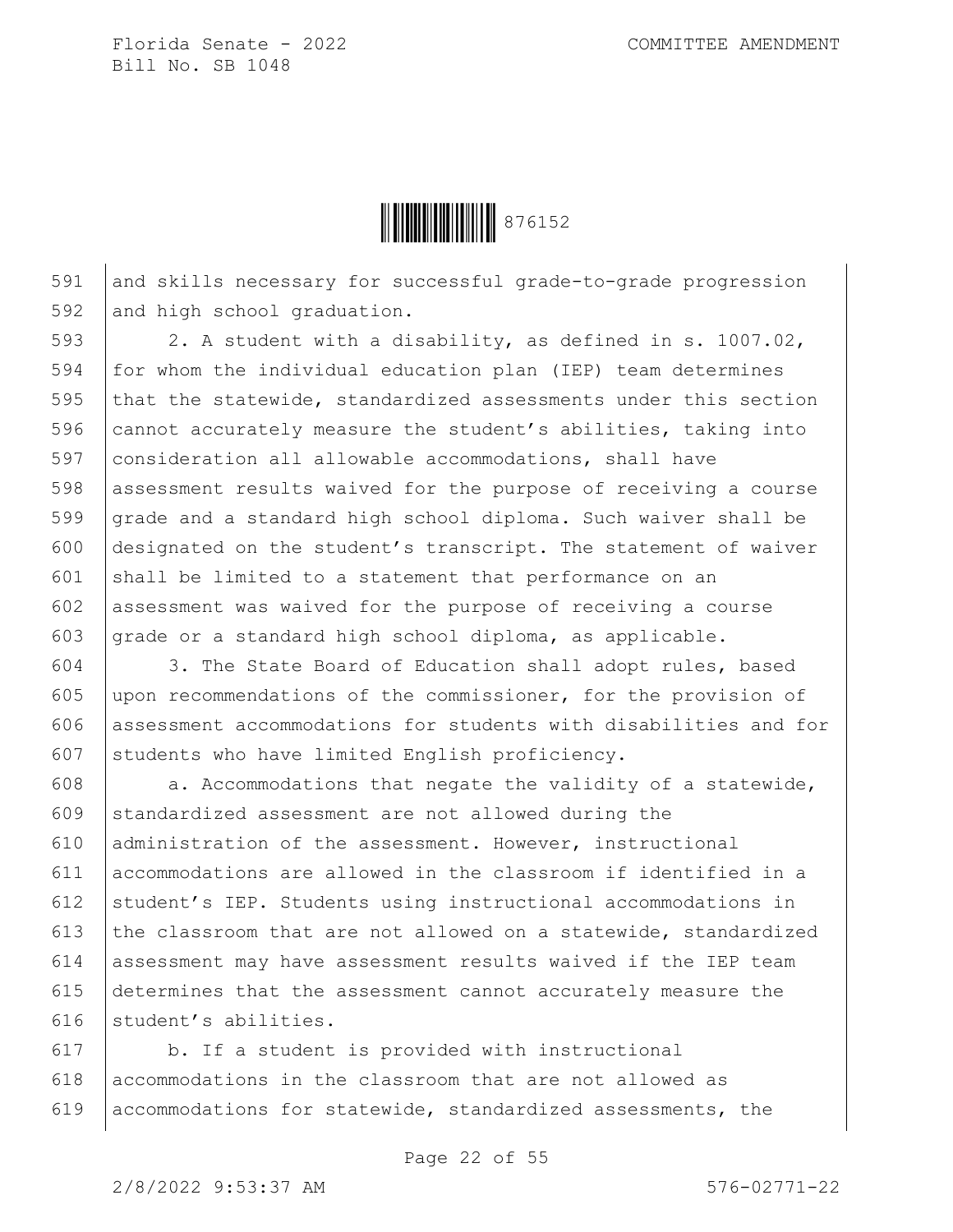

 district must inform the parent in writing and provide the parent with information regarding the impact on the student's ability to meet expected performance levels. A parent must provide signed consent for a student to receive classroom instructional accommodations that would not be available or permitted on a statewide, standardized assessment and 626 acknowledge in writing that he or she understands the implications of such instructional accommodations.

 $\vert$  c. If a student's IEP states that online administration of 629 a statewide, standardized assessment will significantly impair  $\vert$  the student's ability to perform, the assessment shall be administered in hard copy.

632 | 4. For students with significant cognitive disabilities, 633 the Department of Education shall provide for implementation of 634 the Florida Alternate Assessment to accurately measure the core 635 curricular content established in the Next Generation Sunshine 636 state academic standards.

637 (e) *Assessment scores and achievement levels.*—

638 1. All statewide, standardized EOC assessments and ELA, 639 Mathematics, and Science assessments shall use scaled scores and 640 achievement levels. Achievement levels shall range from 1 641 through 5, with level 1 being the lowest achievement level, 642 level 5 being the highest achievement level, and level 3 643 indicating grade-level satisfactory performance on an 644 assessment.

645 2. The state board shall designate by rule a passing score, 646 indicating grade-level performance, for each statewide, 647 standardized assessment.

648 | 3. If the commissioner seeks to revise a statewide,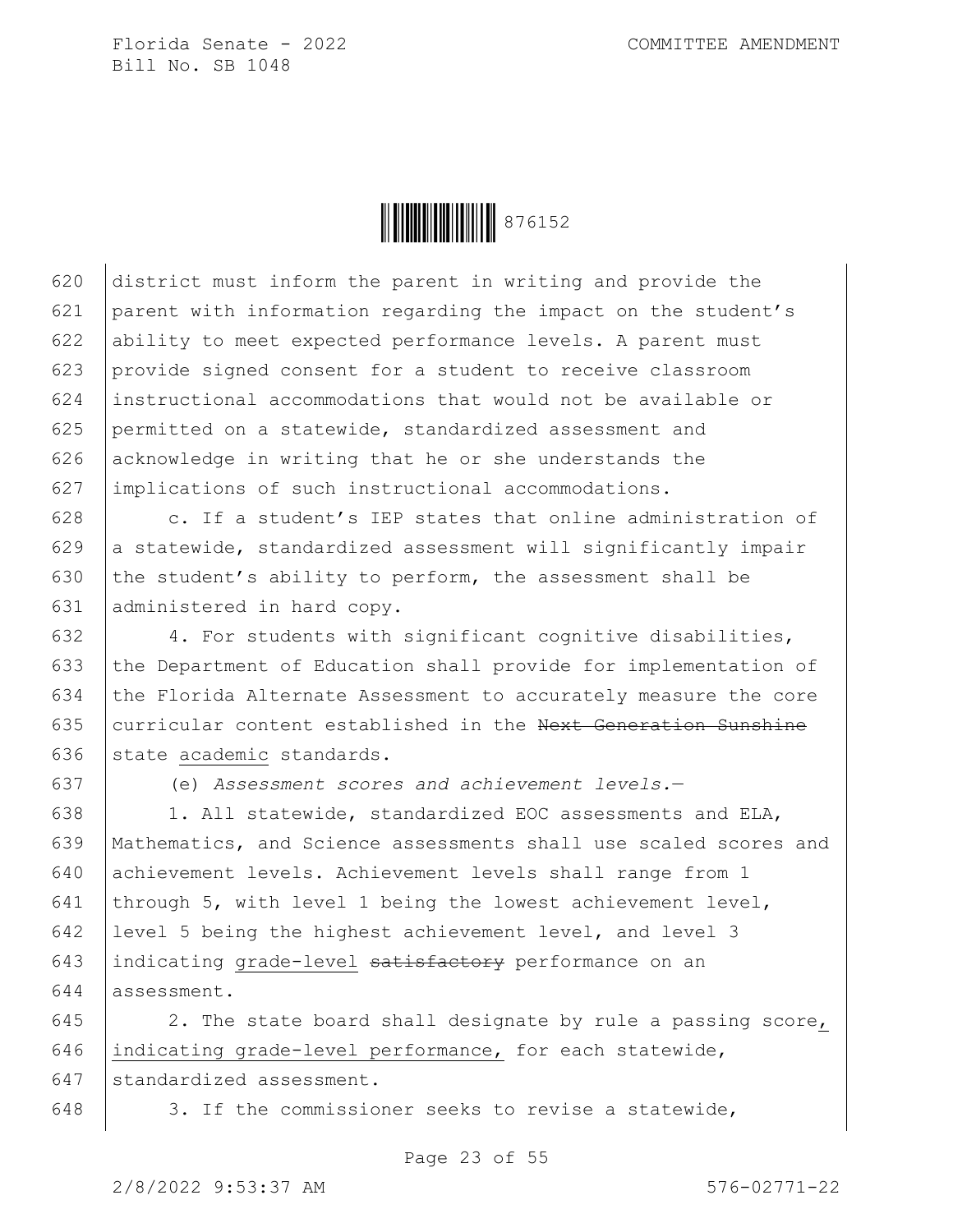

649 standardized assessment and the revisions require the state 650 board to modify performance level scores, including the passing 651 score, the commissioner shall provide a copy of the proposed 652 scores and implementation plan to the President of the Senate 653 and the Speaker of the House of Representatives at least 45  $90$ 654 days before submission to the state board for review. Until the 655 state board adopts the modifications by rule, the commissioner 656 shall use calculations for scoring the assessment that adjust 657 Student scores on the revised assessment for statistical 658 equivalence to student scores on the former assessment. The 659 state board shall adopt by rule the passing score for the 660 revised assessment that is statistically equivalent to the 661 passing score on the discontinued assessment for a student who 662 is required to attain a passing score on the discontinued 663 assessment. The commissioner may, with approval of the state 664 board, discontinue administration of the former assessment upon 665  $\vert$  the graduation, based on normal student progression, of students 666 participating in the final regular administration of the former 667 assessment. If the commissioner revises a statewide,  $668$  standardized assessment and the revisions require the state 669 board to modify the passing score, only students taking the 670 assessment for the first time after the rule is adopted are 671 affected.

 (f) *Prohibited activities.*—A district school board shall prohibit each public school from suspending a regular program of curricula for purposes of administering practice assessments or 675 engaging in other assessment-preparation activities for a 676 statewide, standardized assessment. However, a district school board may authorize a public school to engage in the following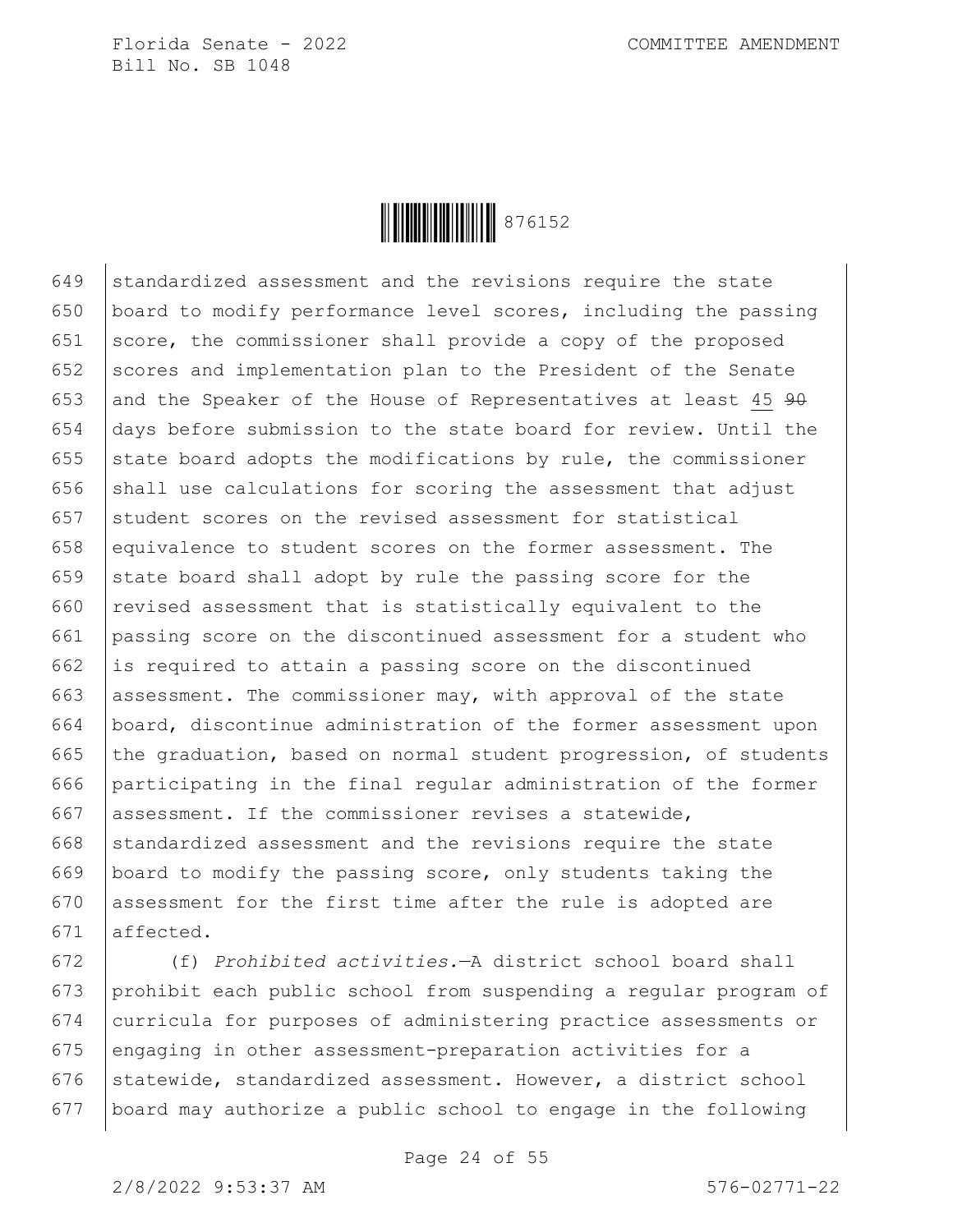

678 assessment-preparation activities:

679 1. Distributing to students sample assessment books and 680 answer keys published by the Department of Education.

 2. Providing individualized instruction in assessment- $\vert$  taking strategies, without suspending the school's regular program of curricula, for a student who scores Level 1 or Level  $\vert$  2 on a prior administration of an assessment.

685 3. Providing individualized instruction in the content 686 knowledge and skills assessed, without suspending the school's 687 regular program of curricula, for a student who scores Level 1 688 or Level 2 on a prior administration of an assessment or a 689 student who, through a diagnostic assessment administered by the 690 school district, is identified as having a deficiency in the 691 content knowledge and skills assessed.

692 4. Administering a practice assessment or engaging in other 693 assessment-preparation activities that are determined necessary 694 to familiarize students with the organization of the assessment, 695 the format of assessment items, and the assessment directions or 696 that are otherwise necessary for the valid and reliable 697 administration of the assessment, as set forth in rules adopted 698 by the State Board of Education with specific reference to this 699 paragraph.

 (g) *Contracts for assessments.*—The commissioner shall provide for the assessments to be developed or obtained, as 702 | appropriate, through contracts and project agreements with private vendors, public vendors, public agencies, postsecondary educational institutions, or school districts. The commissioner may enter into contracts for the continued administration of the 706 assessments authorized and funded by the Legislature. Contracts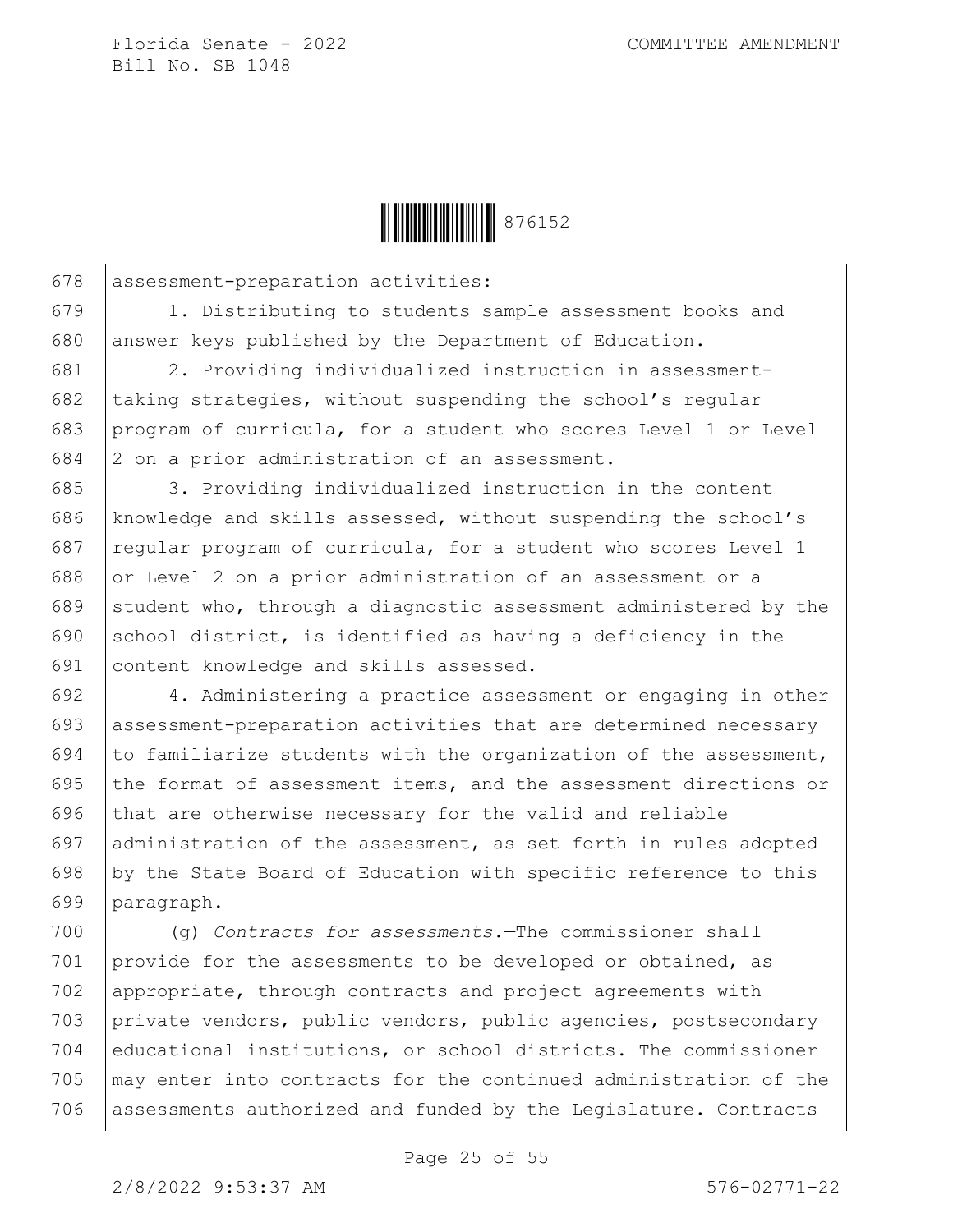

 $707$   $\vert$  may be initiated in 1 fiscal year and continue into the next 708 fiscal year and may be paid from the appropriations of either or 709 both fiscal years. The commissioner may negotiate for the sale 710 or lease of tests, scoring protocols, test scoring services, and 711 | related materials developed pursuant to law.

712 (6) LOCAL ASSESSMENT OF STUDENT PERFORMANCE ON STATE 713 STANDARDS.—Measurement of student performance is the 714 responsibility of school districts except in those subjects and 715 grade levels measured under the statewide, standardized 716 assessment program described in this section and the coordinated 717 Screening and progress monitoring system under s. 1008.25(8). 718 When available, instructional personnel must be provided with 719 information on student achievement of standards and benchmarks 720 in order to improve instruction.

721 (7) ASSESSMENT SCHEDULES AND REPORTING OF RESULTS.—

722 (a) The Commissioner of Education shall establish schedules 723 for the administration of statewide, standardized assessments 724 and the reporting of student assessment results. The 725 commissioner shall consider the observance of religious and  $726$  school holidays when developing the schedules. The assessment 727 and reporting schedules must provide the earliest possible 728  $\vert$  reporting of student assessment results to the school districts. 729 Assessment results for the statewide, standardized ELA and 730 Mathematics assessments and all statewide, standardized EOC 731 assessments must be made available no later than June 30, except 732 for results for the grade 3 statewide, standardized ELA 733 assessment, which must be made available no later than May  $31$ . 734 Beginning with the 2023-2024 school year, assessment results for 735 the statewide, standardized ELA and Mathematics assessments must

Page 26 of 55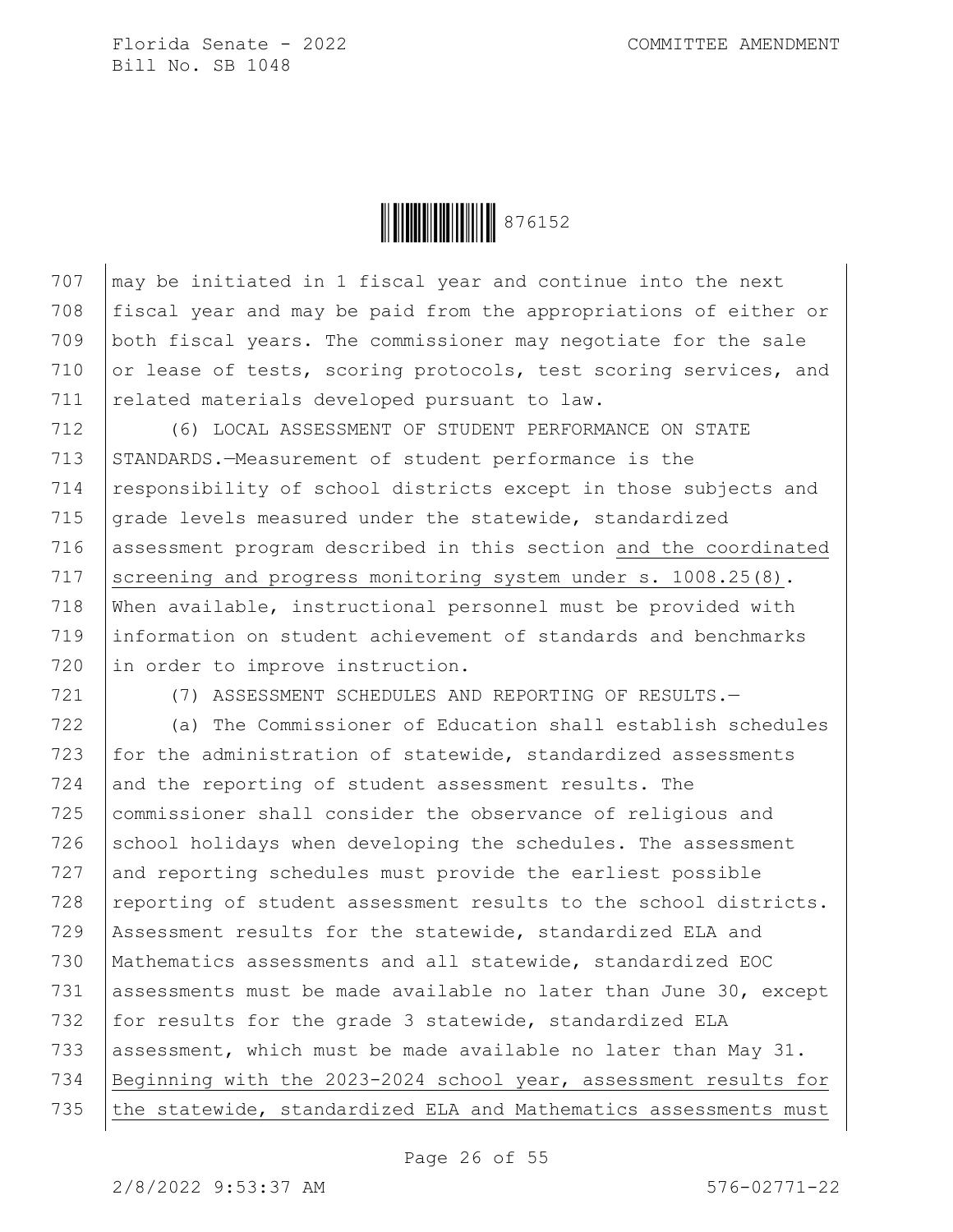

736  $\vert$  be available no later than May 31. School districts shall 737 administer statewide, standardized assessments in accordance 738 with the schedule established by the commissioner. 739 (b) By January of each year, the commissioner shall publish  $740$  on the department's website a uniform calendar that includes the 741 assessment and reporting schedules for, at a minimum, the next 2 742 school years. The uniform calendar must be provided to school 743 districts in an electronic format that allows each school 744 district and public school to populate the calendar with, at 745 minimum, the following information for reporting the district 746 assessment schedules under paragraph (d): 747 1. Whether the assessment is a district-required assessment 748 or a state-required assessment. 749 | 2. The specific date or dates that each assessment will be 750 administered, including administrations of the coordinated

751 Screening and progress monitoring system under s. 1008.25(8)(b).

752 3. The time allotted to administer each assessment.

753 4. Whether the assessment is a computer-based assessment or 754 a paper-based assessment.

755 | 5. The grade level or subject area associated with the 756 assessment.

 $757$   $\vert$  6. The date that the assessment results are expected to be 758 available to teachers and parents.

759  $\vert$  7. The type of assessment, the purpose of the assessment, 760 and the use of the assessment results.

761 | 8. A glossary of assessment terminology.

762 9. Estimates of average time for administering state-763  $r$  required and district-required assessments, by grade level.

764 (c) The spring administration of the statewide,

Page 27 of 55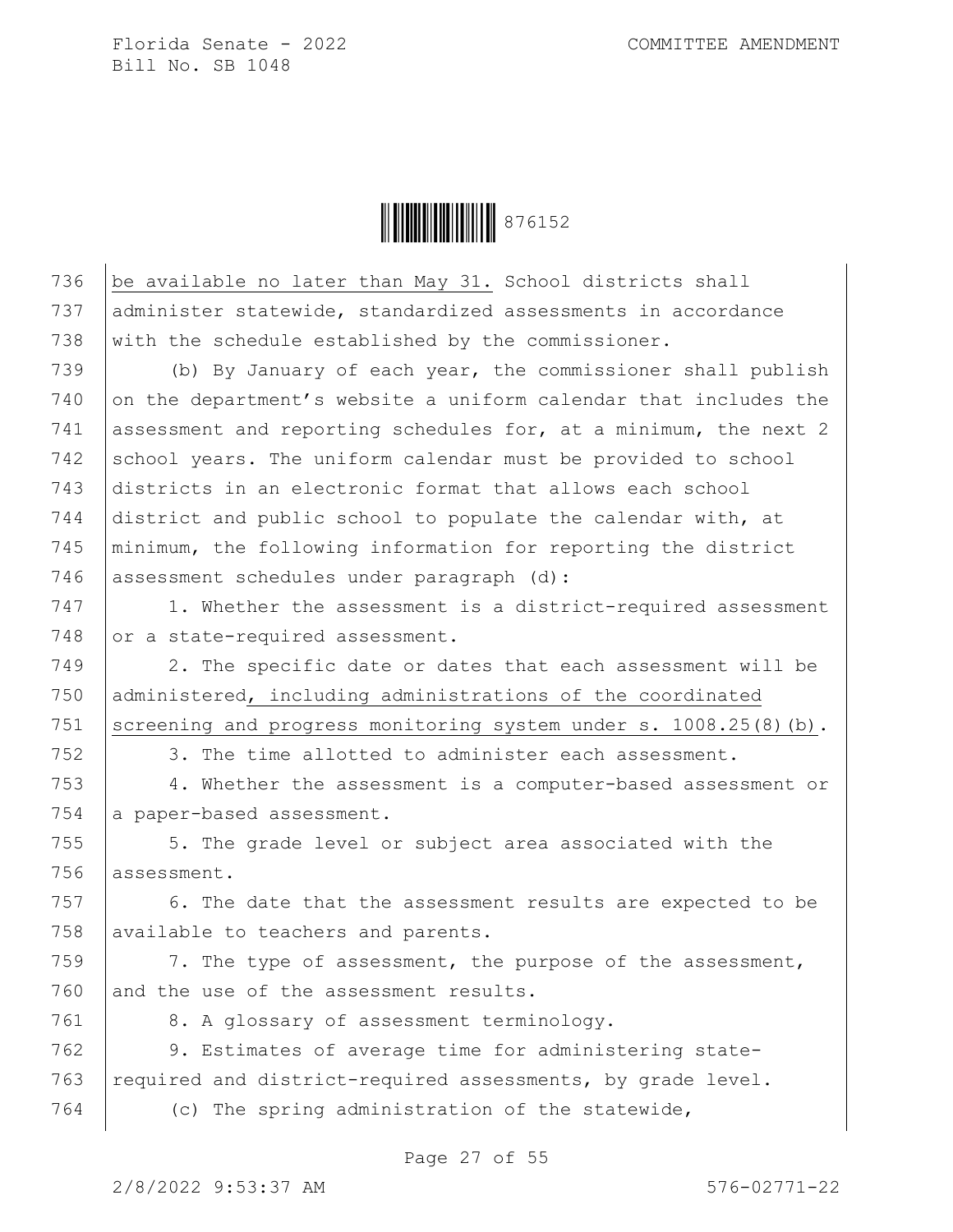

765 standardized assessments in paragraphs (3)(a) and (b), excluding 766 assessment retakes, must be in accordance with the following 767 schedule:

768 1. The grade 3 statewide, standardized ELA assessment and 769 the writing portion of the statewide, standardized ELA 770 assessment must be administered no earlier than April 1 each 771 vear within an assessment window not to exceed 2 weeks.

772 2. With the exception of assessments identified in 773 subparagraph 1., any statewide, standardized assessment that is 774 delivered in a paper-based format must be administered no 775 earlier than May 1 each year within an assessment window not to 776 exceed 2 weeks.

777 3. With the exception of assessments identified in 778 subparagraphs 1. and 2., any statewide, standardized assessment 779  $\mid$  must be administered within a 4-week assessment window that 780 opens no earlier than May 1 each year.

 (e) A school district may not schedule more than 5 percent 782 of a student's total school hours in a school year to administer 783 statewide, standardized assessments, the coordinated screening 784 and progress monitoring system under s.  $1008.25(8)(b)2.$ , and district-required local assessments. The district must secure written consent from a student's parent before administering district-required local assessments that, after applicable 788 statewide, standardized assessments and coordinated screening 789 and progress monitoring are scheduled, exceed the 5 percent test administration limit for that student under this paragraph. The |5 percent test administration limit for a student under this paragraph may be exceeded as needed to provide test accommodations that are required by an IEP or are appropriate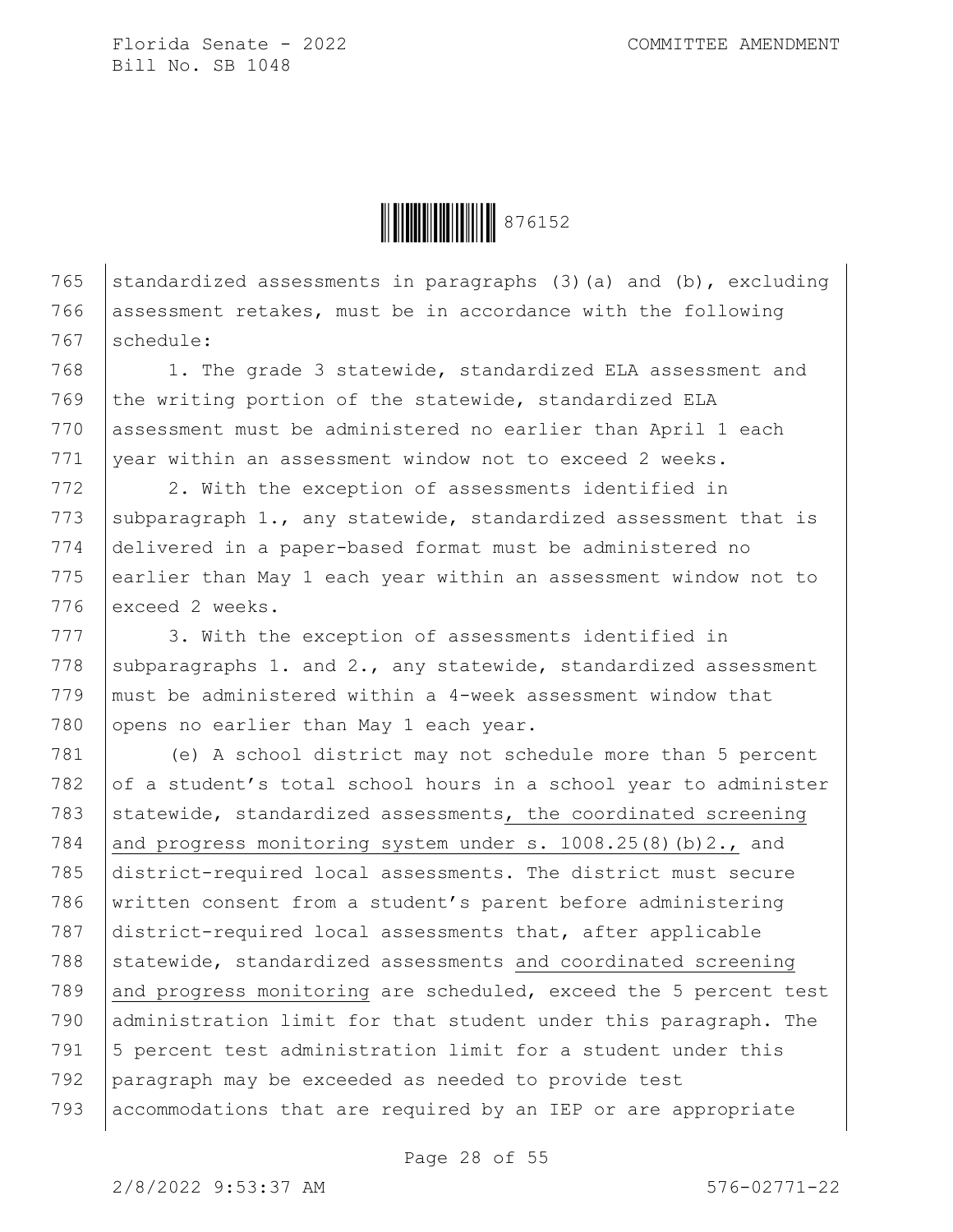

794 for an English language learner who is currently receiving 795 | services in a program operated in accordance with an approved 796 English language learner district plan pursuant to s. 1003.56. 797 Notwithstanding this paragraph, a student may choose within a 798 school year to take an examination or assessment adopted by 799 State Board of Education rule pursuant to this section and ss. 800 1007.27, 1008.30, and 1008.44.

801 (g) A school district must provide a student's performance 802 results on district-required local assessments to the student's 803 teachers and parent within 1 week and to the student's parents 804  $\vert$  no later than 30 days after administering such assessments, 805 unless the superintendent determines in writing that extenuating 806 circumstances exist and reports the extenuating circumstances to 807 the district school board. Results must be made available 808 through a web-based portal as part of the school district's 809 learning management system and in a printed format upon request 810 by a student's parent.

811 (h) The results of statewide, standardized assessment in 812 ELA and mathematics, science, and social studies, including 813 assessment retakes, shall be reported in an easy-to-read and 814 understandable format and delivered in time to provide useful, 815 actionable information to students, parents, and each student's 816 current teacher of record and teacher of record for the 817 subsequent school year; however, in any case, the district shall 818 provide the results pursuant to this paragraph within 1 week 819 after receiving the results from the department. A report of 820 student assessment results must, at a minimum, contain:

821 1. A clear explanation of the student's performance on the 822 | applicable statewide, standardized assessments.

Page 29 of 55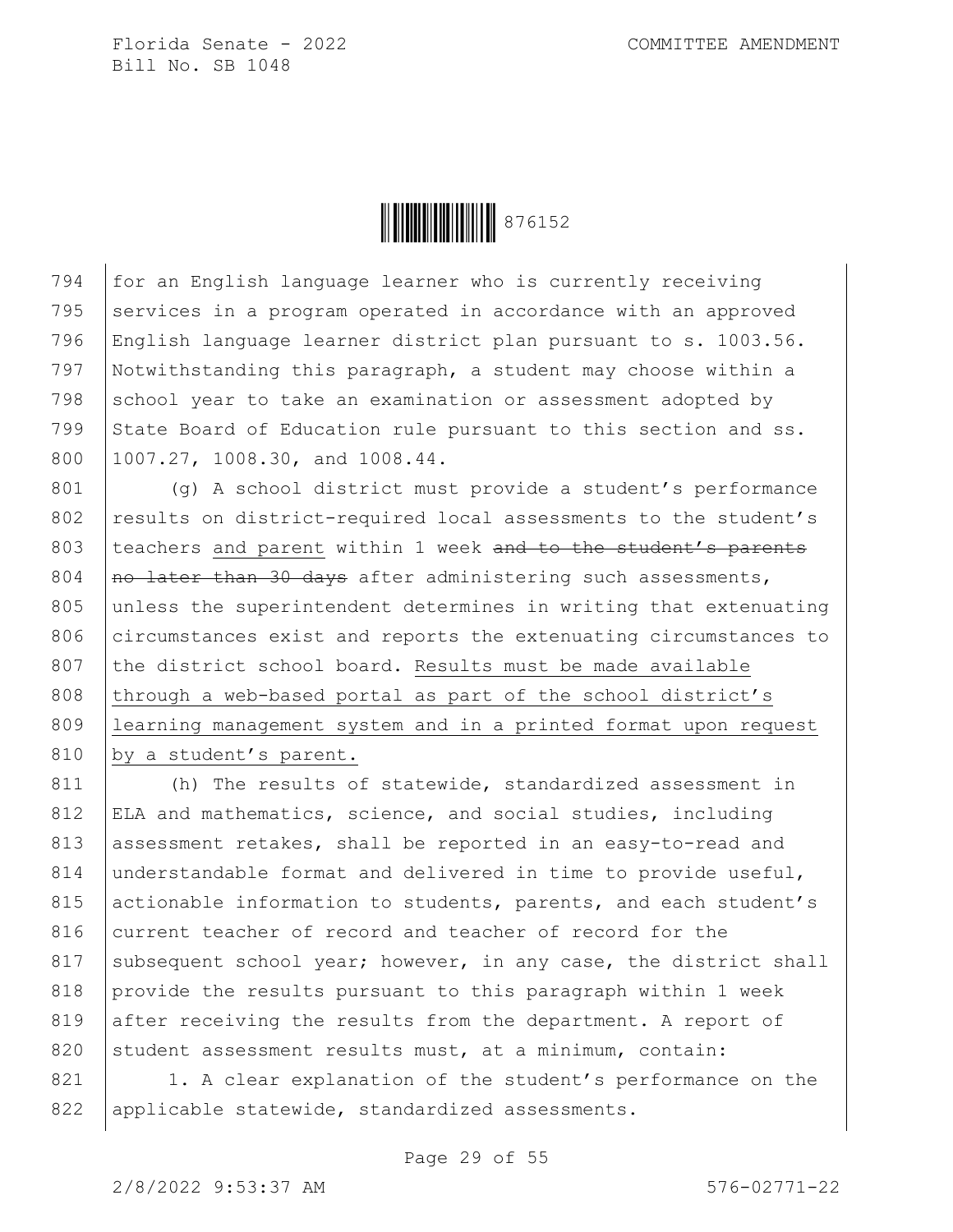**ÖEBEN 1976152** 

823 2. Information identifying the student's areas of strength 824 and areas in need of improvement. 825 3. Specific actions that may be taken, and the available 826 resources that may be used, by the student's parent to assist 827 his or her child based on the student's areas of strength and 828 areas in need of improvement. 829 4. Longitudinal information, if available, on the student's 830 progress in each subject area based on previous statewide, 831 standardized assessment data. 832 5. Comparative information showing the student's score 833 compared to other students in the school district, in the state, 834  $\sigma$ , if available, in other states. 835 6. Predictive information, if available, showing the 836 Iinkage between the scores attained by the student on the 837 statewide, standardized assessments and the scores he or she may 838 potentially attain on nationally recognized college entrance 839 examinations. 840 841 The information included under this paragraph relating to 842 results from the statewide, standardized ELA assessments for 843 grades 3 through 10 and Mathematics assessments for grades 3 844 through 8 must be included in individual student reports under 845 s. 1008.25(8)(c). 846 (i) The State Board of Education shall adopt rules for the

847 development of the uniform calendar that, at minimum, define 848 terms that must be used in the calendar to describe various 849 assessments, including the terms "progress monitoring," 850 Summative assessment," "formative assessment," and "interim 851 assessment."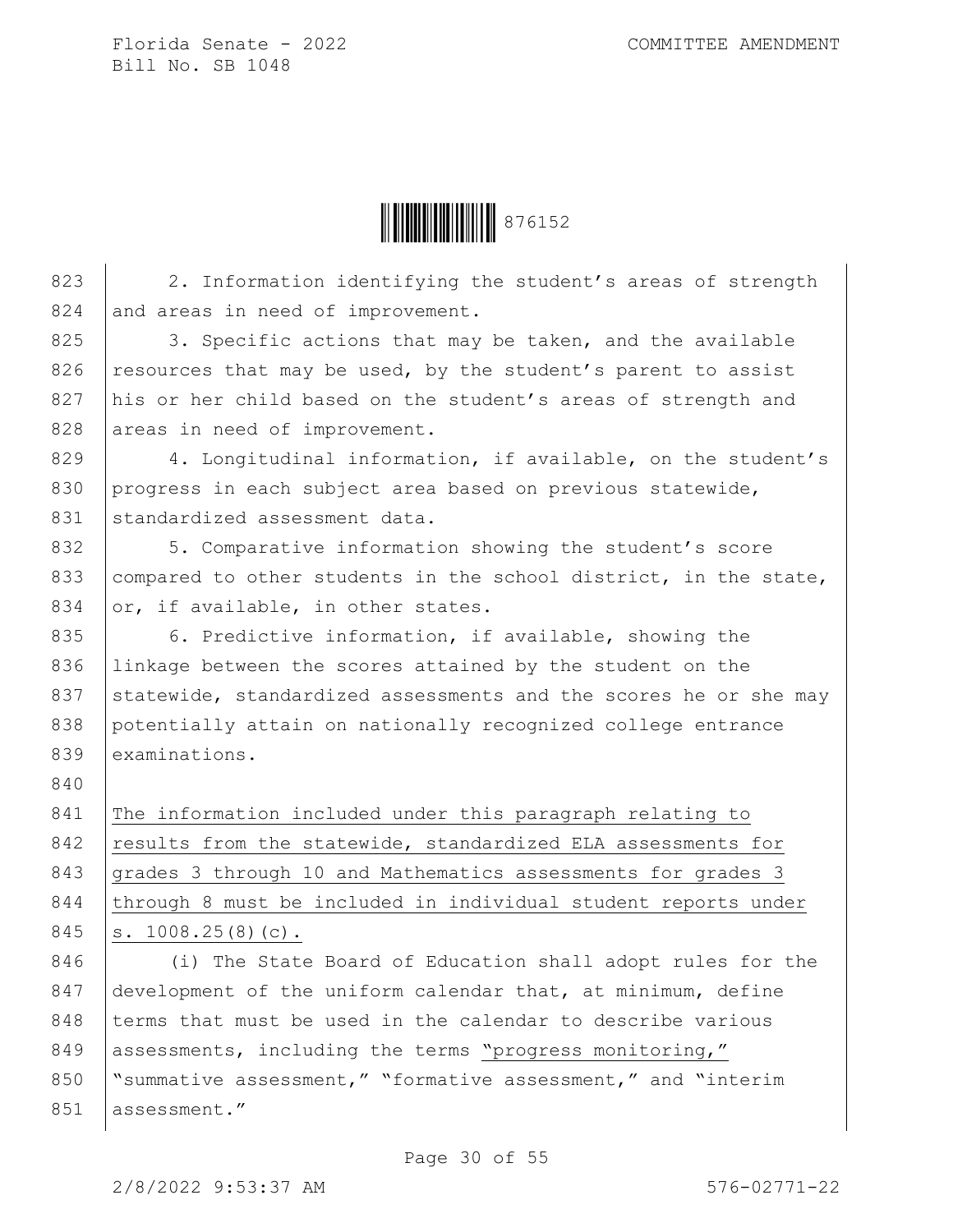**│││││││││││││││** 876152

| 852 | (13) INDEPENDENT REVIEW. - By January 31, 2025, the              |
|-----|------------------------------------------------------------------|
| 853 | Commissioner of Education shall provide recommendations to the   |
| 854 | Governor, the President of the Senate, and the Speaker of the    |
| 855 | House of Representatives based on an independent review of the   |
| 856 | coordinated screening and progress monitoring system under s.    |
| 857 | 1008.25(8). At a minimum, the review and recommendations must    |
| 858 | address:                                                         |
| 859 | (a) The feasibility and validity of using results from           |
| 860 | either the first or second administration of progress            |
| 861 | monitoring, or both, in lieu of using the comprehensive, end-of- |
| 862 | year progress monitoring assessment for purposes of              |
| 863 | demonstrating a passing score, promotion to grade 4, meeting     |
| 864 | graduation requirements, and calculating school grades in        |
| 865 | accordance with s. 1008.34.                                      |
| 866 | (b) Options for further reducing the statewide,                  |
| 867 | standardized assessment footprint while maintaining valid and    |
| 868 | reliable data for purposes of school accountability and          |
| 869 | providing school and student supports, including the use of      |
| 870 | computer-adaptive assessments, consistent with the requirements  |
| 871 | of the federal Elementary and Secondary Education Act, 20 U.S.C. |
| 872 | ss. 6301 et seq. and its implementing regulations.               |
| 873 | (c) The feasibility and validity of remotely administering       |
| 874 | statewide, standardized assessments and the coordinated          |
| 875 | screening and progress monitoring system.                        |
| 876 | (d) Accelerating student progression based on results from       |
| 877 | the coordinated screening and progress monitoring system, as     |
| 878 | academically and developmentally appropriate.                    |
| 879 | (e) The incorporation of content from ELA instructional          |
| 880 | materials adopted by the Commissioner of Education pursuant to   |
|     |                                                                  |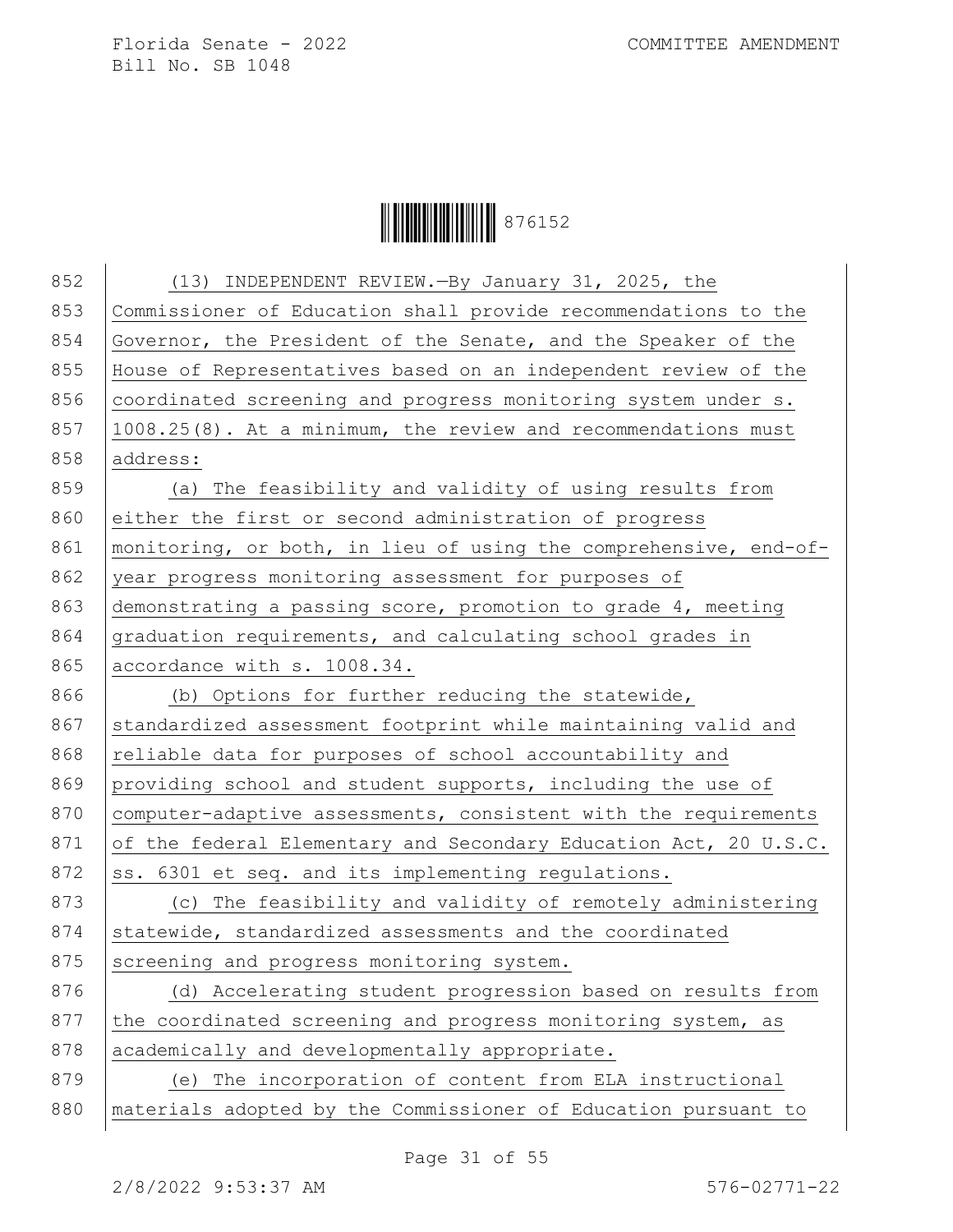

| 881 | s. 1006.34 in test items within the coordinated screening and    |
|-----|------------------------------------------------------------------|
| 882 | progress monitoring system under s. 1008.25(8).                  |
| 883 | (f) The impact of the coordinated screening and progress         |
| 884 | monitoring system on student learning growth data as measured by |
| 885 | the formula approved under s. 1012.34(7).                        |
| 886 |                                                                  |
| 887 | This subsection is repealed July 1, 2025.                        |
| 888 | Section 13. Section 1008.25, Florida Statutes, is amended        |
| 889 | to read:                                                         |
| 890 | 1008.25 Public school student progression; student support;      |
| 891 | coordinated screening and progress monitoring; reporting         |
| 892 | requirements.-                                                   |
| 893 | (1) INTENT. - It is the intent of the Legislature that each      |
| 894 | student's progression from one grade to another be determined,   |
| 895 | in part, upon satisfactory performance in English Language Arts, |
| 896 | social studies, science, and mathematics; that district school   |
| 897 | board policies facilitate student achievement; that each student |
| 898 | and his or her parent be informed of that student's academic     |
| 899 | progress; and that students have access to educational options   |
| 900 | that provide academically challenging coursework or accelerated  |
| 901 | instruction pursuant to s. 1002.3105.                            |
| 902 | (2) STUDENT PROGRESSION PLAN.-Each district school board         |
| 903 | shall establish a comprehensive plan for student progression     |
| 904 | which must provide for a student's progression from one grade to |
| 905 | another based on the student's mastery of the standards in s.    |
| 906 | 1003.41, specifically English Language Arts, mathematics,        |
| 907 | science, and social studies standards. The plan must:            |
| 908 | (a) Include criteria that emphasize student reading              |
| 909 | proficiency in kindergarten through grade 3 and provide targeted |
|     |                                                                  |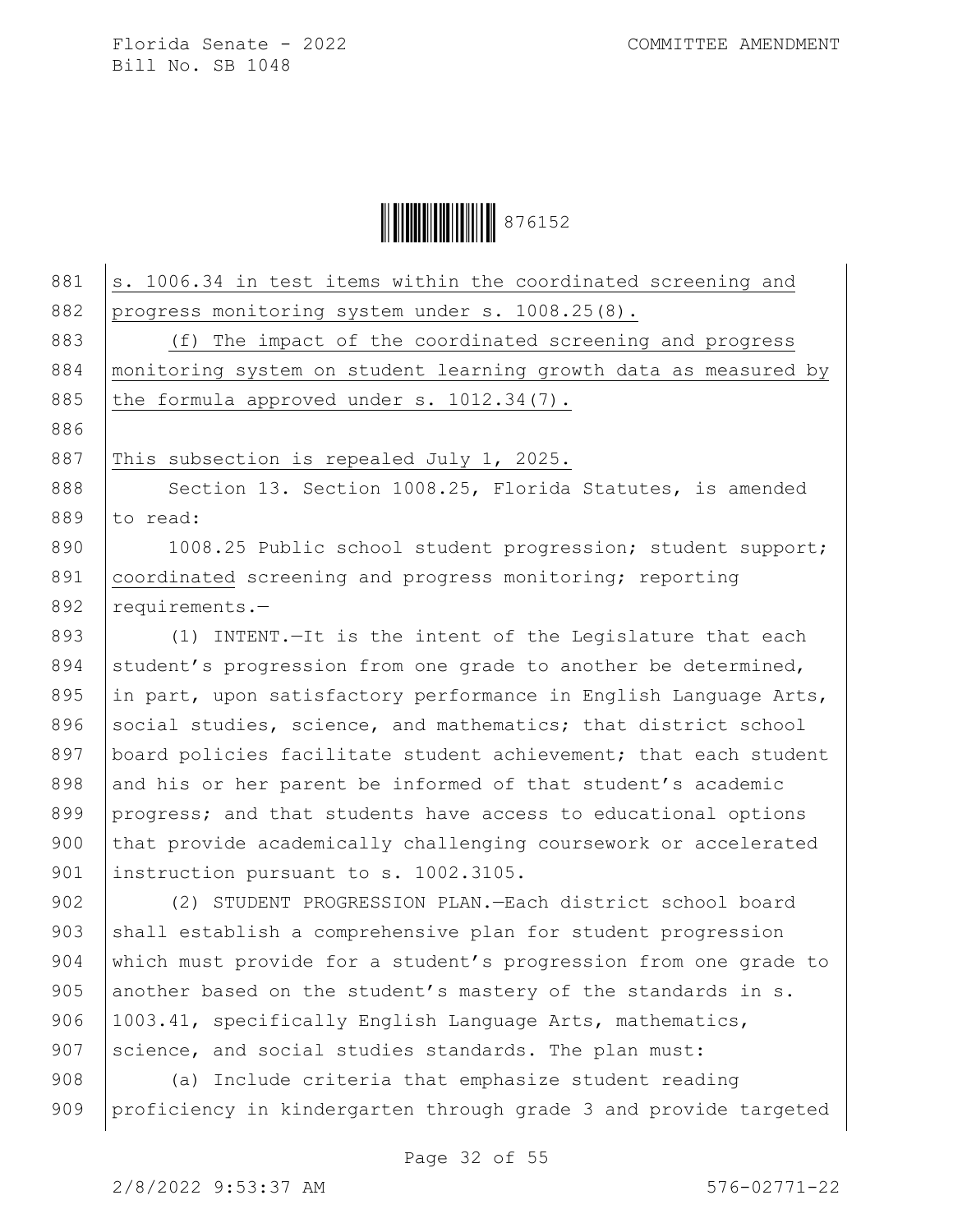

910 instructional support for students with identified deficiencies 911 in English Language Arts, mathematics, science, and social 912 studies. High schools shall use all available assessment 913 results, including the results of statewide, standardized 914 English Language Arts assessments and end-of-course assessments 915  $|$  for Algebra I and Geometry, to advise students of any identified 916 deficiencies and to provide appropriate postsecondary 917 preparatory instruction before high school graduation. The 918 results of evaluations used to monitor a student's progress in 919 grades K-12 must be provided to the student's teacher in a 920  $\vert$  timely manner and as otherwise required by law. Thereafter, 921 evaluation results must be provided to the student's parent in a 922 timely manner. When available, instructional personnel must be 923 provided with information on student achievement of standards 924 and benchmarks in order to improve instruction.

925 (b)1. List the student eligibility and procedural  $926$  requirements established by the school district for whole-grade 927 promotion, midyear promotion, and subject-matter acceleration 928 that would result in a student attending a different school, 929 pursuant to s. 1002.3105(2)(b).

930 | 2. Notify parents and students of the school district's 931 process by which a parent may request student participation in 932 | whole-grade promotion, midyear promotion, or subject-matter 933 acceleration that would result in a student attending a 934 different school, pursuant to s. 1002.3105(4)(b)2.

935 (c)1. Advise parents and students that additional ACCEL 936 options may be available at the student's school, pursuant to  $s$ . 937 1002.3105.

938 | 2. Advise parents and students to contact the principal at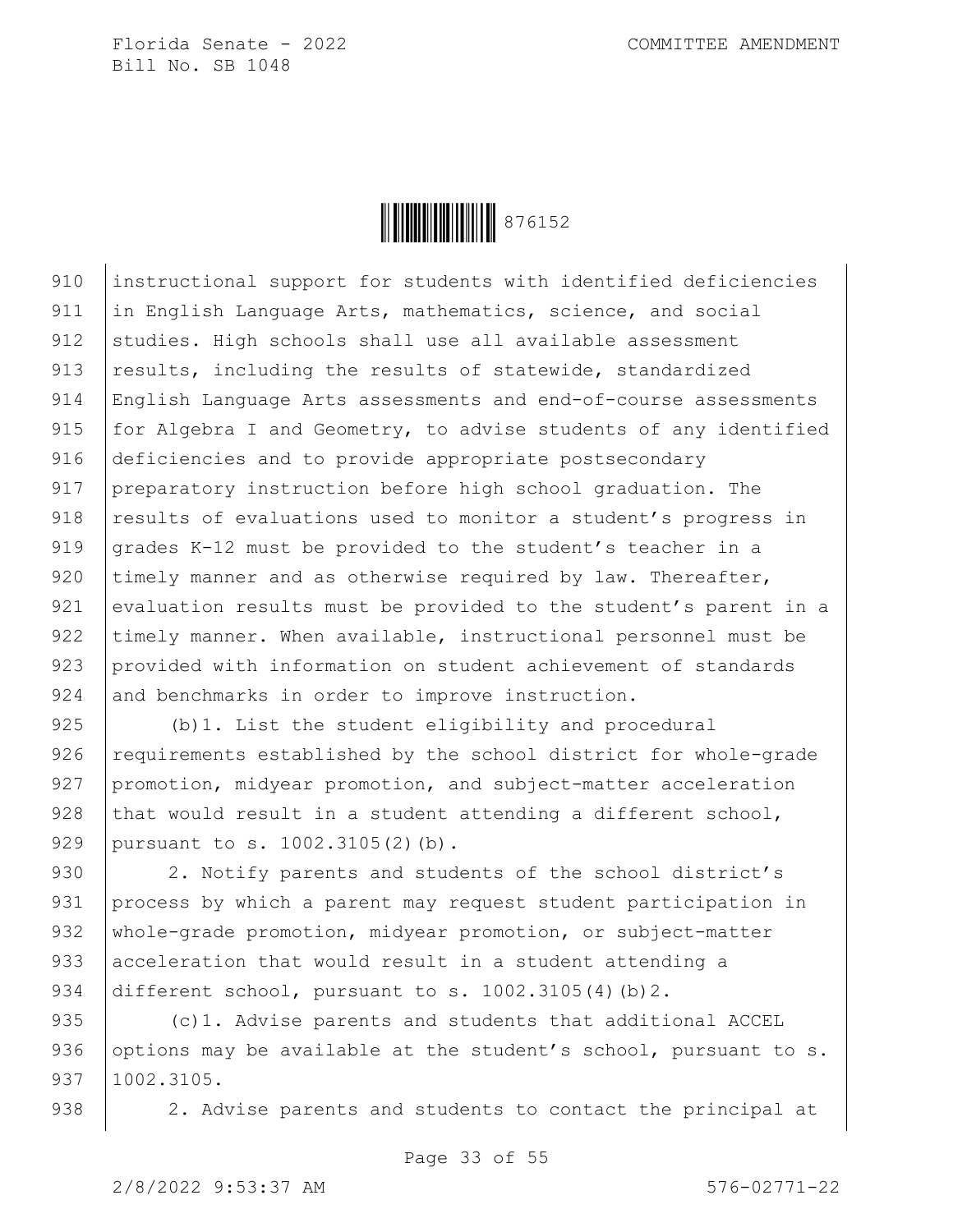**ÖEBEN 1976152** 

939 the student's school for information related to student 940 eligibility requirements for whole-grade promotion, midyear 941 promotion, and subject-matter acceleration when the promotion or 942 acceleration occurs within the principal's school; virtual 943 instruction in higher grade level subjects; and any other ACCEL 944 options offered by the principal, pursuant to s. 945  $1002.3105(2)(a)$ .

946 3. Advise parents and students to contact the principal at 947 the student's school for information related to the school's 948 process by which a parent may request student participation in 949 | whole-grade promotion, midyear promotion, and subject-matter 950 acceleration when the promotion or acceleration occurs within 951 the principal's school; virtual instruction in higher grade 952 level subjects; and any other ACCEL options offered by the 953 principal, pursuant to s. 1002.3105(4)(b)1.

954 (d) Advise parents and students of the early graduation 955 options under s. 1003.4281.

956 (e) List, or incorporate by reference, all dual enrollment 957 courses contained within the dual enrollment articulation 958 agreement established pursuant to s. 1007.271(21).

959 (f) Provide instructional sequences by which students in 960 kindergarten through high school may attain progressively higher 961 | levels of skill in the use of digital tools and applications. 962 The instructional sequences must include participation in 963 curricular and instructional options and the demonstration of 964 competence of standards required pursuant to ss. 1003.41 and 965 | 1003.4203 through attainment of industry certifications and 966 other means of demonstrating credit requirements identified 967 | under ss. 1002.3105, 1003.4203, and 1003.4282.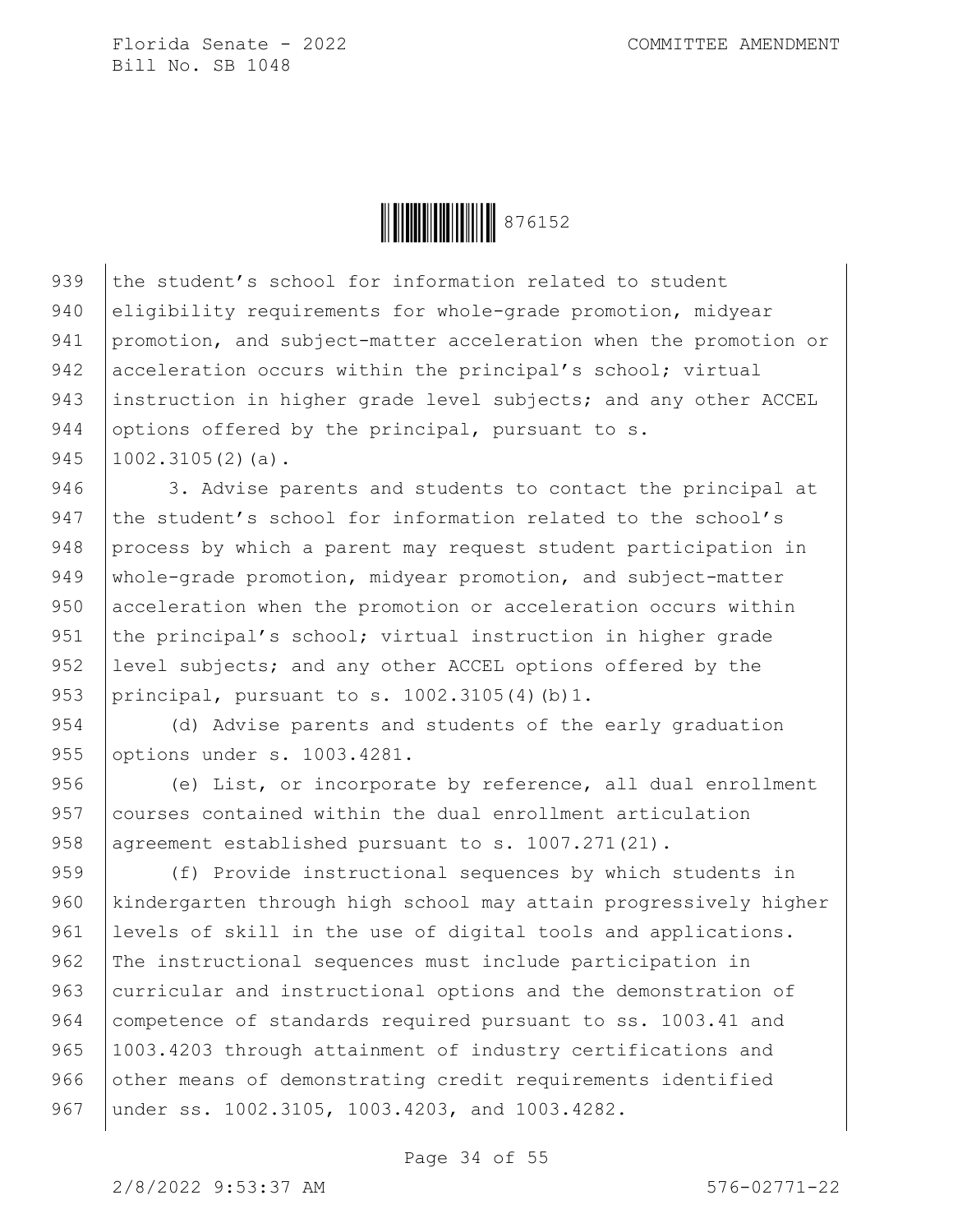**ÖEBEN 1976152** 

968 (3) ALLOCATION OF RESOURCES.—District school boards shall 969 allocate remedial and supplemental instruction resources to 970 students in the following priority:

971 (a) Students in kindergarten through grade 3 who have a 972 substantial deficiency in reading as determined in paragraph  $973$  (5)(a).

974 (b) Students who fail to meet performance levels required 975 for promotion consistent with the district school board's plan 976  $|$  for student progression required in subsection  $(2)$ .

977 (4) ASSESSMENT AND SUPPORT.

978 (a) Each student must participate in the statewide, 979 standardized assessment program required under s. 1008.22 and 980 the Voluntary Prekindergarten Education Program through grade 8 981 coordinated screening and progress monitoring system required 982 under subsection (8). Each student who does not achieve a Level 983  $\vert$  3 or above on the statewide, standardized English Language Arts 984 assessment, the statewide, standardized Mathematics assessment, 985 or the Algebra I EOC assessment must be evaluated to determine 986 the nature of the student's difficulty, the areas of academic 987 | need, and strategies for providing academic supports to improve 988 the student's performance.

989 (b) A student who is not meeting the school district or 990 state requirements for satisfactory performance in English 991 Language Arts and mathematics must be covered by one of the 992 | following plans:

993 | 1. A federally required student plan such as an individual 994 education plan;

995 2. A schoolwide system of progress monitoring for all 996 | students, except a student who scores Level 4 or above on the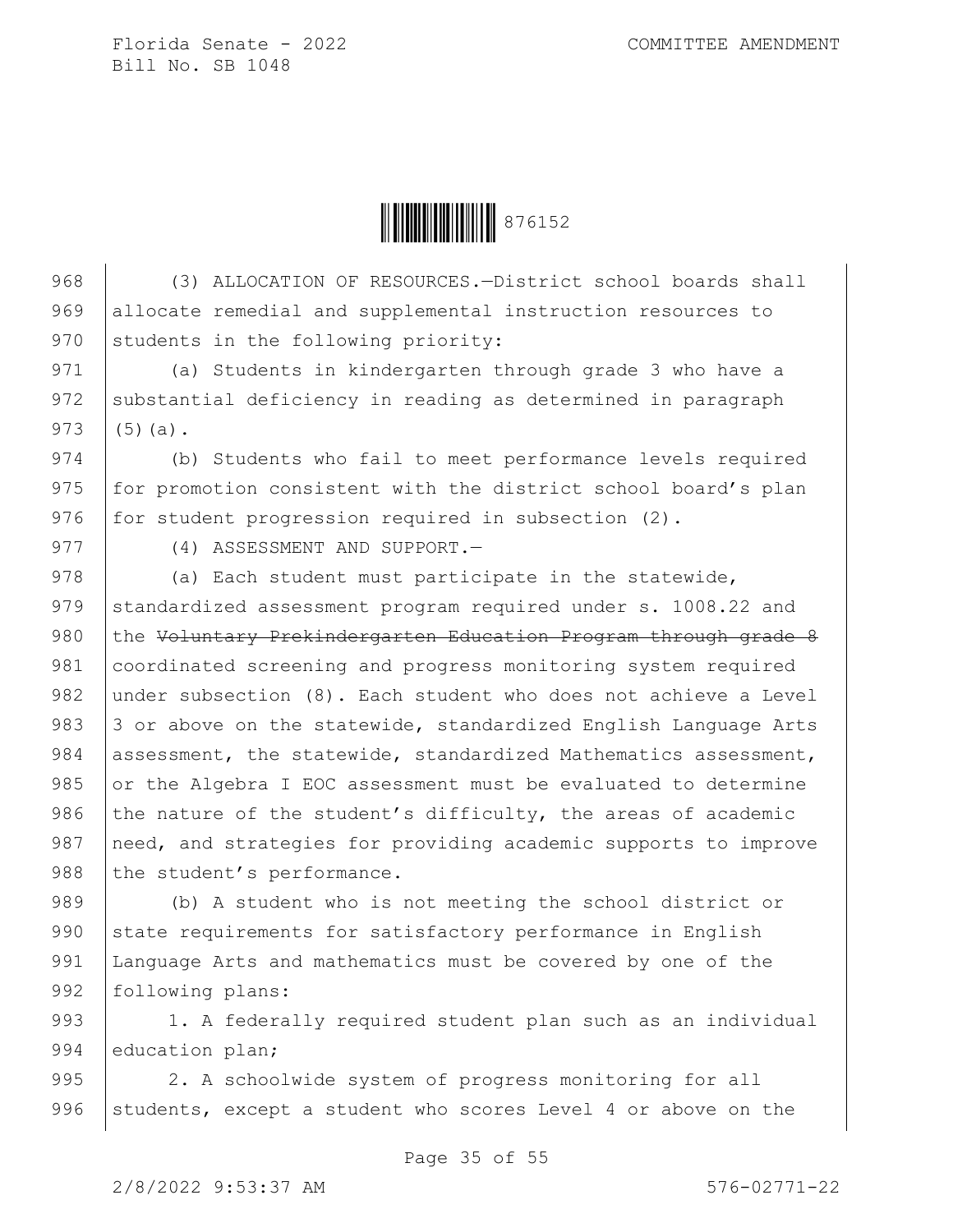

997 English Language Arts and mathematics assessments may be 998 exempted from participation by the principal; or

999 3. An individualized progress monitoring plan.

1000 (c) A student who has a substantial reading deficiency as 1001 determined in paragraph (5)(a) must be covered by a federally 1002 required student plan, such as an individual education plan or 1003 an individualized progress monitoring plan, or both, as 1004 necessary.

1005 (5) READING DEFICIENCY AND PARENTAL NOTIFICATION.—

1006 (a) Any student in kindergarten through grade 3 who 1007 exhibits a substantial deficiency in reading based upon 1008 Screening, diagnostic, progress monitoring, or assessment data; 1009 statewide assessments; or teacher observations must be provided 1010 intensive, explicit, systematic, and multisensory reading 1011 interventions immediately following the identification of the 1012  $\vert$  reading deficiency. A school may not wait for a student to 1013 receive a failing grade at the end of a grading period to 1014 identify the student as having a substantial reading deficiency 1015 and initiate intensive reading interventions. In addition, a 1016 school may not wait until an evaluation conducted pursuant to s. 1017 1003.57 is completed to provide appropriate, evidence-based 1018 interventions for a student whose parent submits documentation 1019 | from a professional licensed under chapter 490 which 1020 demonstrates that the student has been diagnosed with dyslexia. 1021 Such interventions must be initiated upon receipt of the 1022 documentation and based on the student's specific areas of 1023 difficulty as identified by the licensed professional. A 1024 student's reading proficiency must be monitored and the 1025 intensive interventions must continue until the student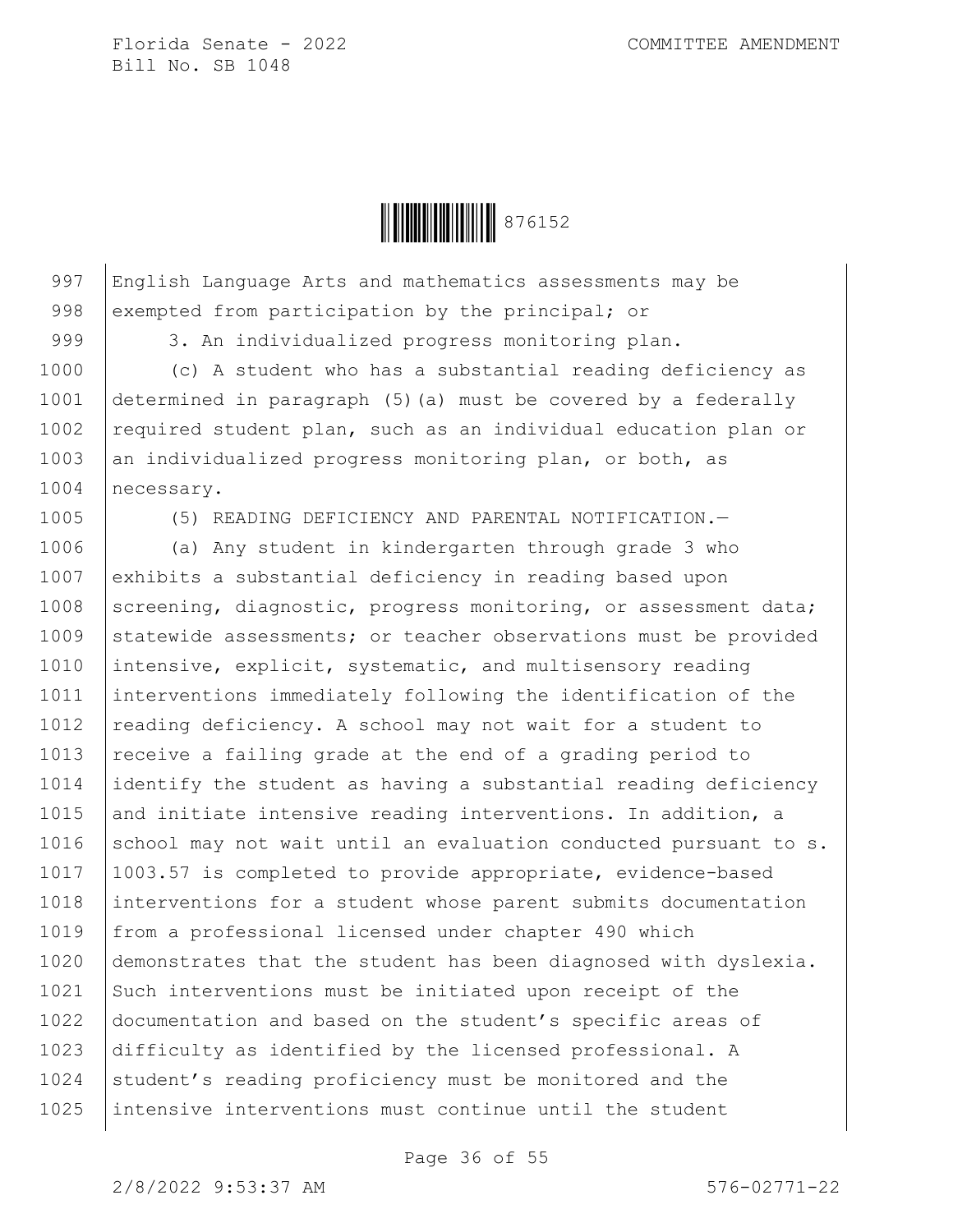

1026 demonstrates grade level proficiency in a manner determined by 1027 the district, which may include achieving a Level 3 on the 1028 Statewide, standardized English Language Arts assessment. The 1029 State Board of Education shall identify by rule quidelines for 1030 determining whether a student in kindergarten through grade 3 1031 has a substantial deficiency in reading.

1032 (b) A Voluntary Prekindergarten Education Program student 1033 who exhibits a substantial deficiency in early literacy skills 1034 in accordance with the standards under s.  $1002.67(1)$  (a) and 1035 based upon the results of the administration of the final 1036 | coordinated screening and progress monitoring under subsection 1037  $(8)$  s. 1008.2125 shall be referred to the local school district  $1038$  and may be eligible to receive intensive reading interventions 1039 before participating in kindergarten. Such intensive reading 1040 interventions shall be paid for using funds from the district's 1041 evidence-based research-based reading instruction allocation in 1042 | accordance with s. 1011.62(8) s. 1011.62(9).

1043 (c) To be promoted to grade 4, a student must score a Level  $1044$  |2 or higher on the statewide, standardized English Language Arts 1045 | assessment required under s. 1008.22 for grade 3. If a student's 1046 reading deficiency is not remedied by the end of grade  $3$ , as 1047 demonstrated by scoring Level 2 or higher on the statewide, 1048 standardized assessment required under s. 1008.22 for grade 3, 1049 the student must be retained.

1050 (d) The parent of any student who exhibits a substantial 1051 deficiency in reading, as described in paragraph (a), must be 1052 notified in writing of the following:

1053 1. That his or her child has been identified as having a 1054 | substantial deficiency in reading, including a description and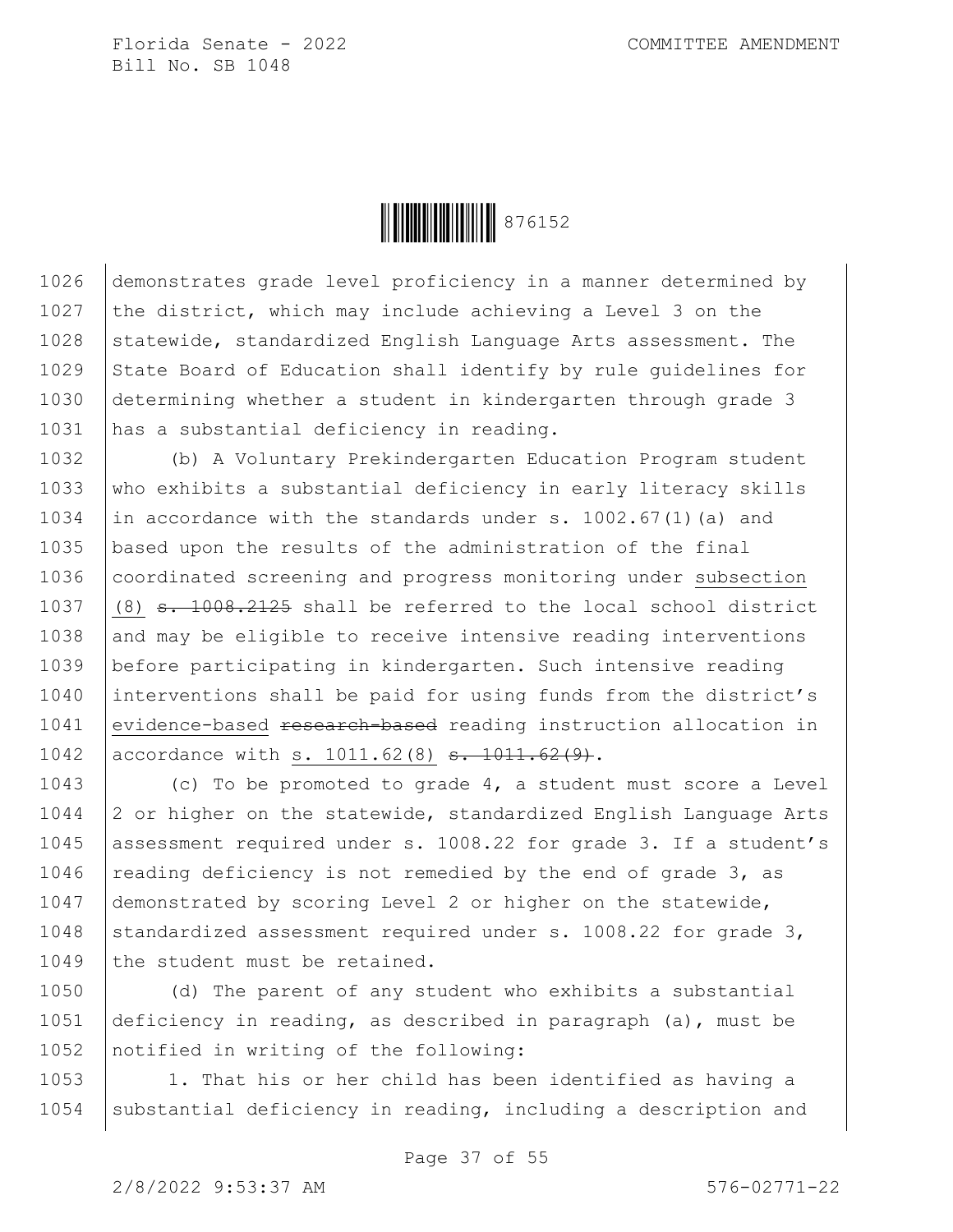

1055 explanation, in terms understandable to the parent, of the exact 1056 | nature of the student's difficulty in learning and lack of 1057 achievement in reading.

1058 2. A description of the current services that are provided 1059 to the child.

1060 | 3. A description of the proposed intensive interventions  $1061$  and supports that will be provided to the child that are 1062 designed to remediate the identified area of reading deficiency.

1063 4. That if the child's reading deficiency is not remediated 1064 by the end of grade 3, the child must be retained unless he or  $1065$  she is exempt from mandatory retention for good cause.

1066 | 5. Strategies, including multisensory strategies, through a 1067  $\vert$  read-at-home plan the parent can use in helping his or her child 1068 succeed in reading. The read-at-home plan must provide access to 1069 the resources identified in paragraph (e)  $\frac{1069}{1000}$  (d).

1070 6. That the statewide, standardized English Language Arts 1071 assessment is not the sole determiner of promotion and that 1072 additional evaluations, portfolio reviews, and assessments are 1073 available to the child to assist parents and the school district 1074 in knowing when a child is reading at or above grade level and 1075 ready for grade promotion.

1076 7. The district's specific criteria and policies for a 1077 portfolio as provided in subparagraph (6)(b)4. and the evidence 1078 required for a student to demonstrate mastery of Florida's 1079 academic standards for English Language Arts. A school must 1080 immediately begin collecting evidence for a portfolio when a 1081 student in grade 3 is identified as being at risk of retention 1082 or upon the request of the parent, whichever occurs first. 1083 | 8. The district's specific criteria and policies for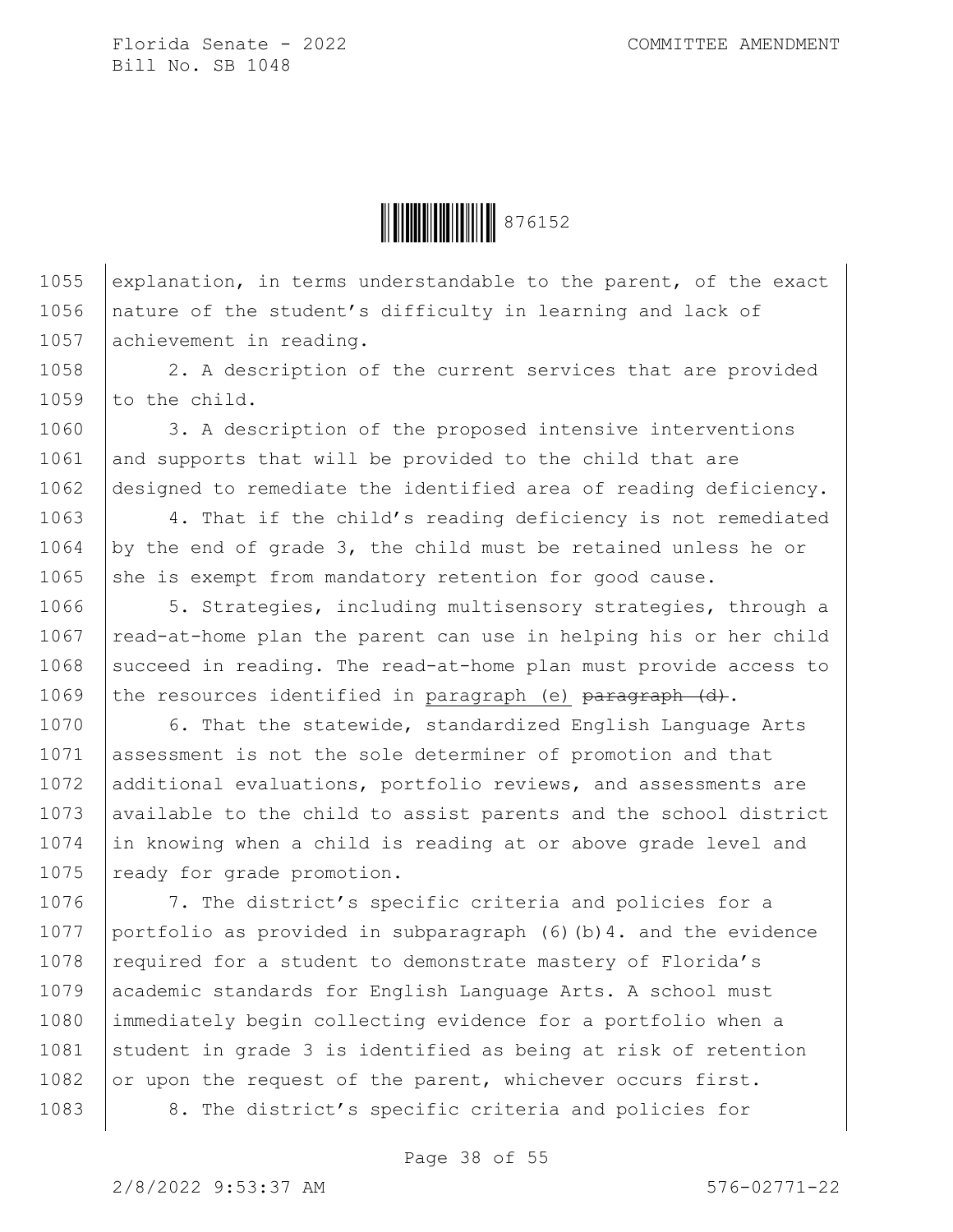1091



1084 midyear promotion. Midyear promotion means promotion of a 1085 retained student at any time during the year of retention once 1086 the student has demonstrated ability to read at grade level.

1087 9. Information about the student's eligibility for the New 1088 Worlds Reading Initiative under s. 1003.485 and information on 1089 parent training modules and other reading engagement resources 1090 available through the initiative.

1092 After initial notification, the school shall apprise the parent 1093 at least monthly of the student's progress in response to the 1094 intensive interventions and supports. Such communications must 1095 be in writing and must explain any additional interventions or 1096 supports that will be implemented to accelerate the student's 1097 progress if the interventions and supports already being 1098 | implemented have not resulted in improvement.

 (e) The Department of Education shall compile resources that each school district must incorporate into a read-at-home plan provided to the parent of a student who is identified as having a substantial reading deficiency pursuant to paragraph 1103 (d)  $\frac{103}{103}$  (d)  $\frac{103}{103}$  (c). The resources must be made available in an 1104 electronic format that is accessible online and must include the following:

1106 | 1. Developmentally appropriate, evidence-based strategies 1107 and programming, including links to video training modules and 1108 opportunities to sign up for at-home reading tips delivered 1109 periodically via text and e-mail, which a parent can use to help 1110 improve his or her child's literacy skills.

1111 | 2. An overview of the types of assessments used to identify 1112 | reading deficiencies and what those assessments measure or do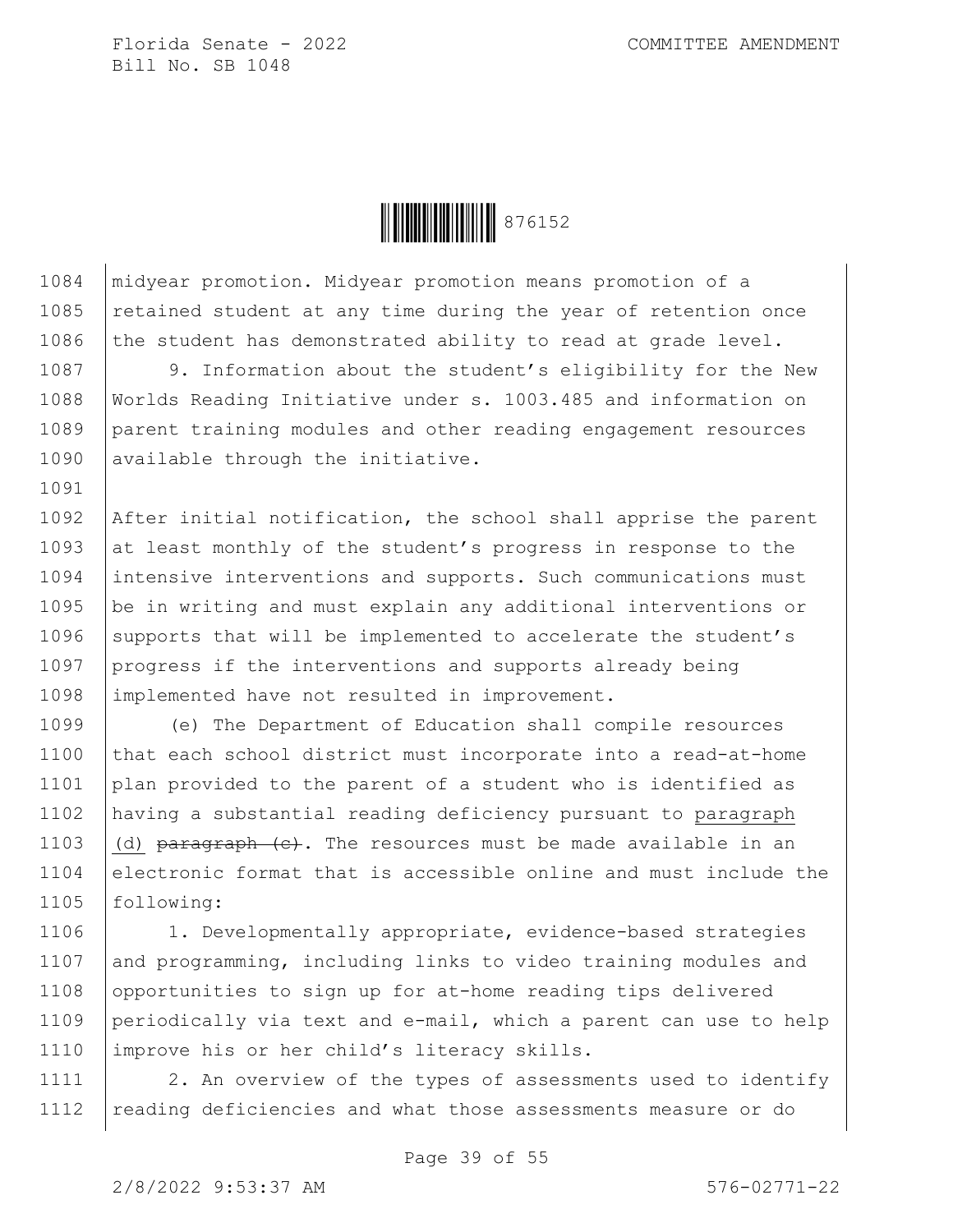

1113 not measure, the frequency with which the assessments are 1114 administered, and the requirements for interventions and 1115 supports that districts must provide to students who do not make 1116 adequate academic progress.

1117 | 3. An overview of the process for initiating and conducting 1118 evaluations for exceptional education eligibility. The overview 1119 must include an explanation that a diagnosis of a medical 1120 condition alone is not sufficient to establish exceptional 1121 education eligibility but may be used to document how that 1122 condition relates to the student's eligibility determination and 1123 may be disclosed in an eligible student's individual education 1124 plan when necessary to inform school personnel responsible for 1125 implementing the plan.

1126 | 4. Characteristics of conditions associated with learning 1127 disorders, including dyslexia, dysgraphia, dyscalculia, and 1128 developmental aphasia.

1129 | 5. A list of resources that support informed parent 1130 involvement in decisionmaking processes for students who have 1131 difficulty in learning.

1133 Upon the request of a parent, resources meeting the requirements 1134 of this paragraph must be provided to the parent in a hardcopy 1135 format.

1136 (6) ELIMINATION OF SOCIAL PROMOTION.—

1137 (a) No student may be assigned to a grade level based 1138 solely on age or other factors that constitute social promotion.

1139 (b) The district school board may only exempt students from 1140 | mandatory retention, as provided in paragraph  $(5)(c)$ , for good 1141 cause. A student who is promoted to grade 4 with a good cause

1132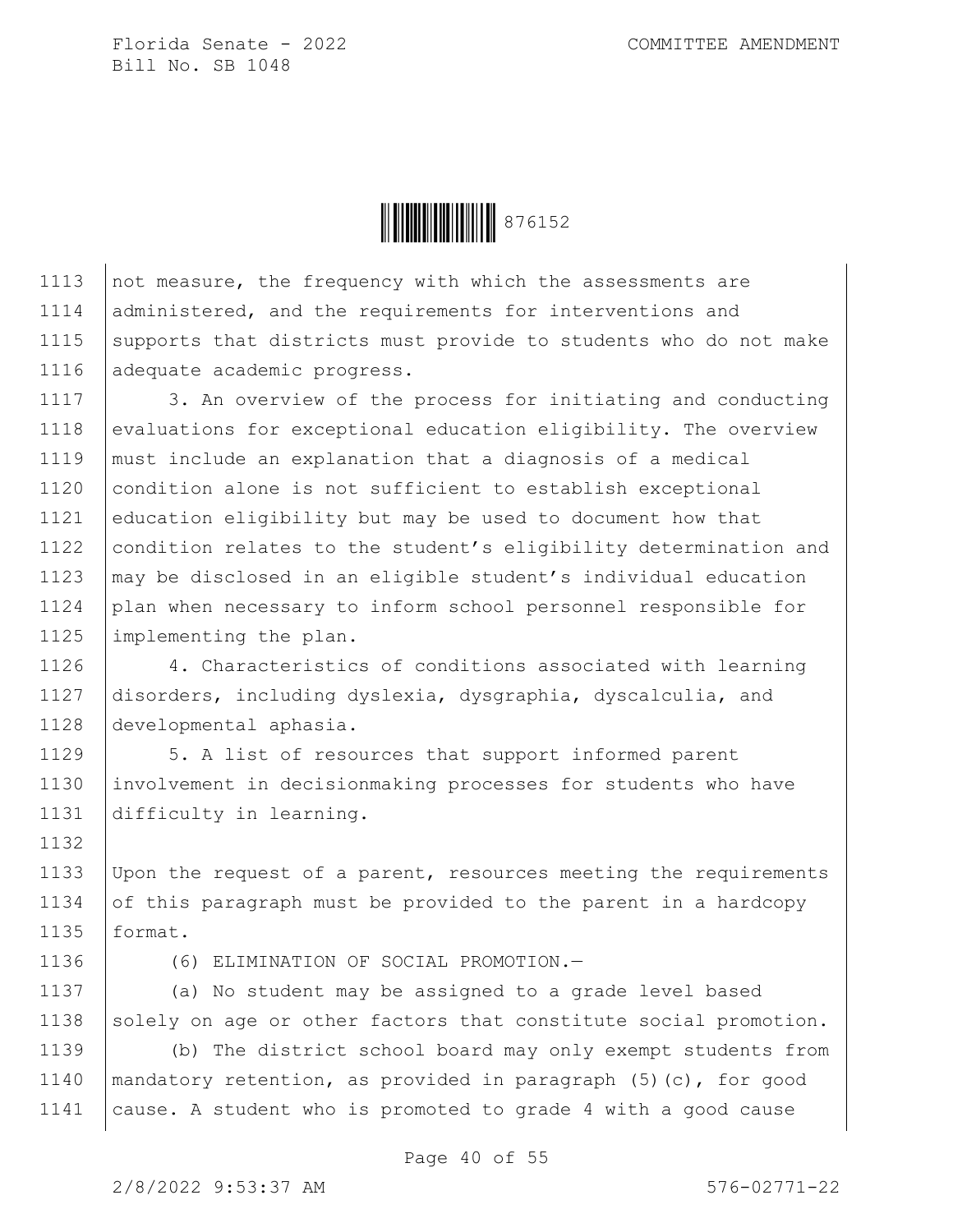

1142 exemption shall be provided intensive reading instruction and 1143 intervention that include specialized diagnostic information and 1144 specific reading strategies to meet the needs of each student so 1145 promoted. The school district shall assist schools and teachers 1146 with the implementation of explicit, systematic, and 1147 multisensory reading instruction and intervention strategies for  $1148$  students promoted with a good cause exemption which research has 1149 Shown to be successful in improving reading among students who 1150 have reading difficulties. Good cause exemptions are limited to 1151 the following:

1152 | 1. Limited English proficient students who have had less 1153 than 2 years of instruction in an English for Speakers of Other 1154 Languages program based on the initial date of entry into a 1155 school in the United States.

1156 2. Students with disabilities whose individual education 1157 plan indicates that participation in the statewide assessment 1158 program is not appropriate, consistent with the requirements of 1159 s. 1008.212.

1160 3. Students who demonstrate an acceptable level of performance on an alternative standardized reading or English Language Arts assessment approved by the State Board of Education.

1164 4. A student who demonstrates through a student portfolio 1165  $\vert$  that he or she is performing at least at Level 2 on the 1166 statewide, standardized English Language Arts assessment.

1167 | 5. Students with disabilities who take the statewide, 1168 standardized English Language Arts assessment and who have an 1169 individual education plan or a Section 504 plan that reflects 1170 that the student has received intensive instruction in reading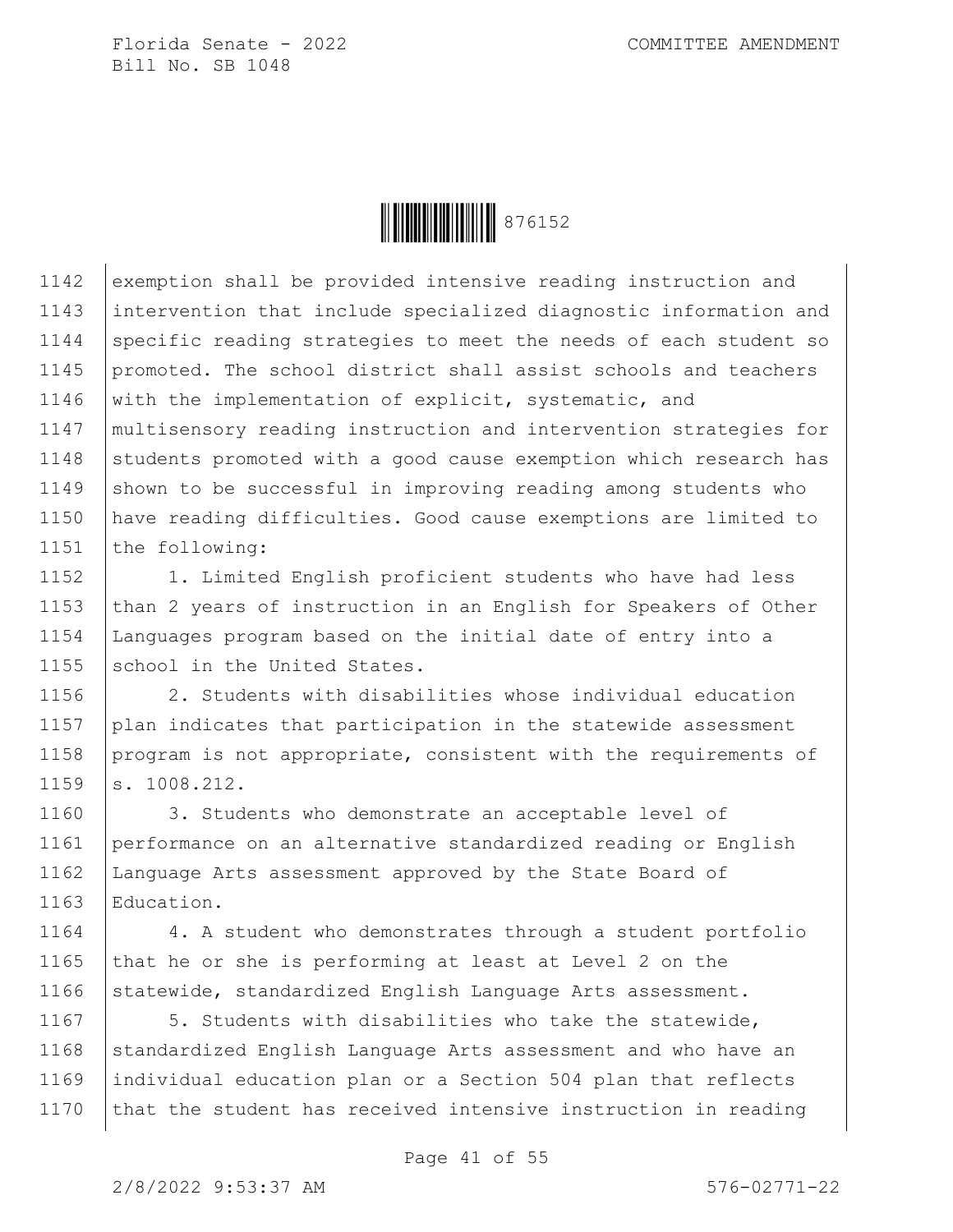

1171 or English Language Arts for more than 2 years but still 1172 demonstrates a deficiency and was previously retained in 1173 | kindergarten, grade 1, grade 2, or grade 3.

1174 6. Students who have received intensive reading 1175 intervention for 2 or more years but still demonstrate a 1176 deficiency in reading and who were previously retained in 1177 kindergarten, grade 1, grade 2, or grade 3 for a total of 2 1178 | years. A student may not be retained more than once in grade  $3$ .

1179 (c) Requests for good cause exemptions for students from 1180 the mandatory retention requirement as described in 1181 | subparagraphs  $(b)$  3. and 4. shall be made consistent with the 1182 following:

1183 1. Documentation shall be submitted from the student's 1184 teacher to the school principal that indicates that the 1185 promotion of the student is appropriate and is based upon the 1186 student's academic record. In order to minimize paperwork 1187  $\vert$  requirements, such documentation shall consist only of the 1188 existing progress monitoring plan, individual educational plan, 1189 if applicable, report card, or student portfolio.

1190 | 2. The school principal shall review and discuss such 1191 recommendation with the teacher and make the determination as to 1192 whether the student should be promoted or retained. If the 1193 School principal determines that the student should be promoted, 1194 the school principal shall make such recommendation in writing 1195 to the district school superintendent. The district school 1196 superintendent shall accept or reject the school principal's 1197 | recommendation in writing.

1198 (7) SUCCESSFUL PROGRESSION FOR RETAINED THIRD GRADE  $1199$  STUDENTS. -

2/8/2022 9:53:37 AM 576-02771-22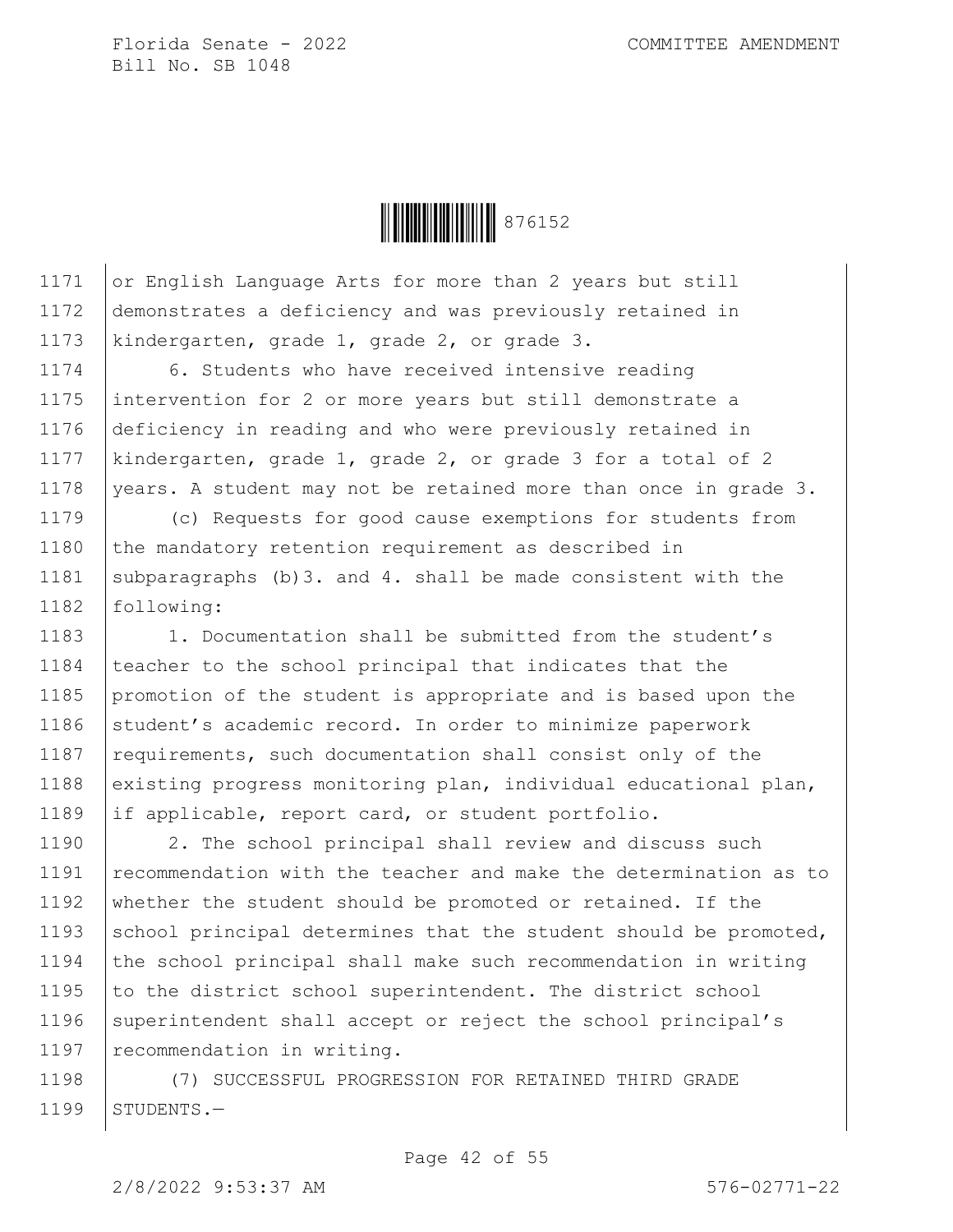**ÖEBEN 1976152** 

1200 (a) Students retained under paragraph (5)(c) must be 1201 provided intensive interventions in reading to ameliorate the 1202 student's specific reading deficiency and prepare the student 1203 for promotion to the next grade. These interventions must 1204 include: 1205 | 1. Evidence-based, explicit, systematic, and multisensory 1206 reading instruction in phonemic awareness, phonics, fluency, 1207 | vocabulary, and comprehension and other strategies prescribed by 1208 the school district. 1209 | 2. Participation in the school district's summer reading 1210 camp, which must incorporate the instructional and intervention 1211 strategies under subparagraph 1. 1212 | 3. A minimum of 90 minutes of daily, uninterrupted reading 1213 instruction incorporating the instructional and intervention 1214 Strategies under subparagraph 1. This instruction may include: 1215 a. Coordinated integration of content-rich texts in science 1216 and civic literacy within the 90-minute block. 1217 b. Small group instruction. 1218 | c. Reduced teacher-student ratios. 1219 | d. More frequent progress monitoring. 1220 e. Tutoring or mentoring. 1221 f. Transition classes containing 3rd and 4th grade 1222 students. 1223 g. Extended school day, week, or year. 1224 (b) Each school district shall: 1225 1. Provide written notification to the parent of a student 1226 who is retained under paragraph  $(5)$  (c) that his or her child has 1227  $\vert$  not met the achievement proficiency level required for promotion  $1228$  and the reasons the child is not eligible for a good cause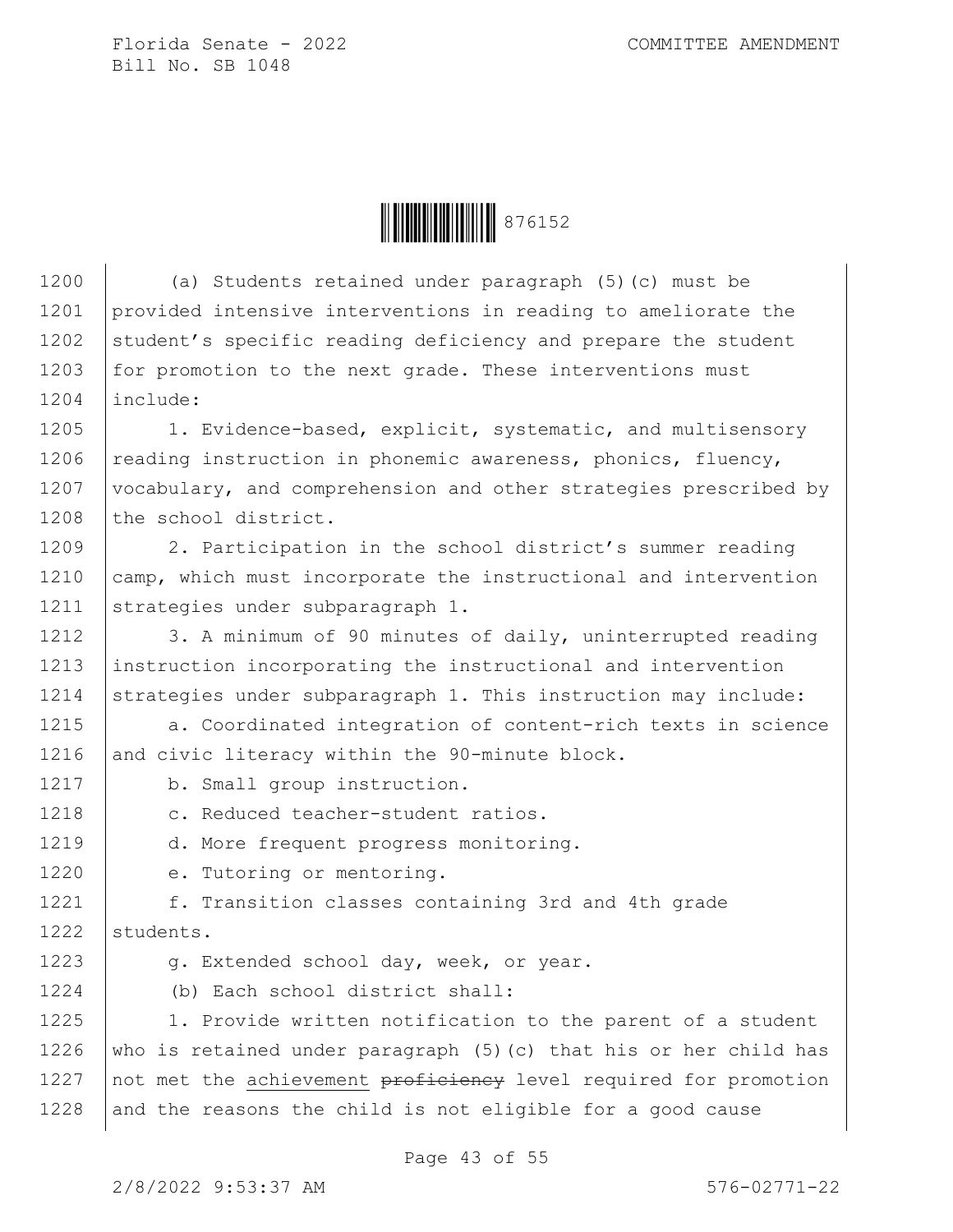

1229 exemption as provided in paragraph  $(6)$  (b). The notification must 1230 | comply with paragraph (5)(d) and must include a description of 1231 proposed interventions and supports that will be provided to the 1232 child to remediate the identified areas of reading deficiency.

1233 | 2. Implement a policy for the midyear promotion of a 1234 student retained under paragraph  $(5)$  (c) who can demonstrate that 1235 he or she is a successful and independent reader and performing 1236 at or above grade level in reading or, upon implementation of 1237 English Language Arts assessments, performing at or above grade 1238 level in English Language Arts. Tools that school districts may 1239 use in reevaluating a student retained may include subsequent 1240 assessments, alternative assessments, and portfolio reviews, in 1241 accordance with rules of the State Board of Education. Students 1242 promoted during the school year after November 1 must 1243 demonstrate achievement proficiency levels in reading equivalent 1244 to the level necessary for the beginning of grade 4. The rules 1245 adopted by the State Board of Education must include standards 1246 that provide a reasonable expectation that the student's 1247 progress is sufficient to master appropriate grade 4 level 1248 reading skills.

1249 3. Provide students who are retained under paragraph 1250  $(5)(c)$ , including students participating in the school 1251 district's summer reading camp under subparagraph (a)2., with a 1252 | highly effective teacher who is certified or endorsed in reading 1253 and is rated highly effective as determined by the teacher's 1254 | performance evaluation under s. 1012.34, and, beginning July 1, 1255  $\sqrt{2020}$ , the teacher must also be certified or endorsed in reading.

1256  $\vert$  4. Establish at each school, when applicable, an intensive 1257 | reading acceleration course for any student retained in grade 3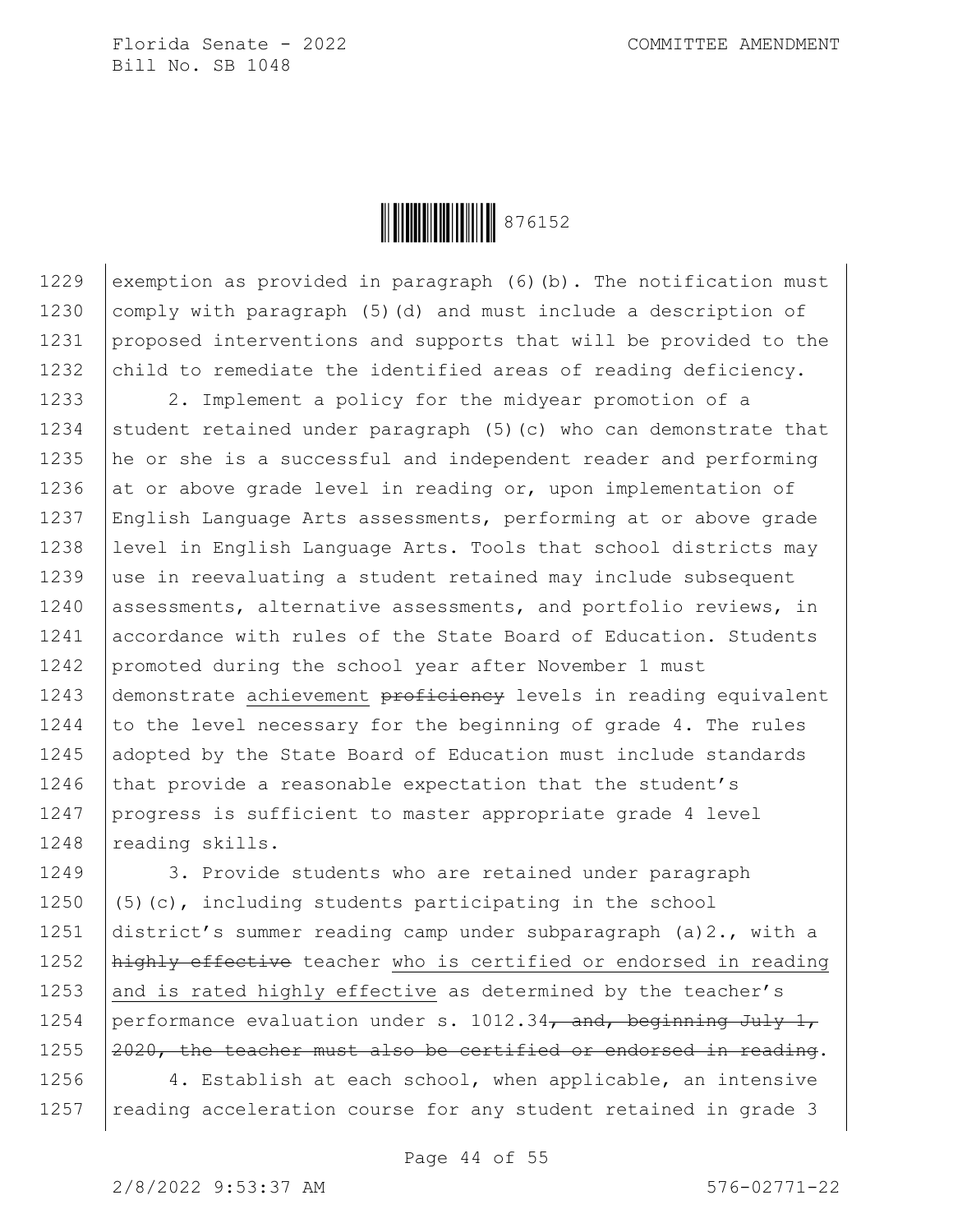

1258 who was previously retained in kindergarten, grade 1, or grade 1259  $\vert$  2. The intensive reading acceleration course must provide the 1260 | following:

1261 a. Uninterrupted reading instruction for the majority of 1262 student contact time each day and opportunities to master the 1263 grade 4 Next Generation Sunshine state academic standards in 1264 other core subject areas through content-rich texts.

1265 b. Small group instruction.

1266 c. Reduced teacher-student ratios.

1267 d. The use of explicit, systematic, and multisensory 1268  $\vert$  reading interventions, including intensive language, phonics, 1269 and vocabulary instruction, and use of a speech-language 1270 therapist if necessary, that have proven results in accelerating 1271 student reading achievement within the same school year.

1272 e. A read-at-home plan.

1273 (8) COORDINATED SCREENING AND PROGRESS MONITORING SYSTEM.

1274 (a) The Department of Education, in collaboration with the 1275 Office of Early Learning, shall procure and require the use of a 1276 statewide, standardized coordinated screening and progress 1277 monitoring system for the Voluntary Prekindergarten Education 1278 Program and public schools serving kindergarten through grade 8 1279  $\sqrt{\frac{1}{1279}}$  students. The system must:

1280 | 1. Measure student progress in the Voluntary 1281 Prekindergarten Education Program through grade 8 in meeting the 1282 | appropriate expectations in early literacy and mathematics 1283  $\vert$ skills and in English Language Arts and mathematics standards as 1284 required by ss. 1002.67(1)(a) and 1003.41 and identify the 1285 educational strengths and needs of students.

1286 | 2. For students in the Voluntary Prekindergarten Education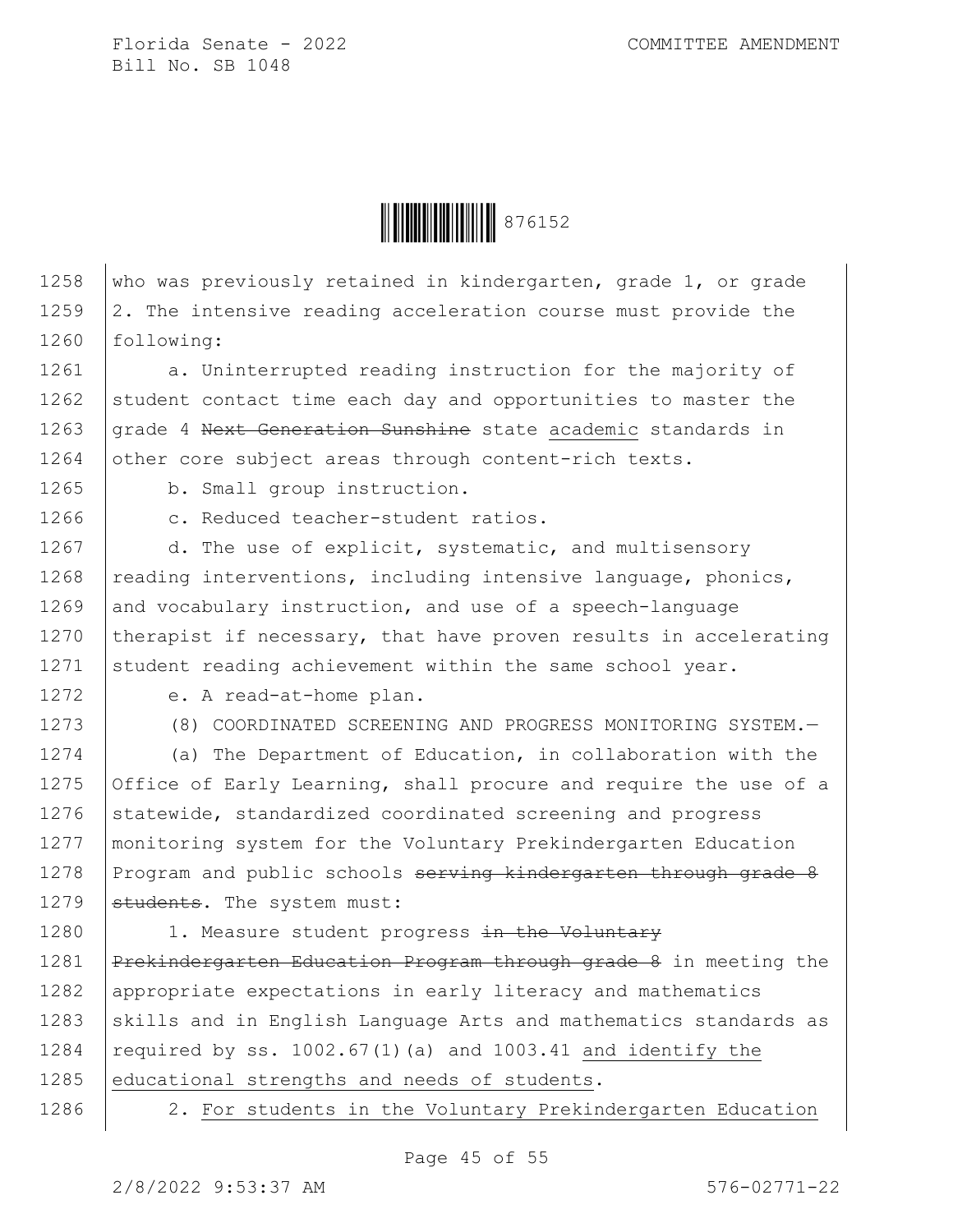**ÖEBEN 1976152** 

1287 Program through grade  $3$ , measure student performance in oral 1288 | language development, phonological and phonemic awareness, 1289 | knowledge of print and letters, decoding, fluency, vocabulary, 1290 and comprehension, as applicable by grade level, and, at a 1291 minimum, provide interval level and norm-referenced data that 1292 | measures equivalent levels of growth. 1293  $\vert$  3. Be a valid, reliable, and developmentally appropriate 1294 | computer-based computer-adaptive direct instrument that provides 1295 Screening and diagnostic capabilities for monitoring student 1296 progress; identifies students who have a substantial deficiency 1297  $\vert$  in reading, including identifying students with characteristics 1298  $\vert$  of dyslexia and other learning disorders; and informs 1299 instruction. Beginning with the 2023-2024 school year, the 1300 coordinated screening and progress monitoring system must be 1301 | computer-adaptive. 1302 4. Provide data for Voluntary Prekindergarten Education 1303 Program accountability as required under s. 1002.68 s. 1002.67. 1304 5. Provide Voluntary Prekindergarten Education Program 1305 providers, school districts, schools,  $\overline{and}$  teachers, and parents 1306 with data and resources that enhance differentiated instruction 1307 and parent communication. 1308 | 6. Provide baseline data to the department of each 1309 student's readiness for kindergarten. The determination of 1310 kindergarten readiness must be based on the results of each 1311 | student's initial progress monitoring assessment in 1312 | kindergarten. The methodology for determining a student's 1313 | readiness for kindergarten must be developed by the department 1314 and aligned to the methodology adopted pursuant to  $s$ . 1315 1002.68(4).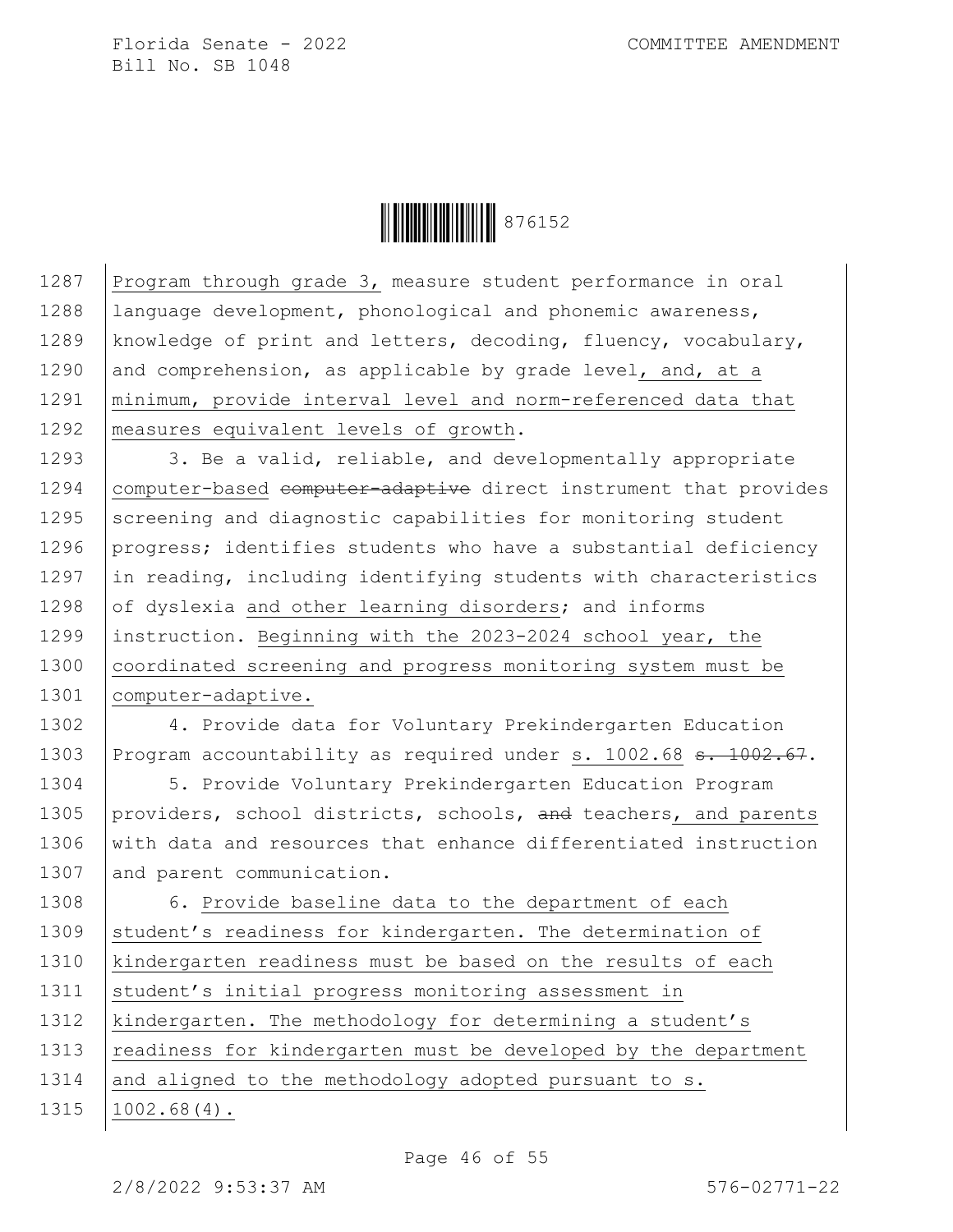

1316 | 7. Assess how well educational goals and curricular 1317 standards are met at the provider, school, district, and state 1318 levels and provide information to the department to aid in the 1319 development of educational programs, policies, and supports for 1320 providers, districts, and schools. 1321 (b) Beginning with the 2022-2023 school year, private 1322 Voluntary Prekindergarten Education Program providers and public 1323 schools must participate in the coordinated screening and 1324 progress monitoring system pursuant to this paragraph. 1325 | 1. For students in the Voluntary Prekindergarten Education 1326 Program through grade 2, the coordinated screening and progress 1327 | monitoring system must be administered at least three times 1328 within a program year or school year, as applicable, with the 1329 first administration occurring no later than the first 30 1330 instructional days after a student's enrollment or the start of 1331 the program year or school year, the second administration 1332 occurring midyear, and the third administration occurring within 1333 the last 30 days of the program or school year pursuant to state 1334 | board rule. The state board may adopt alternate timeframes to 1335 address nontraditional school year calendars or summer programs 1336  $\vert$  to ensure the coordinated screening and progress monitoring 1337 program is administered a minimum of three times within a year 1338 or program. 1339 | 2. For grades 3 through 10 English Language Arts and grades 1340 3 through 8 Mathematics, the coordinated screening and progress 1341 | monitoring system must be administered at the beginning, middle, 1342 and end of the school year pursuant to state board rule. The 1343 end-of-year administration of the coordinated screening and 1344 progress monitoring system must be a comprehensive progress

Page 47 of 55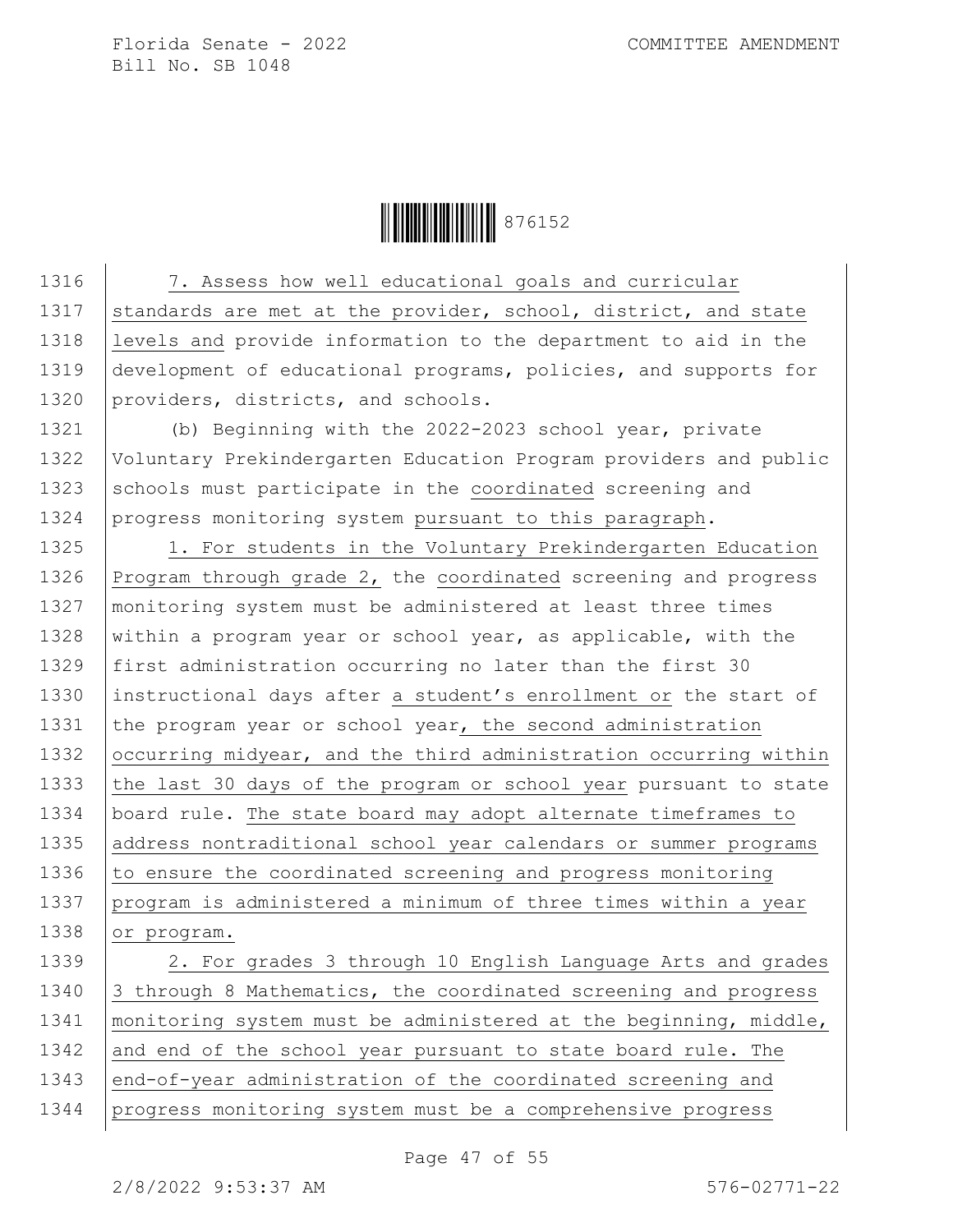**│││││││││││││││** 876152

| 1345 | monitoring assessment administered in accordance with the        |
|------|------------------------------------------------------------------|
| 1346 | scheduling requirements under s. 1008.22(7)(c).                  |
| 1347 | (c) To facilitate timely interventions and supports              |
| 1348 | pursuant to subsection (4), the system must provide results from |
| 1349 | the first two administrations of the progress monitoring to a    |
| 1350 | student's teacher within 1 week and to the student's parent      |
| 1351 | within 2 weeks of the administration of the progress monitoring. |
| 1352 | Delivery of results from the comprehensive, end-of-year progress |
| 1353 | monitoring ELA assessment for grades 3 through 10 and            |
| 1354 | Mathematics assessment for grades 3 through 8 must be in         |
| 1355 | accordance with $s. 1008.22(7)$ (h).                             |
| 1356 | 1. A student's results from the coordinated screening and        |
| 1357 | progress monitoring system must be recorded in a written, easy-  |
| 1358 | to-comprehend individual student report. Each school district    |
| 1359 | shall provide a parent secure access to his or her child's       |
| 1360 | individual student reports through a web-based portal as part of |
| 1361 | its learning management system. Each early learning coalition    |
| 1362 | shall provide parents the individual student report in a format  |
| 1363 | determined by state board rule.                                  |
| 1364 | 2. In addition to the information under subparagraph (a) 5.,     |
| 1365 | the report must also include parent resources that explain the   |
| 1366 | purpose of progress monitoring, assist the parent in             |
| 1367 | interpreting progress monitoring results, and support informed   |
| 1368 | parent involvement. Parent resources may include personalized    |
| 1369 | video formats.                                                   |
| 1370 | 3. The department shall annually update school districts         |
| 1371 | and early learning coalitions on new system features and         |
| 1372 | functionality and collaboratively identify with school districts |
| 1373 | and early learning coalitions strategies for meaningfully        |
|      |                                                                  |

Page 48 of 55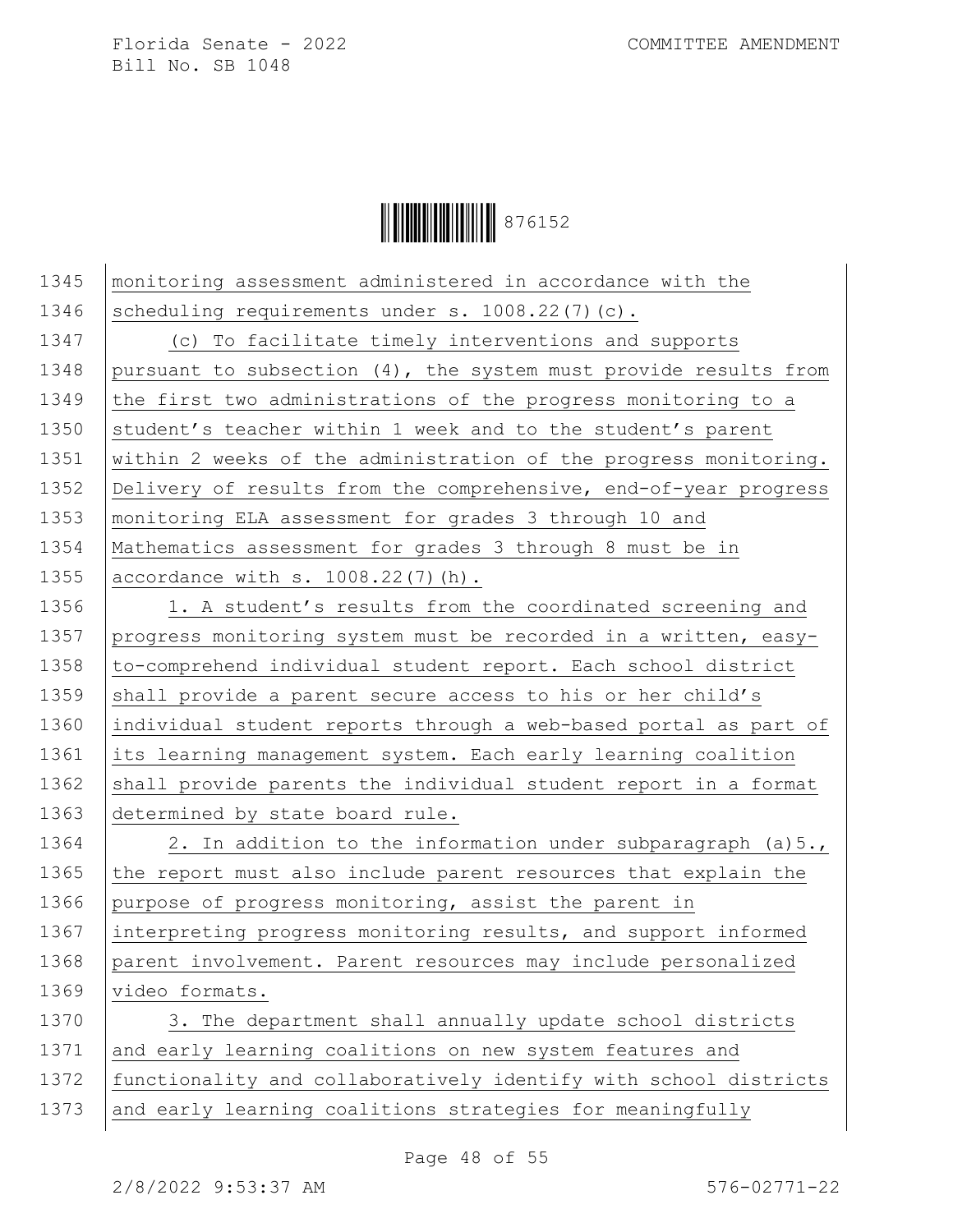

1374 reporting to parents results from the coordinated screening and 1375 progress monitoring system.

1376 4. An individual student report must be provided in a 1377 printed format upon a parent's request.

1378 (c) A Voluntary Prekindergarten Education Program student 1379  $\frac{1}{2}$  who is at risk of being identified as having a substantial 1380 deficiency in early literacy skills, based upon results under  $1381$  this subsection, must be referred to the school district in 1382  $\frac{1382}{1382}$  which he or she resides and may be eligible to receive early 1383 | literacy instruction and interventions after program completion 1384 and before participating in kindergarten. Such instruction and 1385 | interventions may be paid for using funds from the school 1386 district's evidence-based reading instruction allocation in 1387  $| \text{aecordance with } s. 1011.62(9)$ .

1388 (d) Screening and progress monitoring system results, 1389 including the number of students who demonstrate characteristics 1390 of dyslexia, shall be reported to the department pursuant to 1391 state board rule and maintained in the department's Education 1392 | Data Warehouse. Results must be provided to a student's teacher 1393 and parent in a timely manner as required in s.  $1008.22(7)(g)$ .

1394 (e) The department, in collaboration with the Office of 1395 Early Learning, shall provide training and support for effective 1396 | implementation of the screening and progress monitoring system.

1397 (9) ANNUAL REPORT.—

1398 (a) In addition to the requirements in paragraph  $(5)(c)$ , 1399 each district school board must annually report to the parent of 1400 each student the progress of the student toward achieving state 1401 and district expectations for proficiency in English Language 1402 | Arts, science, social studies, and mathematics. The district

2/8/2022 9:53:37 AM 576-02771-22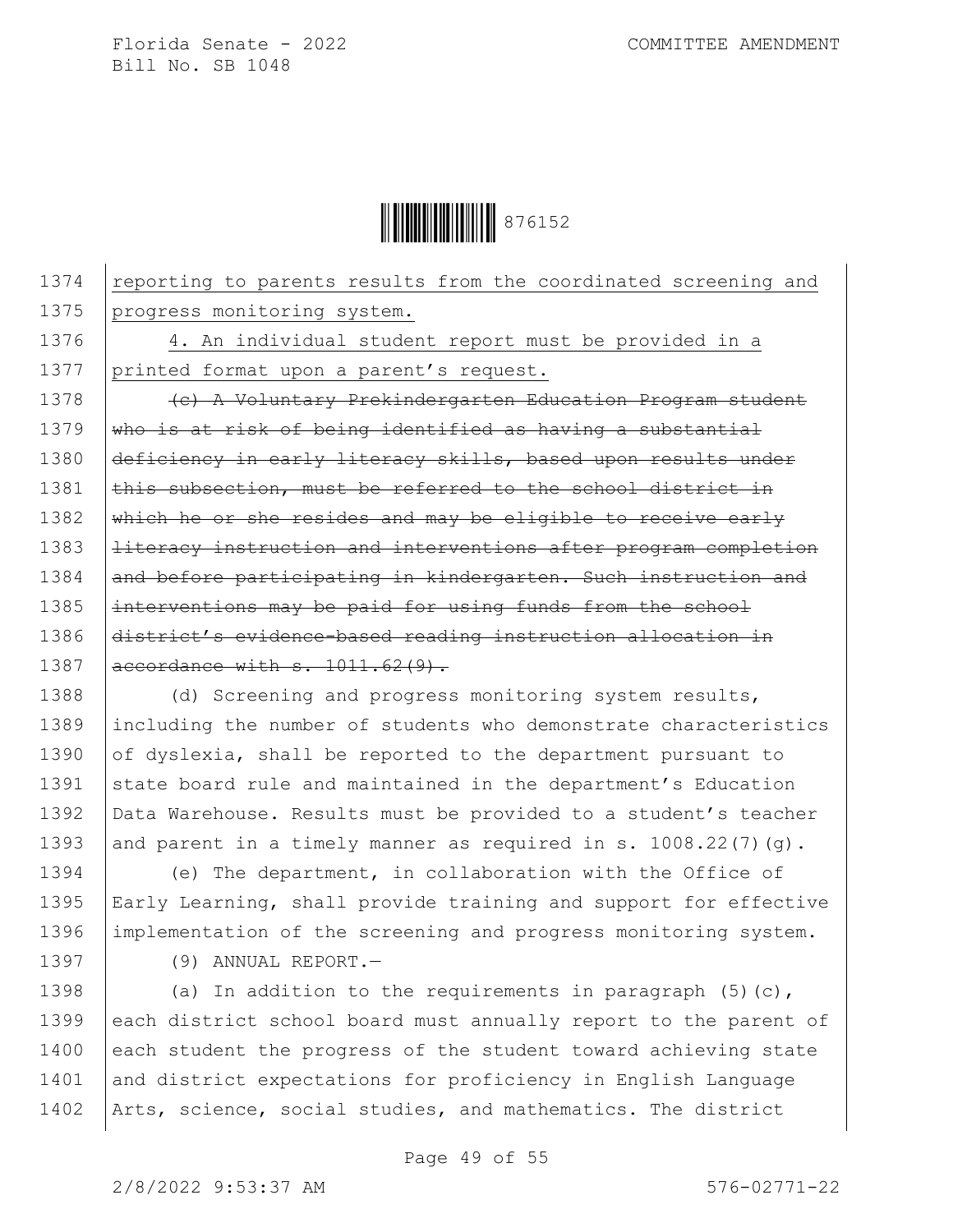

1403 school board must report to the parent the student's results on 1404 each statewide, standardized assessment and the coordinated 1405 Screening and progress monitoring system under subsection (8). 1406 The evaluation of each student's progress must be based upon the 1407 student's classroom work, observations, tests, district and 1408 state assessments, response to intensive interventions provided 1409 under paragraph (5)(a), and other relevant information. Progress 1410 | reporting must be provided to the parent in writing in a format 1411 adopted by the district school board and must be accessible 1412 through secure, web-based options.

1413 (b) Each district school board must annually publish on the 1414 district website and in the local newspaper the following 1415 information on the prior school year:

1416 | 1. The provisions of this section relating to public school 1417 Student progression and the district school board's policies and 1418 procedures on student retention and promotion.

1419 | 2. By grade, the number and percentage of all students in 1420 grades 3 through 10 performing at Levels 1 and 2 on the 1421 Statewide, standardized English Language Arts assessment.

1422 | 3. By grade, the number and percentage of all students 1423 retained in kindergarten through grade 10.

1424 4. Information on the total number of students who were 1425 promoted for good cause, by each category of good cause as 1426 specified in paragraph  $(6)(b)$ .

1427 | 5. Any revisions to the district school board's policies 1428 and procedures on student retention and promotion from the prior  $1429$  year.

1430 (10) RULEMAKING.—The State Board of Education shall adopt 1431 rules pursuant to ss. 120.536(1) and 120.54 for the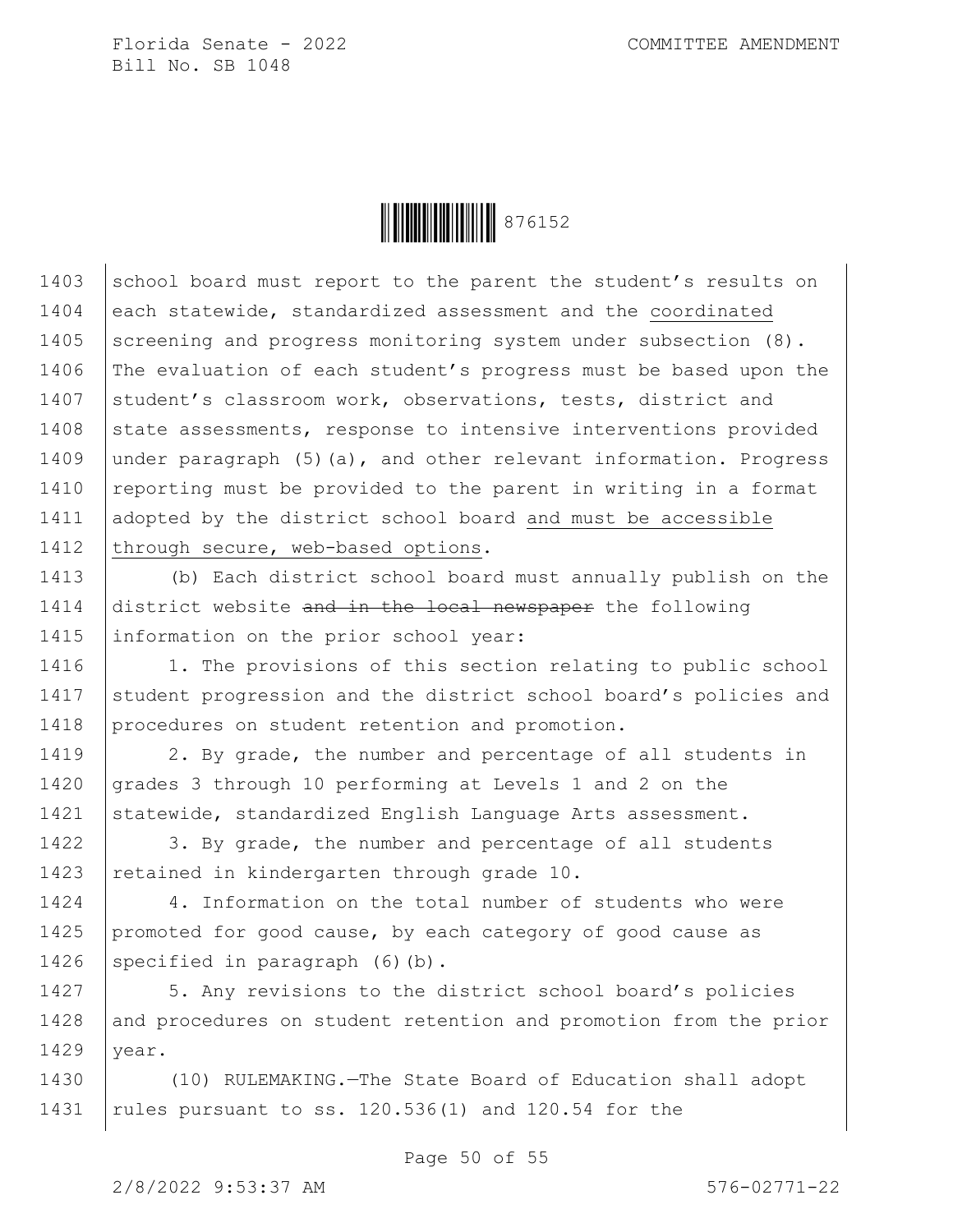

| 1432 | administration of this section.                                  |
|------|------------------------------------------------------------------|
| 1433 | Section 14. Subsection $(7)$ is added to section $1008.34$ ,     |
| 1434 | Florida Statutes, to read:                                       |
| 1435 | 1008.34 School grading system; school report cards;              |
| 1436 | district grade.-                                                 |
| 1437 | (7) TRANSITION. - To assist in the transition to 2022-2023       |
| 1438 | school grades and district grades calculated based on new        |
| 1439 | statewide, standardized assessments administered pursuant to s.  |
| 1440 | 1008.22, the 2022-2023 school grades and district grades shall   |
| 1441 | serve as an informational baseline for schools and districts to  |
| 1442 | work toward improved performance in future years. Accordingly,   |
| 1443 | notwithstanding any other provision of law:                      |
| 1444 | (a) Due to the absence of learning gains data in 2022-2023,      |
| 1445 | the initial school grading scale for the 2022-2023 informational |
| 1446 | baseline grades must be set so that the percentage of schools    |
| 1447 | that earn a grade of "A," "B," "C," "D," and "F" is              |
| 1448 | statistically equivalent to the 2021-2022 school grade results.  |
| 1449 | When learning gains data becomes available in the 2023-2024      |
| 1450 | school year, the State Board of Education shall review the       |
| 1451 | school grading scale and determine if the scale should be        |
| 1452 | adjusted.                                                        |
| 1453 | (b) A school may not be required to select and implement a       |
| 1454 | turnaround option pursuant to s. 1008.33 in the 2023-2024 school |
| 1455 | year based on the school's 2022-2023 grade. The benefits of s.   |
| 1456 | 1008.33(4)(c), relating to a school being released from          |
| 1457 | implementation of the turnaround option, and s. 1008.33(4)(d),   |
| 1458 | relating to a school implementing strategies identified in its   |
| 1459 | school improvement plan, apply to a school using turnaround      |
| 1460 | options pursuant to s. 1008.33 through which the school improves |
|      |                                                                  |

Page 51 of 55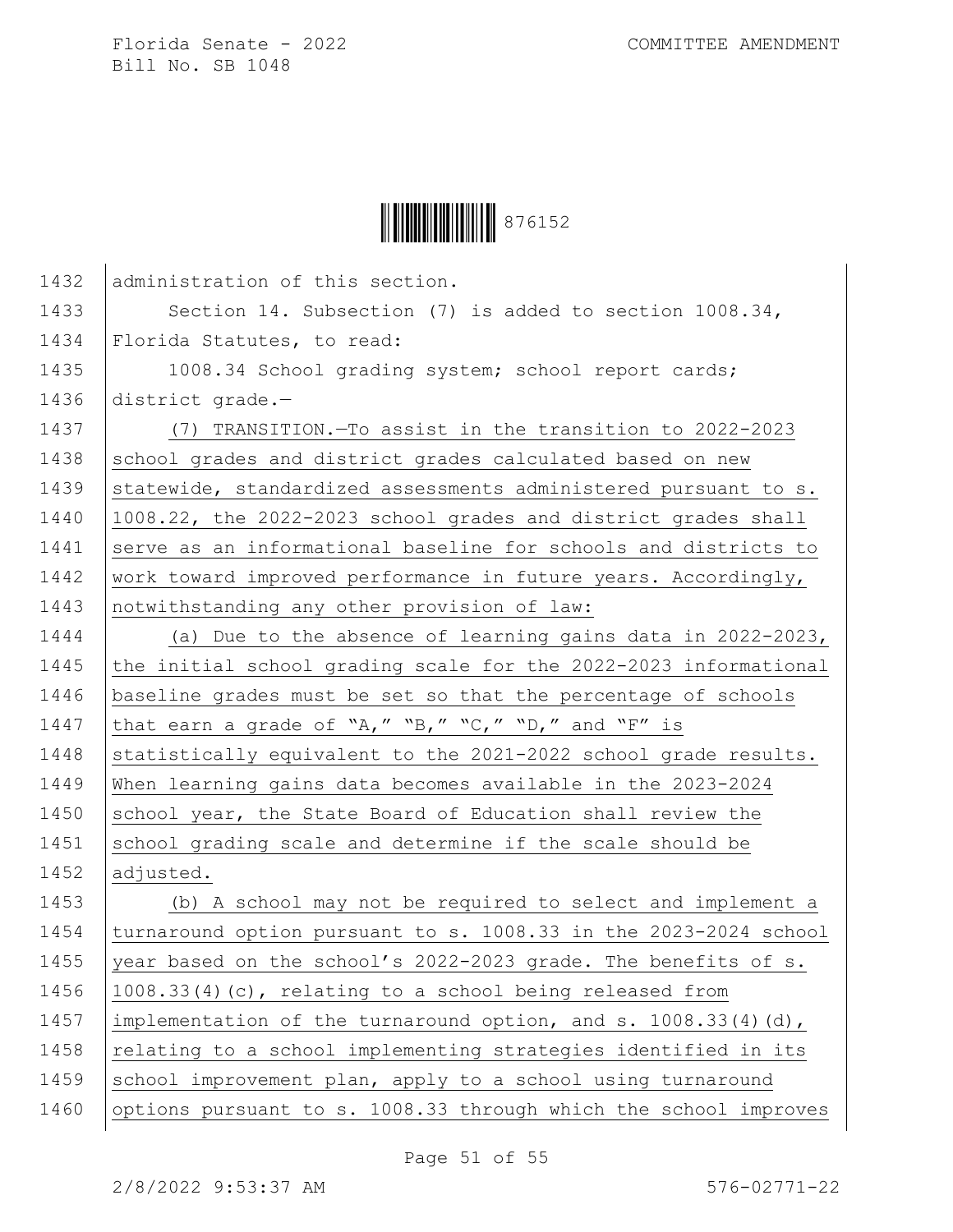**ÖEBEN 1976152** 

1461  $\vert$  to a grade of "C" or higher during the 2022-2023 school year. 1462 (c) A school or approved provider under s. 1002.45 which 1463 | receives the same or lower school grade for the  $2022$ -2023 school 1464 vear compared to the 2021-2022 school year is not subject to 1465 Sanctions or penalties that would otherwise occur as a result of 1466 the 2022-2023 school grade or rating. A charter school system or 1467 school district designated as high performing may not lose the 1468 designation based on the 2022-2023 school grades of any of the 1469 Schools within the charter school system or school district or 1470 based on the 2022-2023 district grade, as applicable. 1471 | (d) Notwithstanding the requirements in s. 1008.25(5), a

1472 student may be promoted to grade 4 in the 2023-2024 school year 1473 following the 2022-2023 school year's assessment reporting if 1474 the district is able to determine a student's performance based 1475 on either the good cause exemption process provided in  $s$ . 1476 1008.25 or other means reasonably calculated to provide reliable 1477 evidence of a student's performance. 1478 (e) This subsection is repealed July 1, 2025. 1479 Section 15. Subsection (7) is added to section 1008.341, 1480 | Florida Statutes, to read: 1481 | 1008.341 School improvement rating for alternative  $1482$  schools. -

## 1483 (7) TRANSITION.—

1484 (a) Due to the absence of learning gains data for the 2022- 1485 2023 school year, school improvement ratings will not be 1486 calculated for that school year. Upon the availability of 1487 learning gains data for the 2023-2024 school year, the State 1488 | Board of Education shall set the scale for the "commendable," 1489 | "maintaining," and "unsatisfactory" ratings pursuant to rule.

Page 52 of 55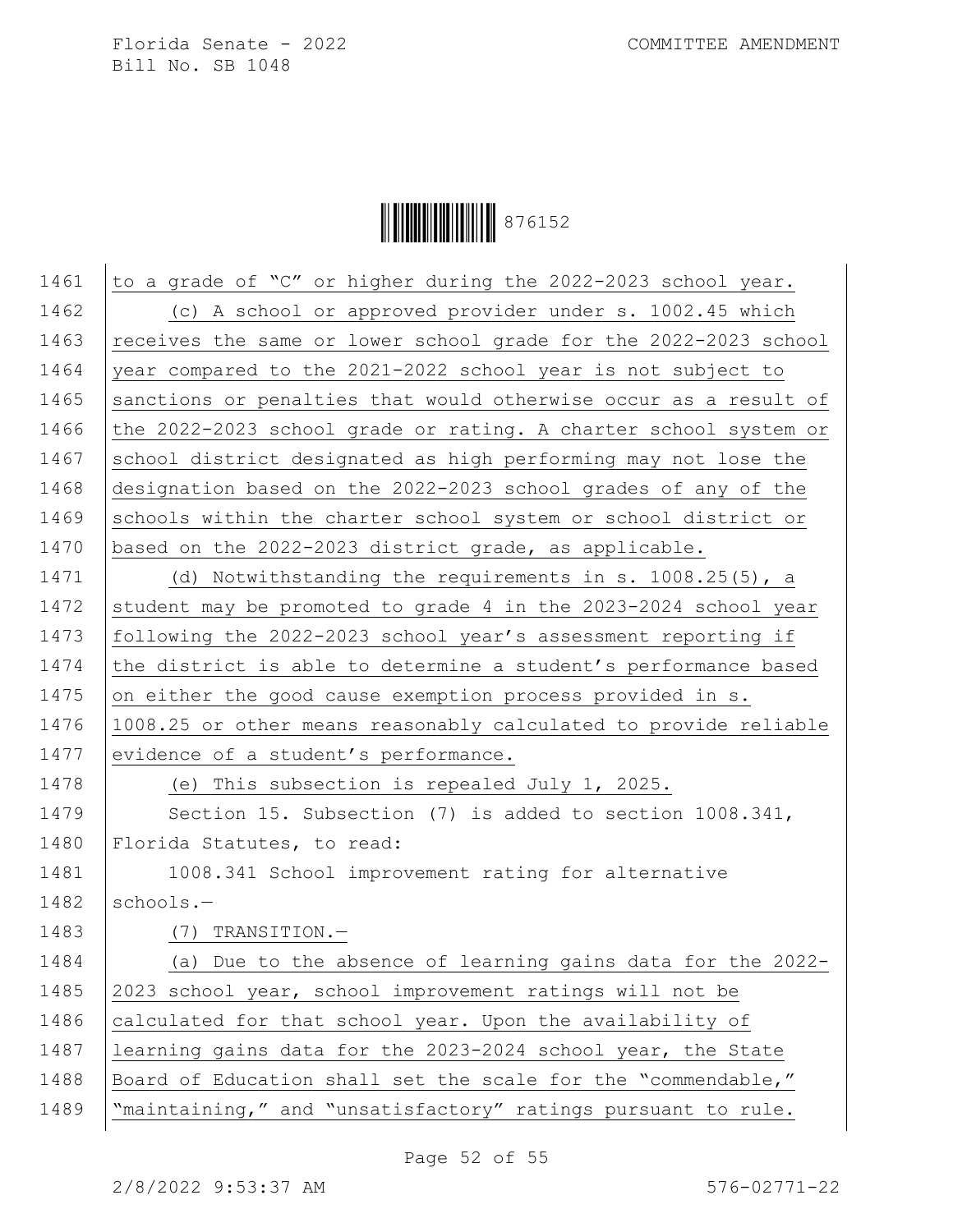

| 1490 | (b) This subsection is repealed July 1, 2025.          |
|------|--------------------------------------------------------|
| 1491 | Section 16. This act shall take effect July 1, 2022.   |
| 1492 |                                                        |
| 1493 | ============= T I T L E A M E N D M E N T              |
| 1494 | And the title is amended as follows:                   |
| 1495 | Delete everything before the enacting clause           |
| 1496 | and insert:                                            |
| 1497 | A bill to be entitled                                  |
| 1498 | An act relating to student assessments; amending s.    |
| 1499 | 411.227, F.S.; conforming provisions to changes made   |
| 1500 | by the act; amending s. 1000.21, F.S.; renaming "Next  |
| 1501 | Generation Sunshine State Standards" as "state         |
| 1502 | academic standards"; amending ss. 1002.37, 1002.45,    |
| 1503 | 1002.53, 1002.67, 1002.68, 1003.41, and 1003.53, F.S.; |
| 1504 | conforming provisions to changes made by the act;      |
| 1505 | providing a directive to the Division of Law Revision; |
| 1506 | amending s. 1008.2125, F.S.; deleting provisions       |
| 1507 | relating to the coordinated screening and progress     |
| 1508 | monitoring program; conforming a cross-reference and   |
| 1509 | provisions to changes made by the act; amending s.     |
| 1510 | 1008.22, F.S.; conforming provisions to changes made   |
| 1511 | by the act; providing that certain end-of-year         |
| 1512 | comprehensive progress monitoring assessments are the  |
| 1513 | statewide, standardized ELA and Mathematics            |
| 1514 | assessments for certain students; providing that       |
| 1515 | achievement levels on specified assessments shall      |
| 1516 | measure grade-level performance rather than            |
| 1517 | satisfactory performance; requiring certain assessment |
| 1518 | results to be provided by a specified date beginning   |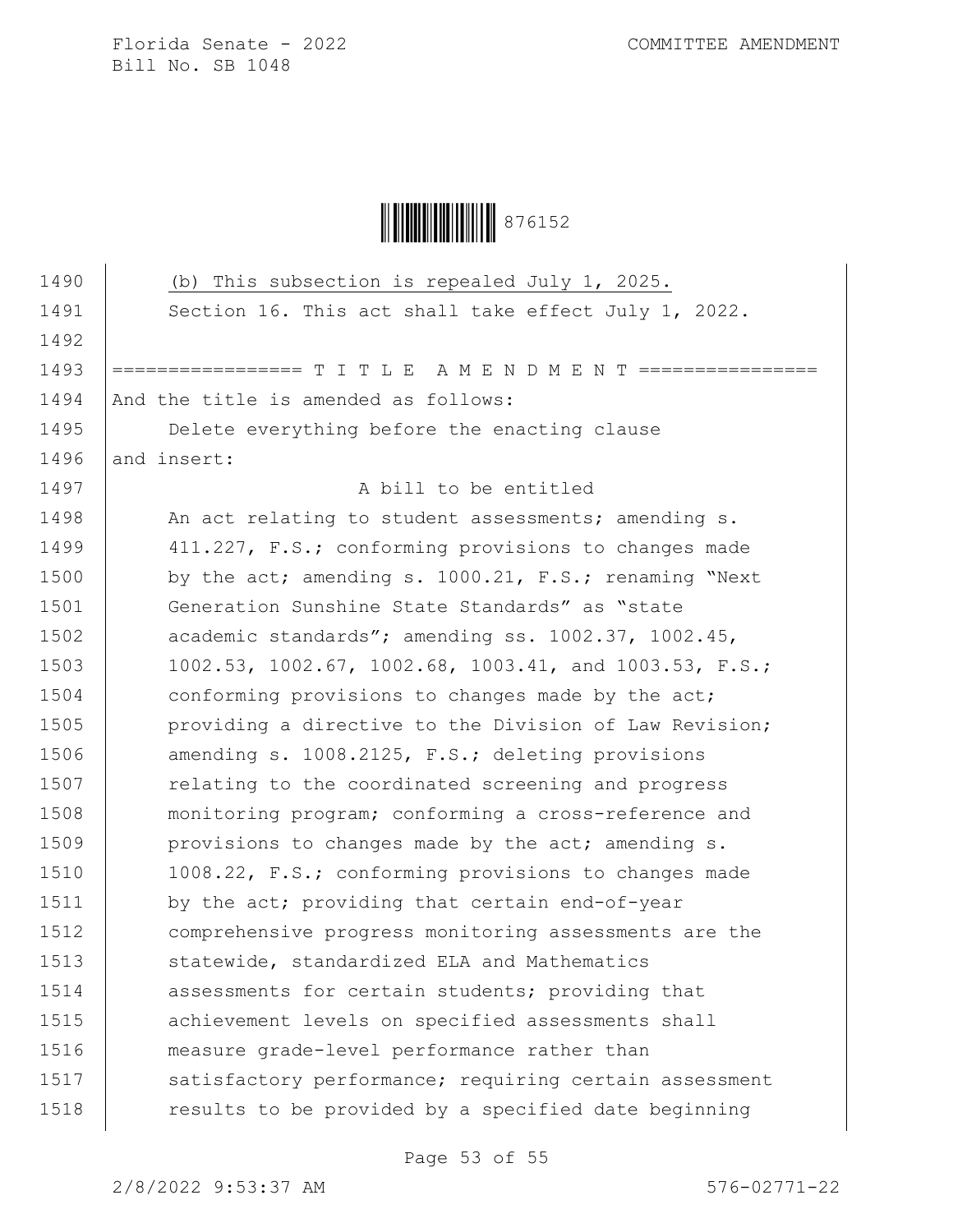

1519 with a certain school year; including the coordinated 1520 screening and progress monitoring system in the 1521 | limitation on the school hours authorized for testing; 1522 **revising the timeframe for providing district-required** 1523 | local assessments results to a student's parent; 1524 requiring such results to be provided in specified 1525 formats; requiring specified information to be 1526 included on individual student reports; requiring the 1527 Commissioner of Education to provide specified 1528 **recommendations from an independent review of the** 1529 coordinated screening and progress monitoring system 1530 to the Governor and Legislature by a specified date; 1531 providing requirements for the review and 1532 recommendations; providing for the future repeal of 1533 such requirements; amending s. 1008.25, F.S.; 1534 conforming provisions to changes made by the act; 1535 **requiring the coordinated screening and progress** 1536 monitoring system to identify the educational 1537 strengths and needs of students; revising requirements 1538 for such system; providing requirements for the 1539 administration of the coordinated screenings and 1540 **progress monitoring and the reporting of results;** 1541 | requiring a specified annual report to be accessible 1542 | through certain web-based options; deleting a 1543 **requirement that district school boards print** 1544 specified information in a local newspaper; amending 1545 | s. 1008.34, F.S.; requiring 2022-2023 school and 1546 school district grades to serve as an informal 1547 | baseline for schools and school districts; requiring